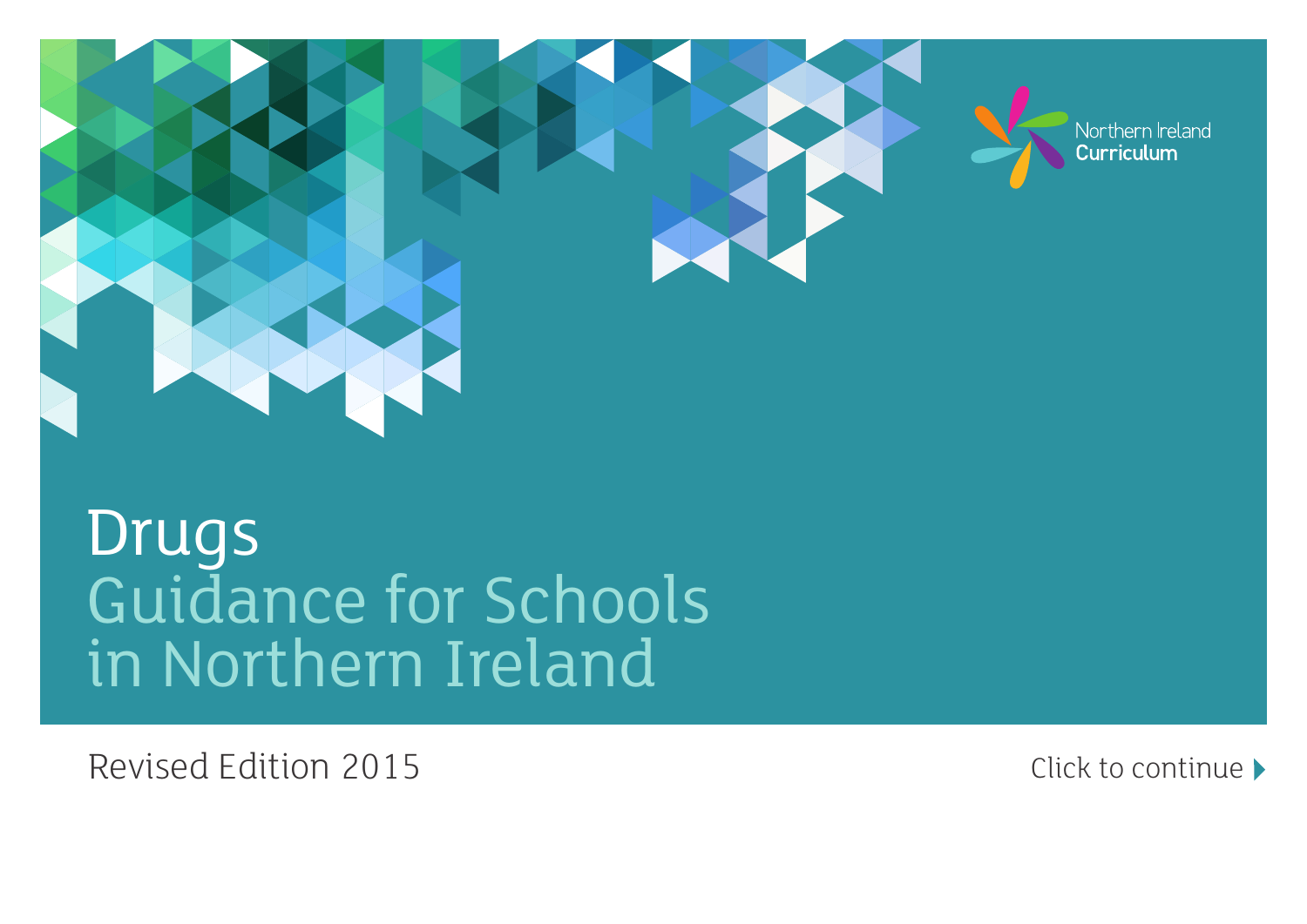#### $\bigcap$  Home

# <span id="page-1-0"></span>**Contents**

# Section 1 [Introduction](#page-2-0)

# Section 2 [A School Drugs Policy](#page-3-0)

Section 3 Responding to [Drug-Related Incidents](#page-4-0)

[References](#page-29-0)

# [Appendices](#page-5-0)

## Acknowledgements (CCEA)

CCEA is very grateful to the primary and post-primary teachers and principals and to colleagues from the Department of Education (DE), the Education Authority (formerly Education and Library Boards), the Council for Catholic Maintained Schools (CCMS), the Police Service of Northern Ireland (PSNI), the Public Health Agency (PHA) and South Eastern Health and Social Care Trust who were members of the Advisory Working Group throughout the development and consultation phases and during the preparation of this guidance.

#### Please note:

Use the links on the left to navigate through this resource.

Within the top bar of the document there are links back to this main contents page (Home), to the individual section pages and to the print dialogue box.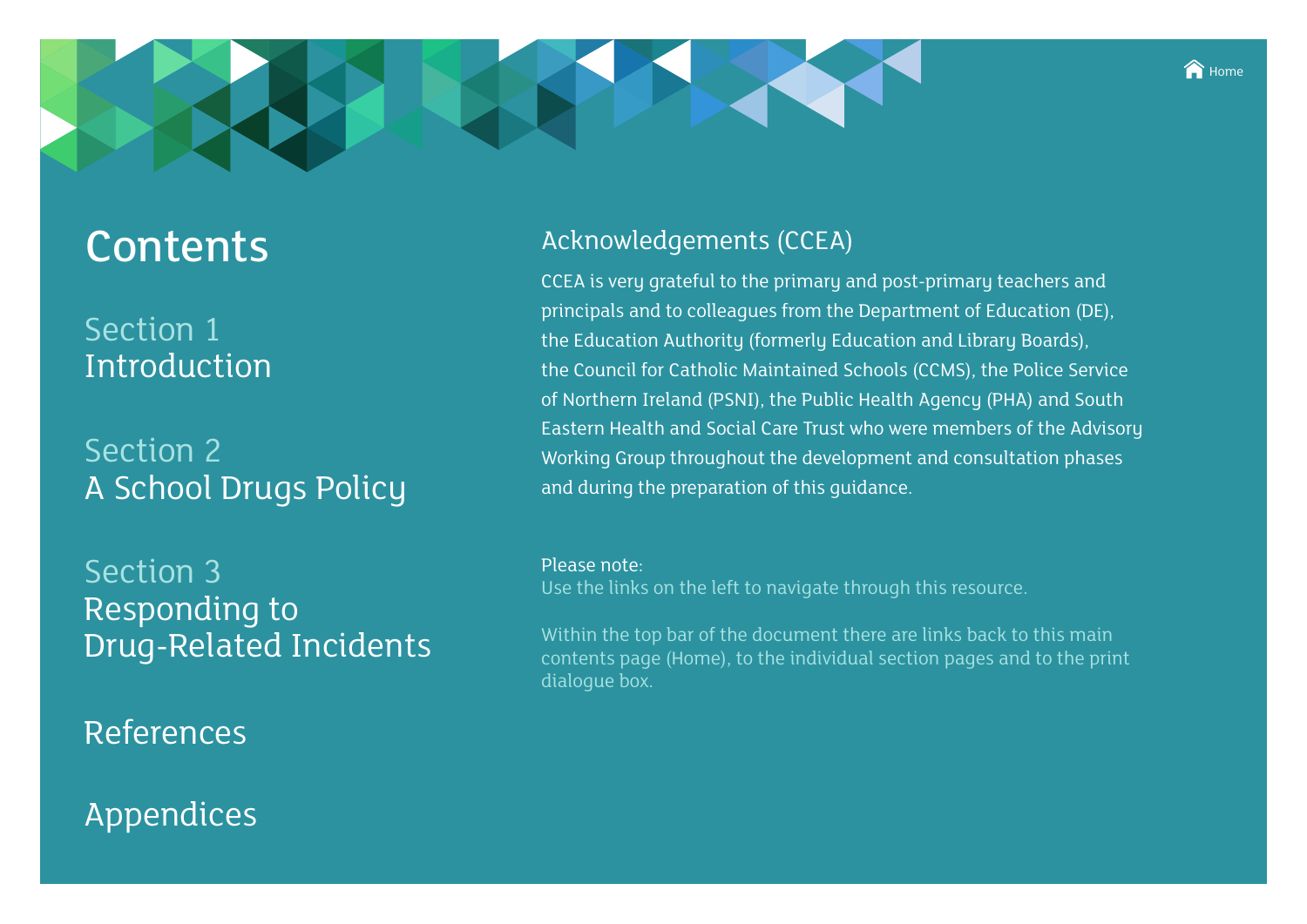Section 1 Introduction

Section 2 [A School Drugs Policy](#page-3-0)

Section 3 Responding to [Drug-Related Incidents](#page-4-0)

[References](#page-29-0)

[Appendices](#page-5-0)

# <span id="page-2-0"></span>[Contents](#page-1-0) Introduction

| Setting the context                      |                          |
|------------------------------------------|--------------------------|
| Role of education                        | $\overline{\phantom{a}}$ |
| The purpose of this quidance             | $\overline{\phantom{0}}$ |
| <b>Definitions</b>                       | 3                        |
| Electronic cigarettes on school premises |                          |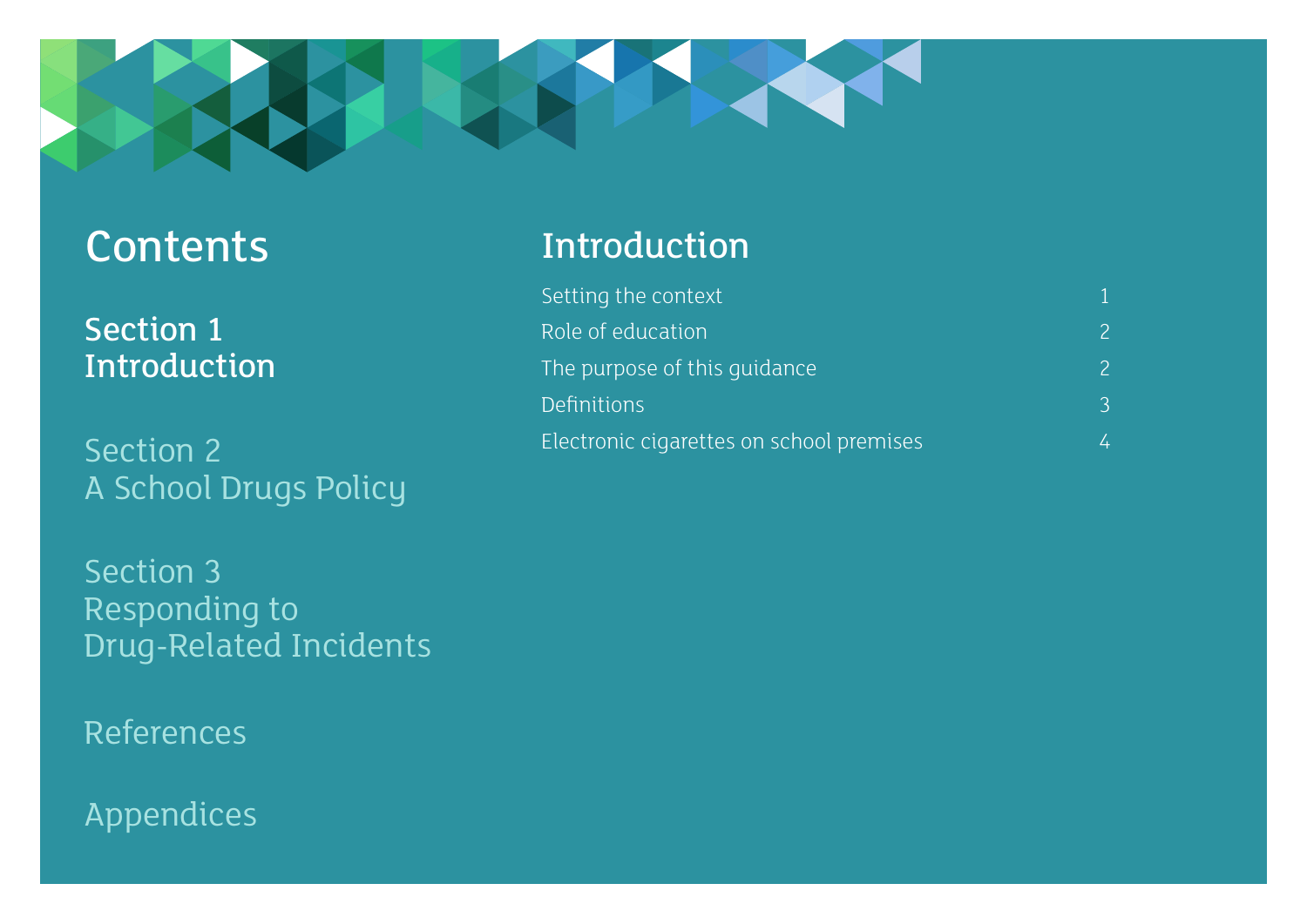<span id="page-3-0"></span>

Section 1 [Introduction](#page-2-0)

Section 2 A School Drugs Policy

Section 3 Responding to [Drug-Related Incidents](#page-4-0)

[References](#page-29-0)

[Appendices](#page-5-0)

# [Contents](#page-1-0) A School Drugs Policy

| Key principles in policy development |   |
|--------------------------------------|---|
| Monitoring and self-evaluation       | 6 |
| Consultation                         |   |
| Structure of the policy              |   |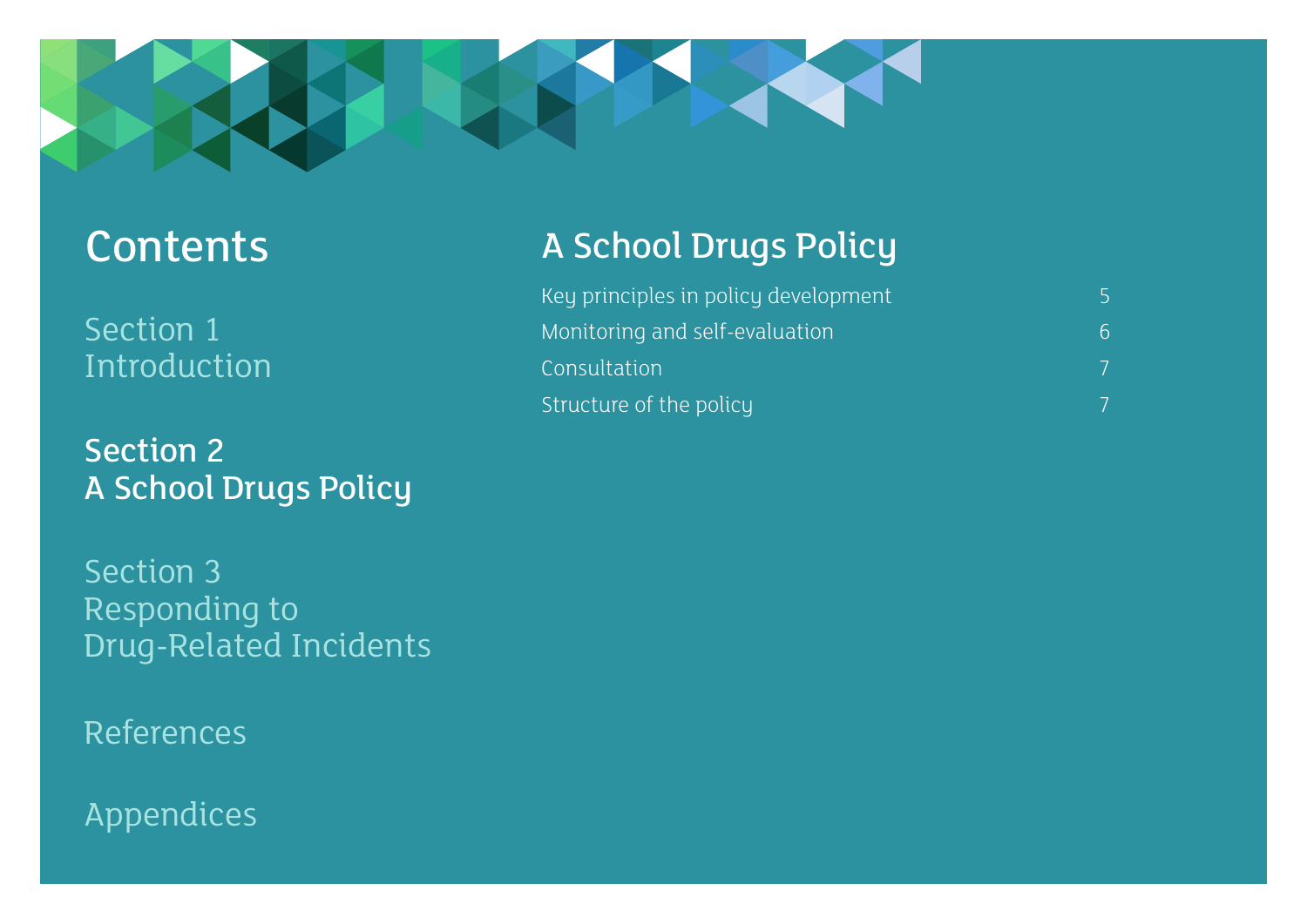<span id="page-4-0"></span>

# [Contents](#page-1-0)

Section 1 [Introduction](#page-2-0)

Section 2 [A School Drugs Policy](#page-3-0)

Section 3 Responding to Drug-Related Incidents

[References](#page-29-0)

# [Appendices](#page-5-0)

# Responding to Drug-Related Incidents

| What constitutes a drug-related incident?                                 | 11 |
|---------------------------------------------------------------------------|----|
| Roles and responsibilities in a school                                    | 12 |
| Legal responsibilities and involving the PSNI                             | 14 |
| Responses in the event of a suspected drug-related<br>incident            | 15 |
| School response to drug-related incidents                                 | 19 |
| Communication following a suspected or confirmed<br>drug-related incident | 22 |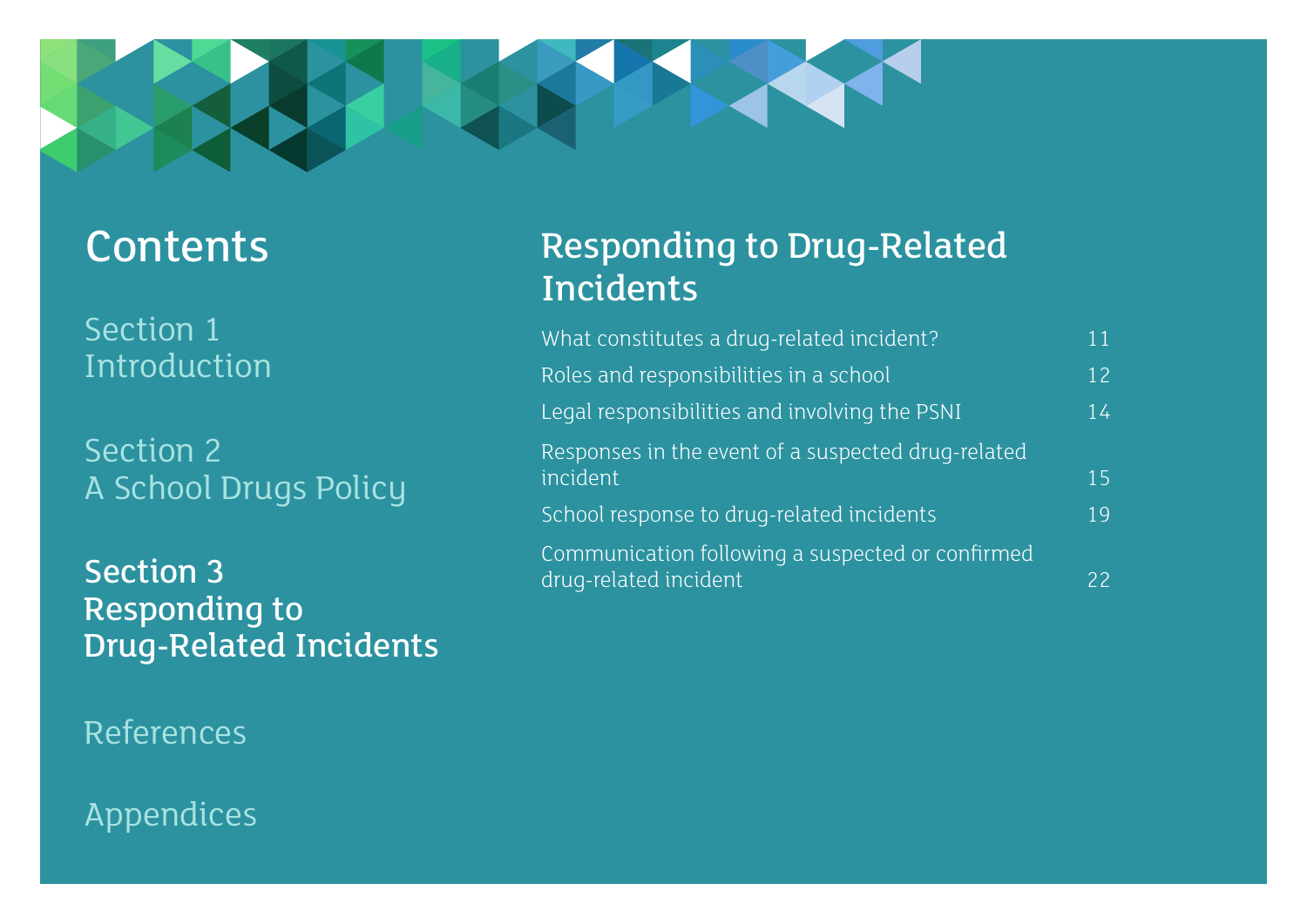<span id="page-5-0"></span>

# [Contents](#page-1-0)

Section 1 [Introduction](#page-2-0)

Section 2 [A School Drugs Policy](#page-3-0)

Section 3 Responding to [Drug-Related Incidents](#page-4-0)

[References](#page-29-0)

Appendices

# Appendices

| Appendix 1 | Main Types of Controlled Substances                                         |    |
|------------|-----------------------------------------------------------------------------|----|
|            | by Class                                                                    | 26 |
| Appendix 2 | Exemplar Drug Policy Template                                               | 28 |
| Appendix 3 | <b>Checklist of Roles and Responsibilities</b><br>When Managing an Incident | 32 |
| Appendix 4 | Handling Drug-Related Incidents                                             | 33 |
| Appendix 5 | Drugs Incident Report Form                                                  | 38 |
| Appendix 6 | Strengthening the Partnership Between<br>School and the Wider Community     | 40 |
| Appendix 7 | Recognising Signs of Substance Use                                          | 42 |
| Appendix 8 | Referral Pathway for Specified School<br>Incidents                          | 43 |
| Appendix 9 | <b>Emergency Procedures</b>                                                 | 44 |
|            | Appendix 10 Useful Contacts in Northern Ireland                             | 45 |
|            | <b>National Organisations</b>                                               | 47 |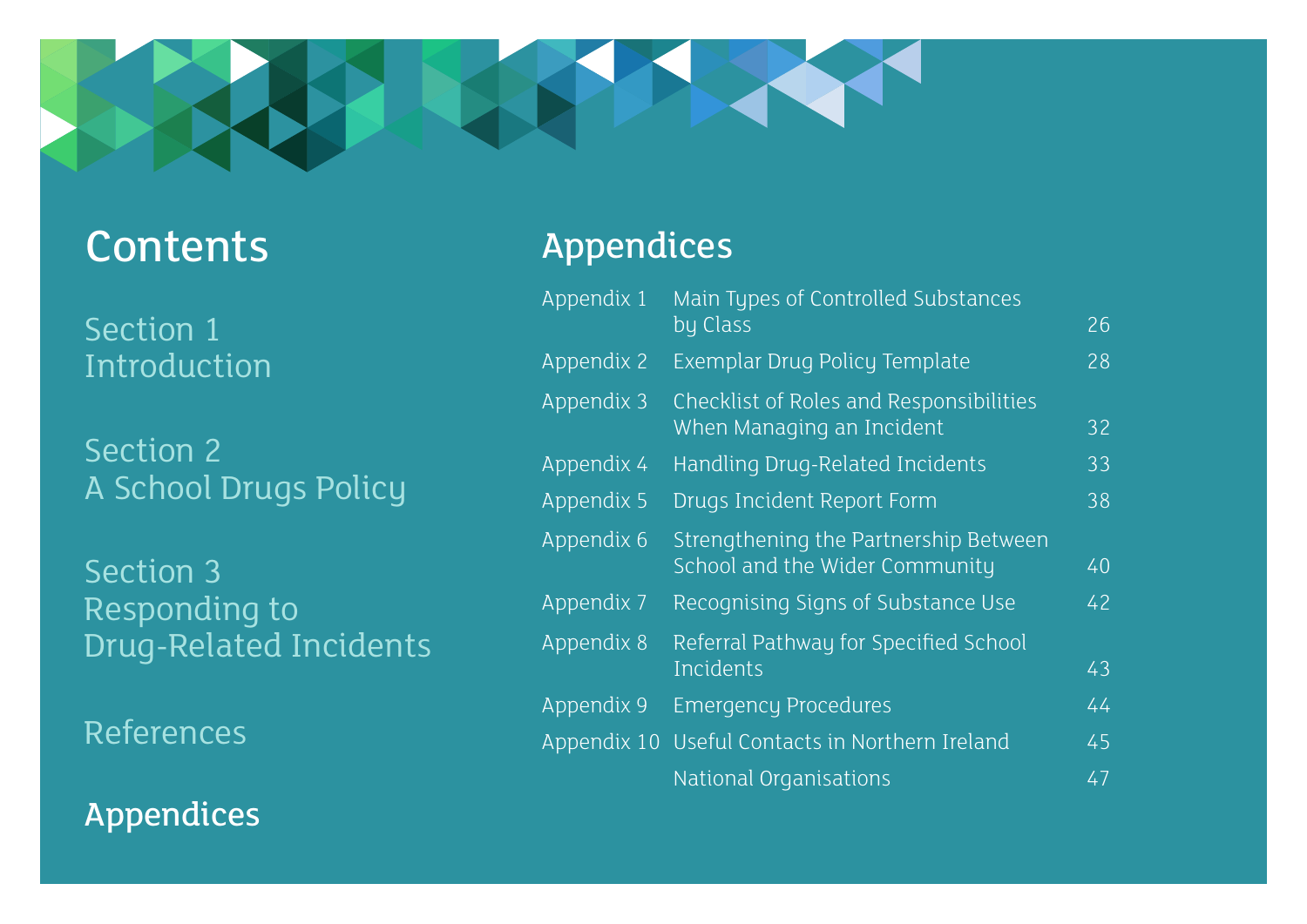# <span id="page-6-0"></span>Introduction

### Setting the context

In today's society, most people will be exposed to and/or use some sort of drug at some time in their lives. Substance misuse affects all communities in Northern Ireland, crossing gender, cultural and social boundaries. No school, parent or carer can afford to be complacent or think that children and young people are not at risk.

Research continues to show that by post-primary school age a significant number of young people are engaging with substances such as alcohol, cigarettes, including electronic cigarettes, or solvents and/or have misused prescribed medicines or other substances.

Key findings from the *Young Persons' Behaviour and Attitudes Survey* (YPBAS) (2013) indicate that of 11–16 year olds surveyed in Northern Ireland:

- 38 percent had consumed alcohol;
- 38 percent had been drunk on at least one occasion;
- 82 percent had not bought alcohol themselves;
- 77 percent had received education about the dangers of alcohol;
- 56 percent were with a group of friends and a further 26 percent stated they were with a friend the last time they took drugs;
- 9 percent had been offered solvents to inhale;
- 86 percent had never smoked;
- 4 percent were regular smokers (smoking cigarettes every day or at least once a week);
- 45 percent of the regular smokers bought their cigarettes from a newsagent, tobacconist or sweet shop; and
- 28 percent of all those surveyed thought that 'smoking can help calm you down' and 31 percent thought that 'smokers tend to be more "hard" than people who don't smoke'.

The *New Strategic Direction for Alcohol and Drugs, Phase 2, 2011–2016*, (DHSSPS) describes what we need to put in place to reduce the harm that substance misuse causes in Northern Ireland. One of the aims of this cross-departmental approach is to 'promote opportunities for those under the age of 18 years to develop appropriate skills, attitudes and behaviours to enable them to resist societal pressures to drink alcohol and/or misuse drugs', with particular emphasis on those identified as potentially vulnerable. Schools have an important role to play in enabling children and young people to make informed and responsible decisions and helping them to cope with living in an increasingly substance-tolerant society.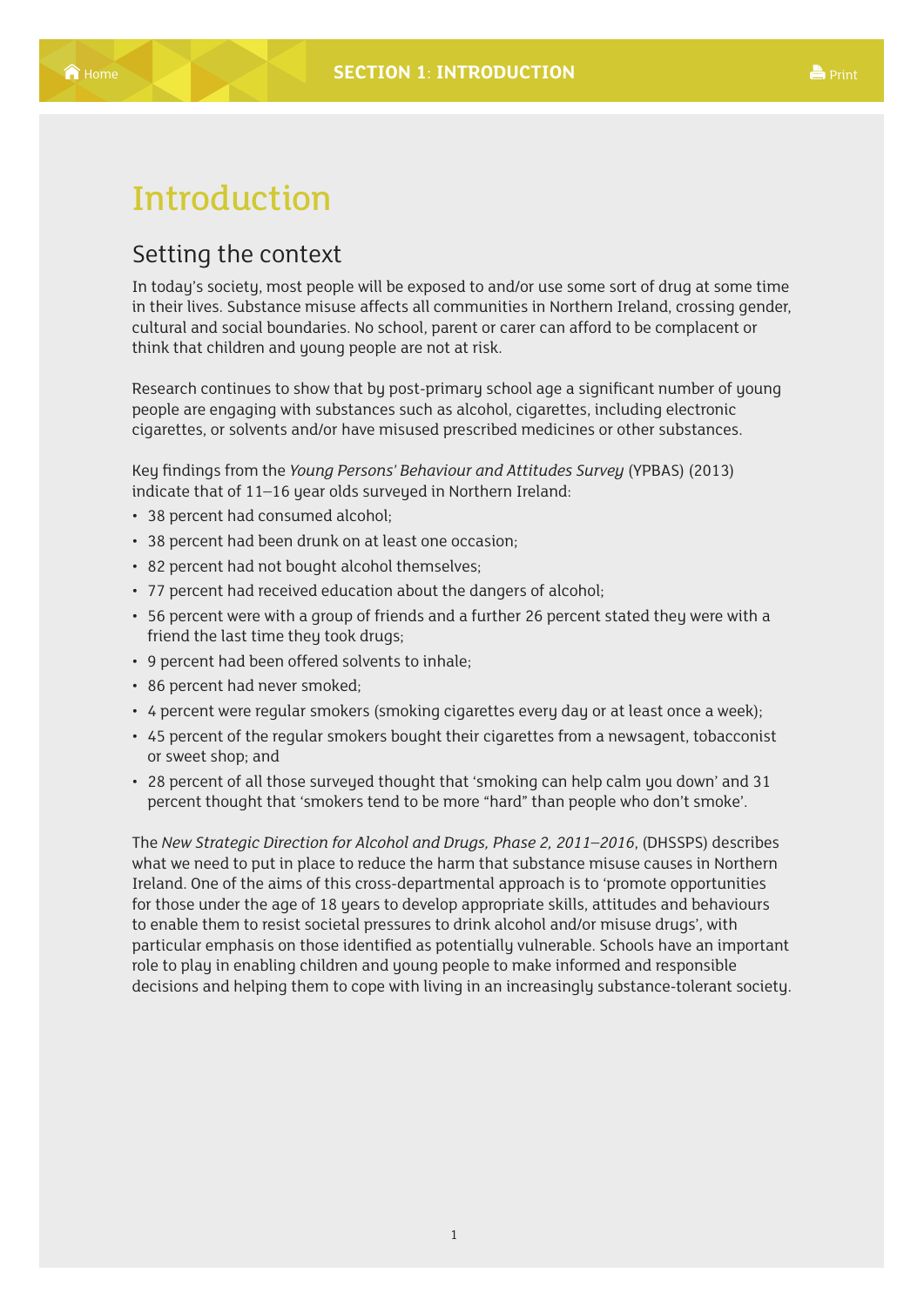### <span id="page-7-0"></span>Role of education

The education system can provide a holistic response to substance misuse. This includes:

- helping to build the factors that protect children and young people from becoming involved in substance misuse;
- providing knowledge and skills to make healthier choices and reduce problematic behaviour and risk; and
- directing children and young people to appropriate services and support, where misuse has been identified.

Bonding is a key protective factor shown to prevent problematic substance misuse. It strengthens relationships with family members, teachers or other socially responsible adults and provides a sense of connectedness. Resnick et al (1997) found that parent–family connectedness and perceived school connectedness were protective factors against a range of health risk behaviours.

You can find further details on risk and protective factors in *The Power of Teachers in a Young Person's World*, available at www.ccea.org.uk

# The purpose of this guidance

It is a statutory requirement for all schools in Northern Ireland to:

- have a drugs policy and publish details in relation to the policy in their prospectus (Education (School Information and Prospectuses) Regulations (Northern Ireland) 2003);
- deliver drugs education to include legal and illegal substances (The Education (Curriculum Minimum Content) Order (Northern Ireland) 2007); and
- inform the PSNI if they believe or suspect a pupil to be in possession of a controlled substance (Criminal Law Act (Northern Ireland) 1967) (See Appendix 1).

We have designed this revised guidance to help schools to develop, implement, evaluate and review their:

- drugs policy to ensure it supports and complements other related school policies; and
- procedures for managing suspected drug-related incidents and issues.

Schools must respond to the challenges of substance misuse. The Northern Ireland Curriculum has a statutory requirement to deliver drugs education as part of the statutory curriculum for Personal Development and Mutual Understanding (PDMU) at primary level. At post-primary level, schools deliver drugs education through the Personal Development (PD) strand of Learning for Life and Work. You can find these requirements, as well as guidance and advice on planning, implementing, delivering, evaluating and monitoring PDMU, in the Key Stages 1 and 2 Areas of Learning at www.ccea.org.uk

You can also find guidance and advice for Personal Development in the Key Stage 3 area of the website.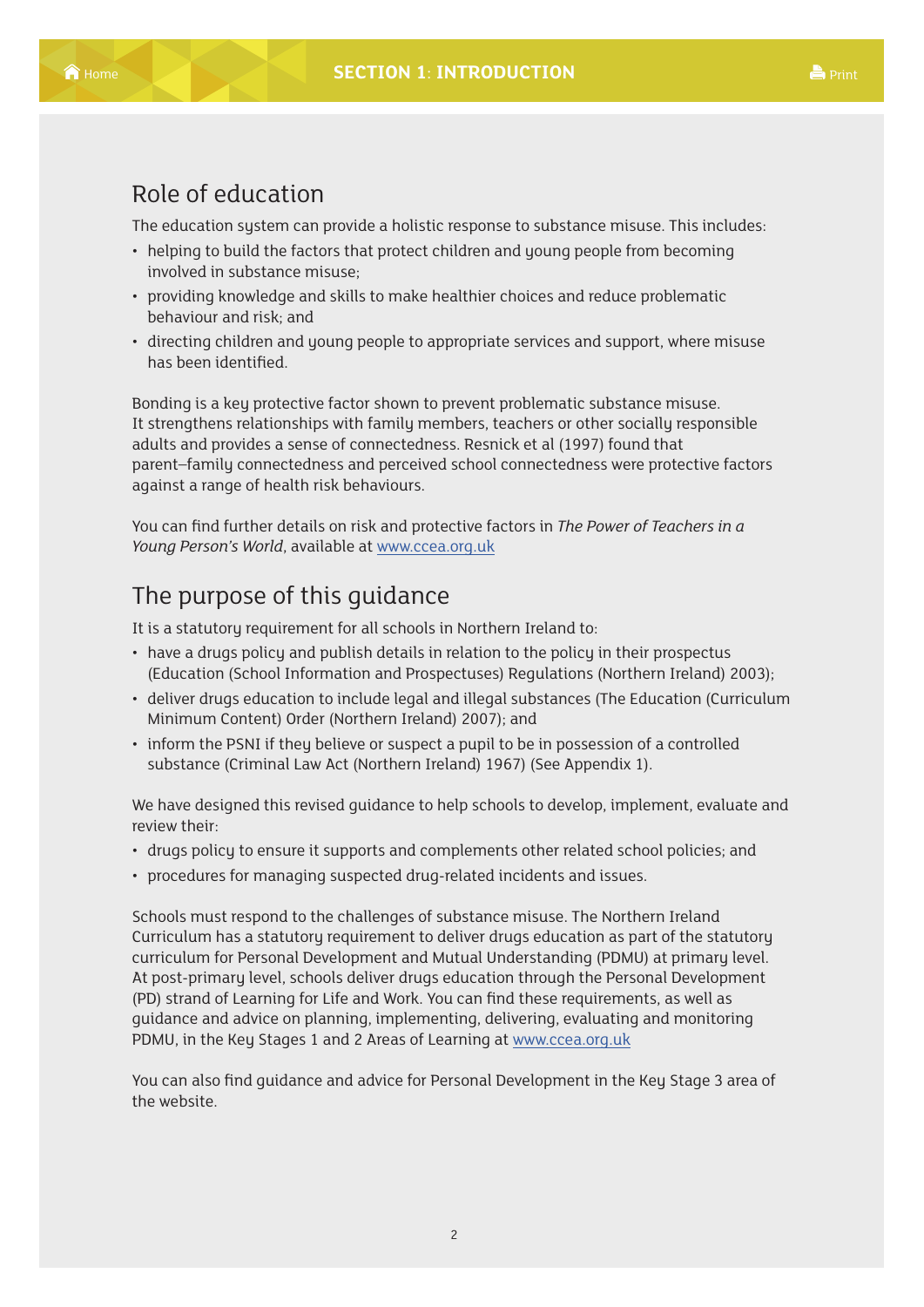### <span id="page-8-0"></span>Definitions

For the purpose of this document, the terms **drug** and **substance** include any product that, when taken, has the effect of altering the way the body works or how a person behaves, feels, sees or thinks.

As well as everyday products such as tea and coffee, substances include:

- alcohol, tobacco and tobacco-related products, including nicotine replacement therapy (NRT), and electronic cigarettes;
- over-the-counter medicines such as paracetamol and cough medicine;
- prescribed drugs, such as antibiotics, painkillers, antidepressants, antipsuchotics, inhalers and stimulants such as Ritalin;
- volatile substances such as correcting fluids or thinners, gas lighter fuel, aerosols, glues and petrol;
- controlled drugs such as cannabis, LSD, ecstasy, amphetamine sulphate (speed), magic mushrooms, heroin and cocaine;
- new psuchoactive substances (NPS), formerly known as legal highs\*, which contain one or more chemical substances that produce similar effects to illegal drugs and are sold as incense, salts or plant food and marked 'not for human consumption' to avoid prosecution; and
- other substances such as amyl or butyl nitrite (known as poppers) and unprocessed magic mushrooms.

\*We no longer use the term legal high because it is misleading. The public perceived that 'legal' meant safe. This is not the case, as these substances are not regulated and there is no way of knowing what chemicals they contain. The UK Government has published an NPS resource pack for informal educators and practitioners. It is available on the C2k digital library, Equella. You can find further information on NPS at www.drugscope.org.uk

**Controlled substances** are legally classified according to their benefit when used in medical treatment or harm if misused. The Misuse of Drugs Act sets out a range of substances that are controlled under the act. It is an offense to possess, possess with intent to supply, supply, or allow premises you occupy or manage to be used unlawfully for the purpose of producing or supplying controlled drugs. The Act has four separate categories: Class A, Class B, Class C and temporary class drugs. Substances may be reclassified.

The Misuse of Drugs regulations, created under the Misuse of Drugs Act, license production, possession and supply of substances classified under the act. These include five schedules that classify all controlled medicines and drugs.

- Schedule 1 has the highest level of control, but drugs in this group are very rarely used in medicines.
- Schedule 5 has a much lower level of control.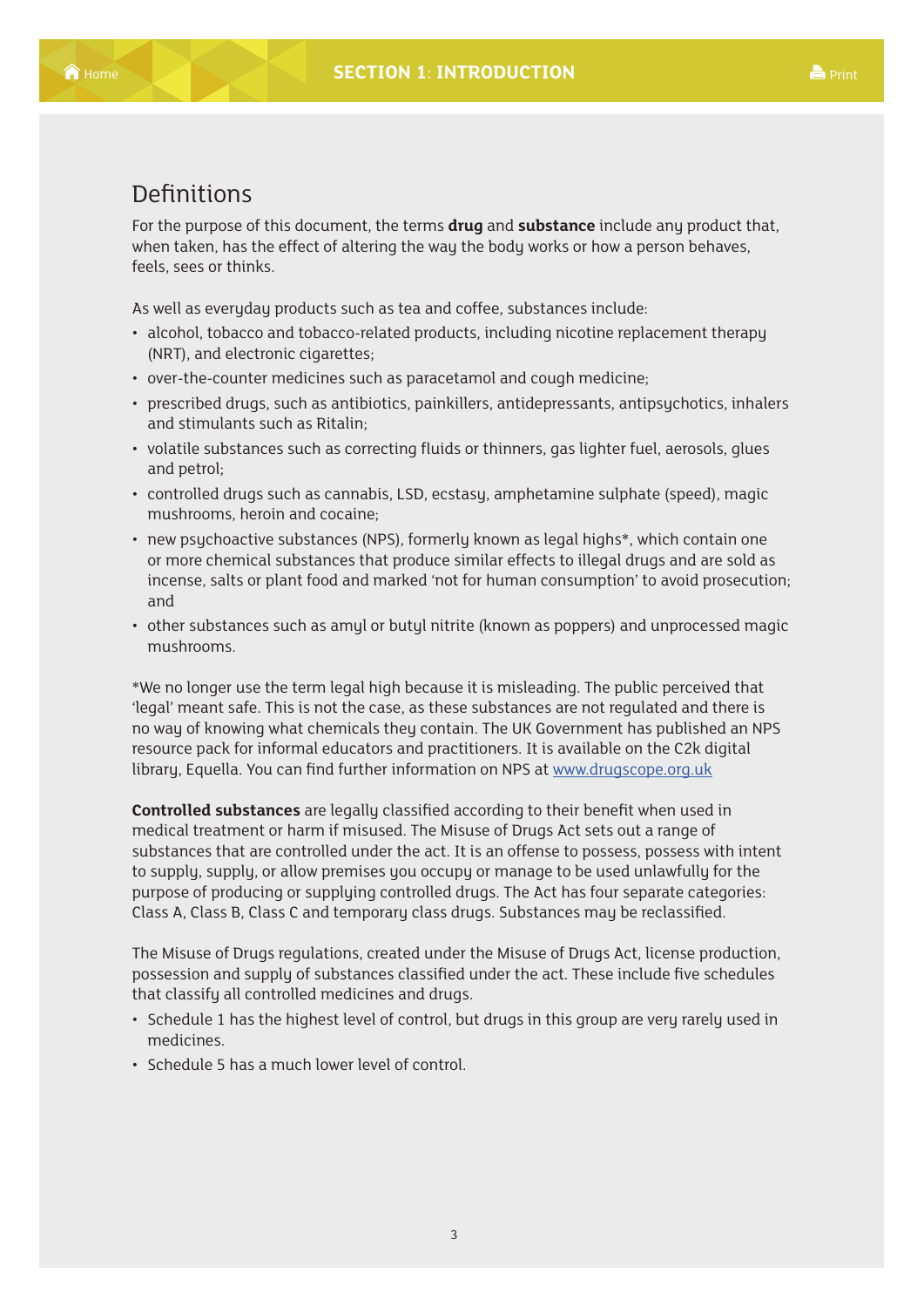<span id="page-9-0"></span>**Drug Use**: refers to taking a drug; there is no value judgement, although all drug use has an element of risk.

**Drug Misuse**: refers to legal, illegal or illicit drug taking or alcohol consumption, which leads a person to experience social, psychological, physical or legal problems related to intoxication or regular excessive consumption and/or dependence. Drug misuse is therefore taking drugs, including prescribed drugs and NPS, that cause harm to the individual, their significant others or the wider community.

### Electronic cigarettes on school premises

Electronic cigarettes are battery-powered vapour inhaler devices that generally contain nicotine, along with propylene glycol and glycerine. They were developed as an alternative to tobacco products and have become increasingly popular.

Although we perceive electronic cigarettes to be less harmful than tobacco, there are concerns about their safe use, particularly when children and young people use them, because the electronic cigarette market is unregulated. The Chief Medical Officer (CMO) for Northern Ireland has advised that schools prohibit electronic cigarettes on their premises, in line with tobacco products, because:

- nicotine is very addictive and there is a risk that using electronic cigarettes could act as a gateway into smoking for many young people;
- evidence suggests that adolescent exposure to nicotine may also have long term consequences for brain development;
- the availability and promotion of electronic cigarettes is reversing progress made by smoke-free legislation to de-normalise smoking; and
- there is insufficient evidence to determine whether the vapour produced by electronic cigarettes causes damage to users' health in the long term. The same applies to the impact of second-hand vapour the user exhales.

There is also a potential risk that users might fill the refillable cartridges used in some electronic cigarettes with substances other than nicotine. This has the potential to serve as a new and potentially dangerous way to deliver other drugs.

The CMO recommended that the Department of Education extend its current guidance to schools, which encourages them to implement a complete smoking ban on both internal and external premises, to include electronic cigarettes. Reflecting this advice, the Department issued Circular 2014/25 to all schools on 15 December 2014. You can find the Employing Authority's *Smoking Policy for Schools* (TNC 2000/3) at www.deni.gov.uk

For more information about tobacco and NRT, visit www.stopsmokingni.info/ For information on electronic cigarettes visit www.publichealth.hscni.net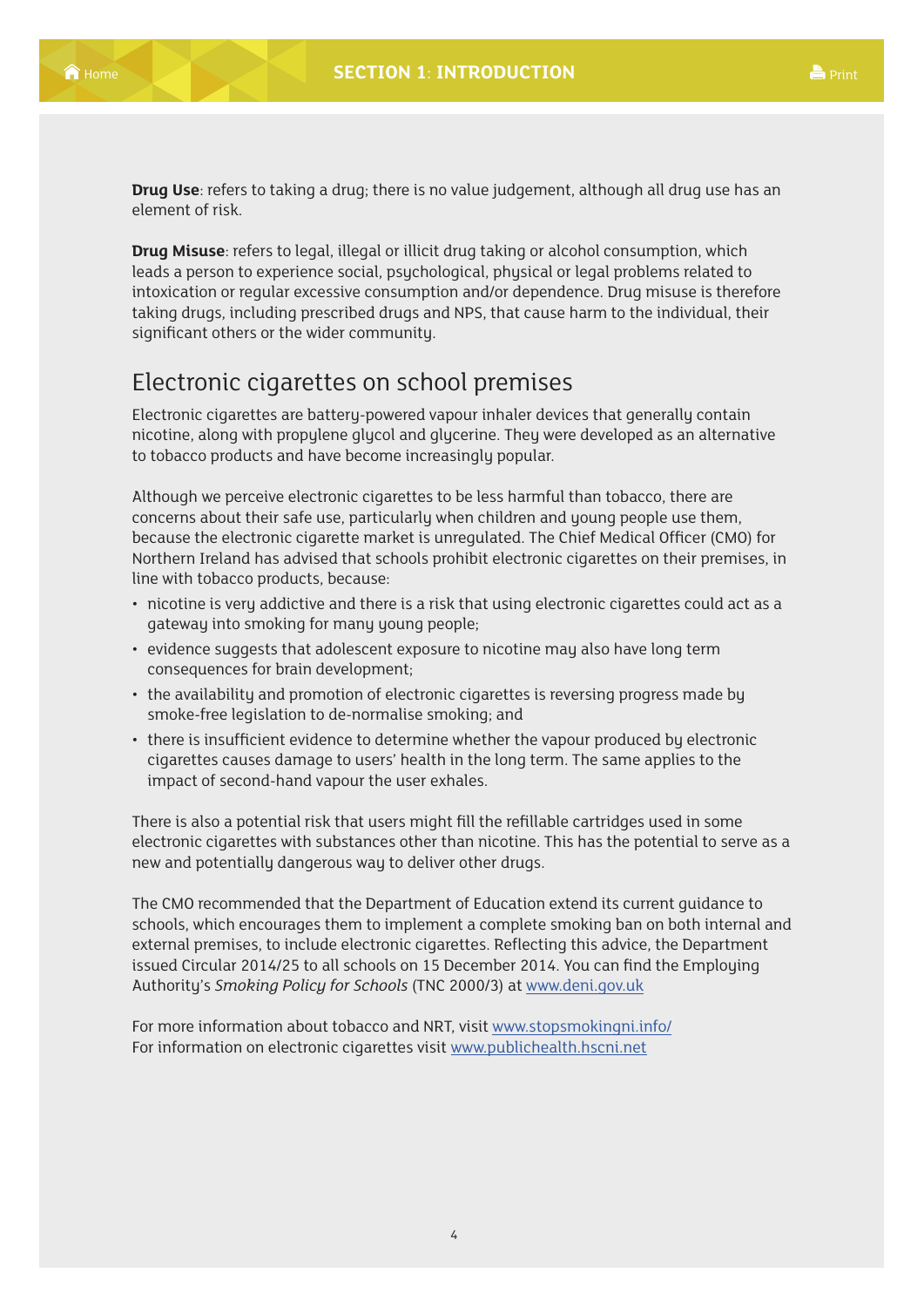# <span id="page-10-0"></span>A School Drugs Policy

A policy on drugs, which should include prescription drugs, NPS, tobacco, tobacco-related products, electronic cigarettes and alcohol, enables schools to:

- ensure that all members of the school community adopt a consistent approach to drugrelated issues;
- define the roles, responsibilities and legal duties of different people, including the principal, the designated teacher for drugs, all staff (teaching and non-teaching), governors, pupils and parents or carers;
- identify how they will implement and deliver drugs education as part of the overall provision for PDMU or PD in the curriculum;
- develop procedures and protocols that address drug-related issues across all areas of school life and deal with specific incidents of suspected drug misuse; and
- consider the wider issues of drug use or misuse as part of a whole-school approach.

## Key principles in policy development

The school should not consider its drugs policy in isolation from other curricular and pastoral policies. The policy should reflect an integrated and consistent approach to the overall education and well-being of the school community. Knowledge alone will not change behaviour but, taken in context, effective Personal Development can shape attitudes, values and aspirations that bring about resilience in young people. Supporting pupils' social, emotional and behavioural needs helps to build on the protective processes identified in the introduction. You can find resources supporting the iMatter programme, which deals with pupils' emotional health and well-being, at www.deni.gov.uk

The National Institute for Health and Care Excellence (NICE) recommends that schools take 'a "whole-school" approach' to substance misuse, covering everything from policy development and the school environment to staff training and involving parents and pupils in developing and supporting this.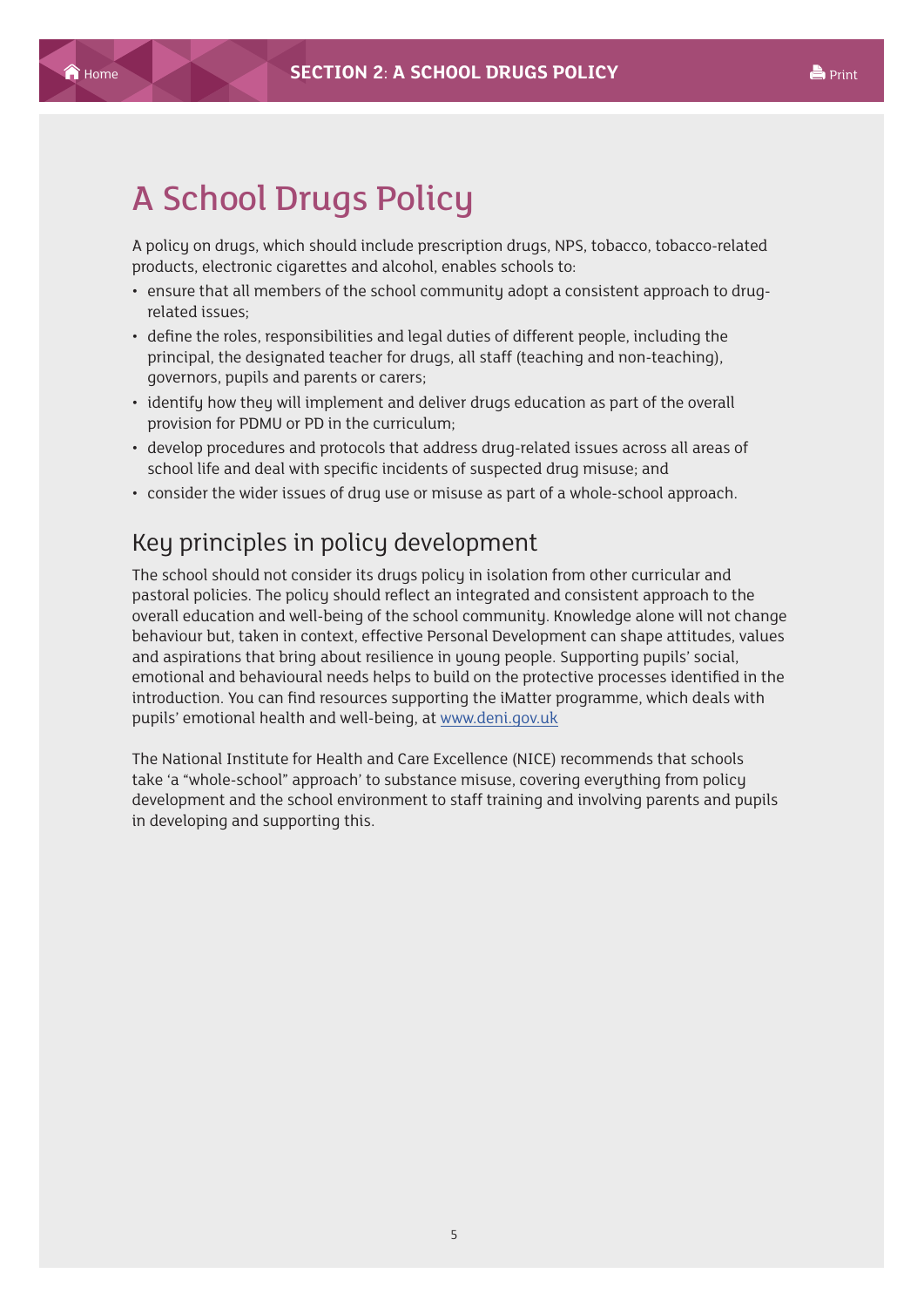

<span id="page-11-0"></span>Figure 1 is a representation of how the school's drugs policy can relate to and complement other school policies.

## Monitoring and self-evaluation

Schools should put mechanisms in place to monitor, evaluate and review the policy, curricular provision and the procedures for handling drug-related issues to take account of changing circumstances and trends in the school and local community. The Education and Training Inspectorate (ETI) publication *Together Towards Improvement* provides a process for self-evaluation, including key questions with quality indicators addressing issues such as pastoral care and safeguarding.

As part of this process, the school's drugs policy should identify and address the training needs and support that all staff (teaching and non-teaching) need to implement the policy, as appropriate.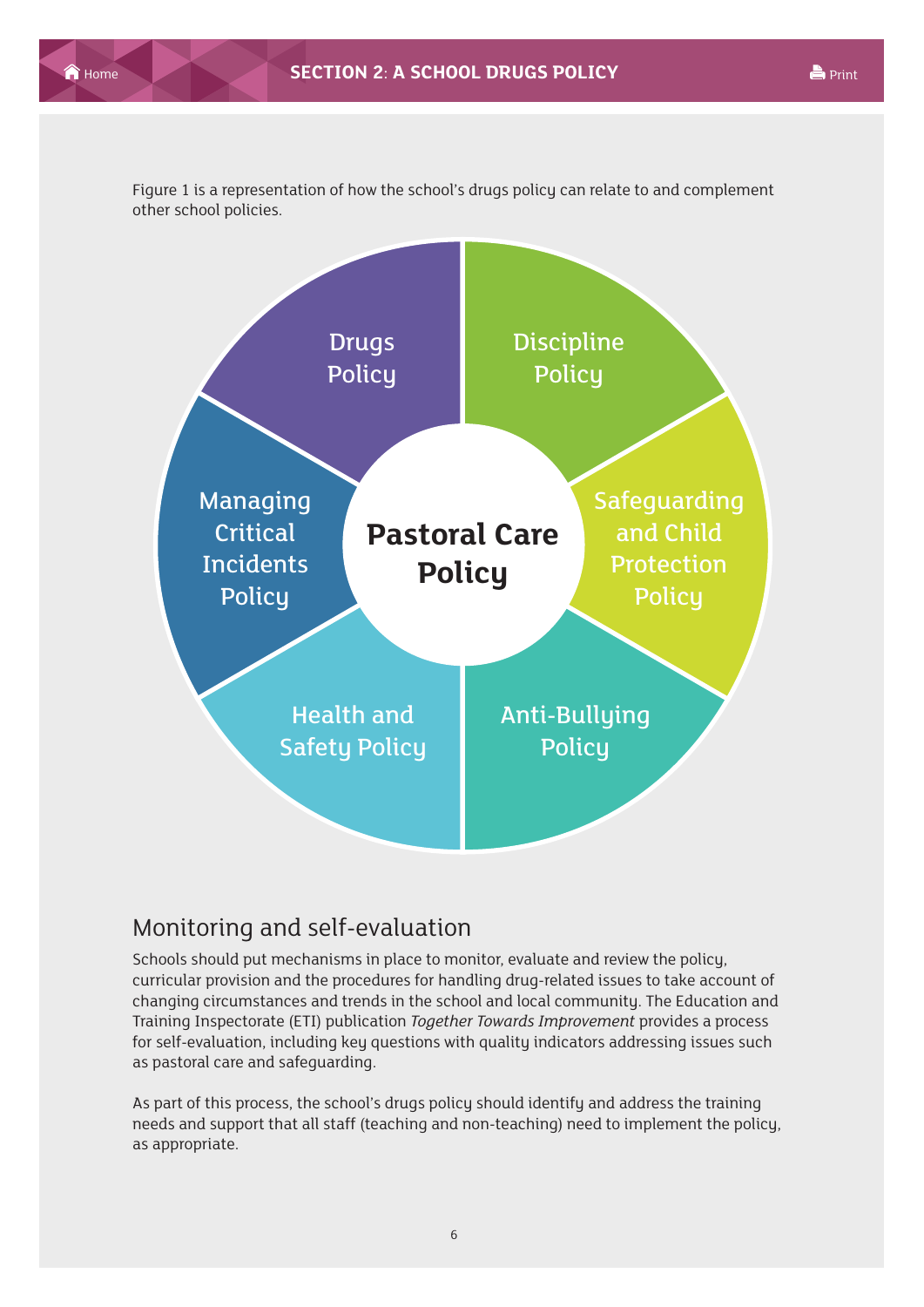### <span id="page-12-0"></span>Consultation

Schools should evaluate and review their policy at appropriate stages during development. Staff, pupils, governors and parents or carers should discuss any issues that arise. Schools may also invite comment from representatives of the wider community.

Consultation ensures that:

- pupils develop a strong sense of the school's direction on substance misuse;
- curricular provision is credible and responsive to pupil needs and expectations;
- parents or carers are clear about the school's drugs policy as it applies to them and their children; and
- the school's stance, approach and disciplinary response to drugs issues are appropriate, taking into consideration the school's duty of care.

Schools can facilitate consultation by:

- forming school councils, focus and discussion groups and providing online questionnaires for pupils;
- hosting parents' or carers' evenings or drugs awareness evenings; and
- providing questionnaires for parents or carers to complete.

## Structure of the Policy

The drugs policy should link to and be consistent with other relevant school policies. It should include:

**Rationale**: giving an explanation for having this policy and a statement on the degree to which pupils in the school are likely to have experiences with substances, including tobacco and tobacco-related products, electronic cigarettes, alcohol, NPS, illegal drugs, volatile substances and prescribed medications;

**Ethos**: reflecting, as all school policies, the ethos and values of the school and its wider community;

**Definitions**: of what the school means by terms such as 'drug', 'substance' and 'drug use' and 'drug misuse'; and

**Aims and objectives**: promoting the schools' ethos and values.

The policy should aim to protect young people from the harm associated with the use and misuse of substances.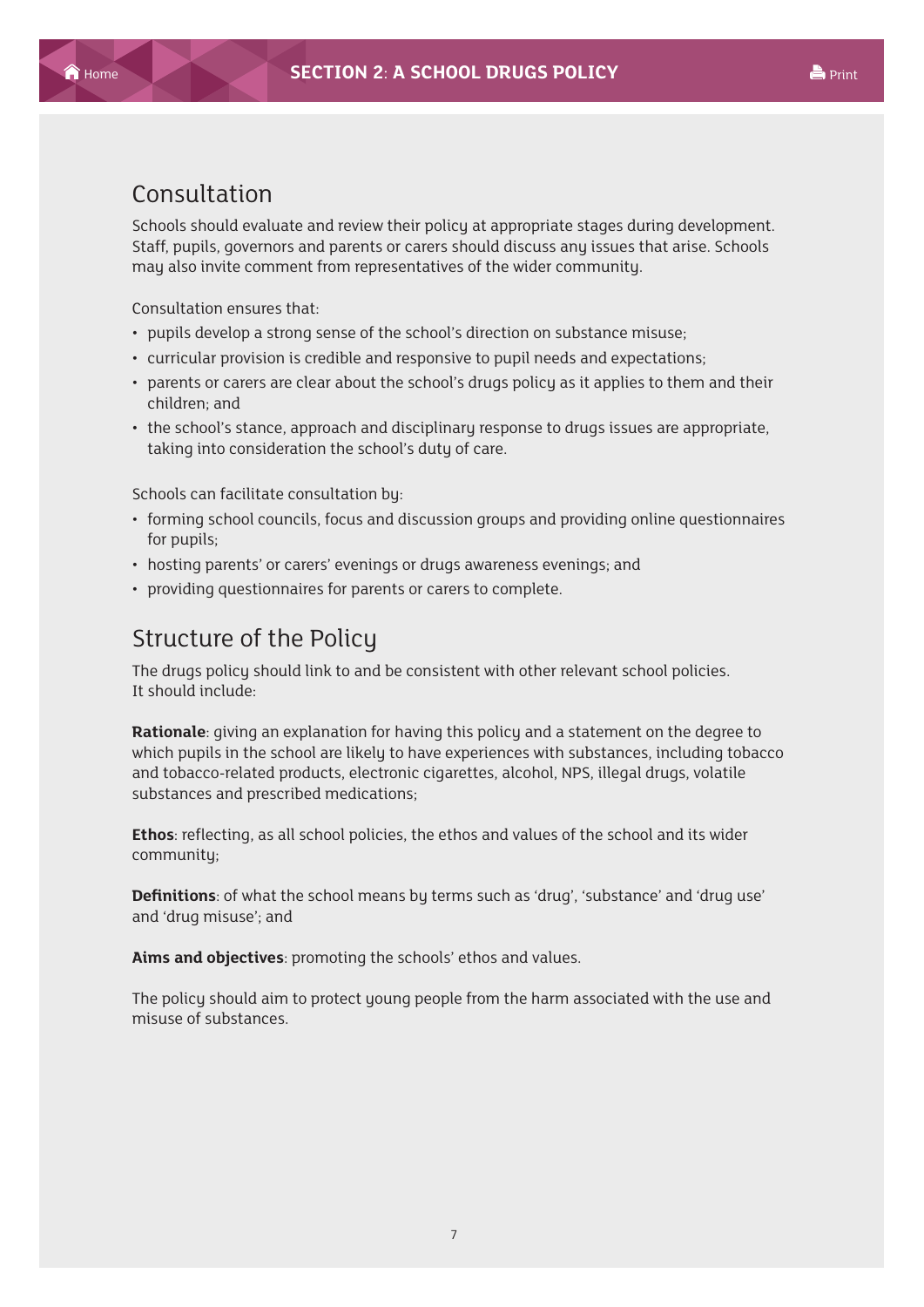To support this aim, schools should have clear objectives to:

- develop a consistent approach to drug-related issues in line with the school's pastoral care provision that all members of the school community can adopt;
- develop, implement and review a drugs education programme as part of the provision of PDMU and PD within the curriculum;
- develop procedures and protocols that address drug-related issues across all areas of school life;
- establish procedures for managing specific incidents of suspected drug misuse; and
- monitor and evaluate the effectiveness of the policy in line with whole-school self-evaluation procedures.

#### Issues to consider

When developing and implementing this policy, the school should discuss:

- the process they have adopted for developing the policy;
- the roles, responsibilities and legal duties of:
	- the Board of Governors;
	- the principal;
	- the designated teacher for drugs;
	- pupils;
	- staff (teaching and non-teaching); and
	- parents or carers;
- training and information sharing arrangements for staff, governors and parents or carers;
- arrangements for communicating information about the school's response to an incident to staff, pupils, parents or carers and the media;
- arrangements for implementing and reviewing an appropriate drugs education programme, including any engagement with outside agencies, as part of the provision of PDMU or PD (see Appendix 6);
- implementing procedures for managing and reporting specific incidents of suspected substance misuse, including the sanctions that schools may apply (schools should include an outline of these procedures as an appendix to the policy, see Appendix 4);
- how to monitor, review and evaluate the policy;
- how to communicate the policy to all staff, pupils, parents or carers and other relevant agencies; and
- where to keep the policy.

The school should inform parents or carers of its procedures in the school prospectus. It should also make a copy of the full policy available on request.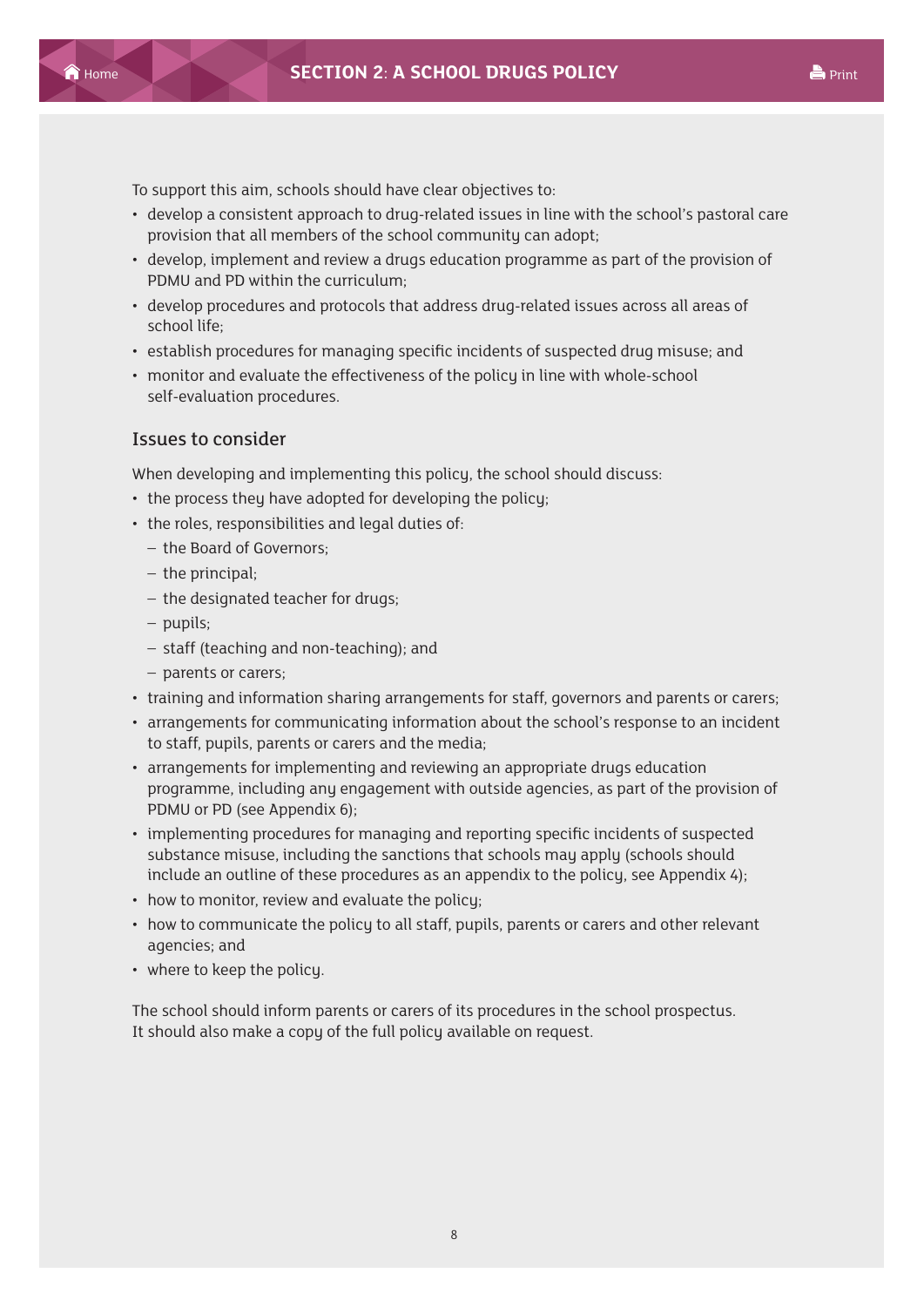#### Content requirements

The policy should:

- designate a teacher for drugs who will have responsibility for overseeing and monitoring the policy and for managing incidents of suspected drug use;
- outline procedures for managing suspected drug use incidents, including tobacco, tobacco-related products, electronic cigarettes, alcohol, new psychoactive substances, illegal drugs, prescription medication and volatile substance misuse;
- plan the school's response to drug-related incidents, which should be consistent with the disciplinary policy;
- provide a clear statement of circumstances where searching school and pupil property is acceptable;
- identify emergency first aid procedures for suspected drug-related incidents;
- outline procedures for managing the confiscation of substances;
- provide a specified secure location for storing a confiscated substance;
- create guidelines for administering prescribed medication (schools should refer to the DE publication *Supporting Pupils with Medication Needs* at www.deni.gov.uk);
- provide information on smoking cessation programmes and using licensed NRTs on school premises (see the fact sheet on our website or go to www.publichealth.hscni.net to find the publication *Stopping Smoking Made Easier)*;
- provide training for all staff, including induction for new staff members, to support the full implementation of the policy;
- provide adequate and appropriate resources to support the policy;
- agree referral pathways for a range of scenarios when the school needs support from outside agencies;
- identify sources of support at the policy writing stage and keep contact details with the policy document (Appendix 8);
- draw up a Code of Conduct about senior pupils (aged 18) and staff using alcohol on school trips, at school functions such as formal dinners for final year students and the after dinner social events;
- make post-primary pupils aware of the Independent Counselling Service for Schools (ICSS), an independent, confidential, school-based professional counselling service funded by the Department of Education, which uses a process of talking, listening and empowerment to help pupils to make their own decisions; and
- make primary pupils aware of other independent counselling services available.

**Employees affected by drugs:** The Health and Safety at Work (Northern Ireland) Order 1978 requires employers to protect the health, safety and welfare of employees at work. Employees also have a legal responsibility to protect their own health and safety and that of their colleagues. You can find the Employing Authority's *Alcohol and Drugs Misuse Policy* (TNC 2005/5) at www.deni.gov.uk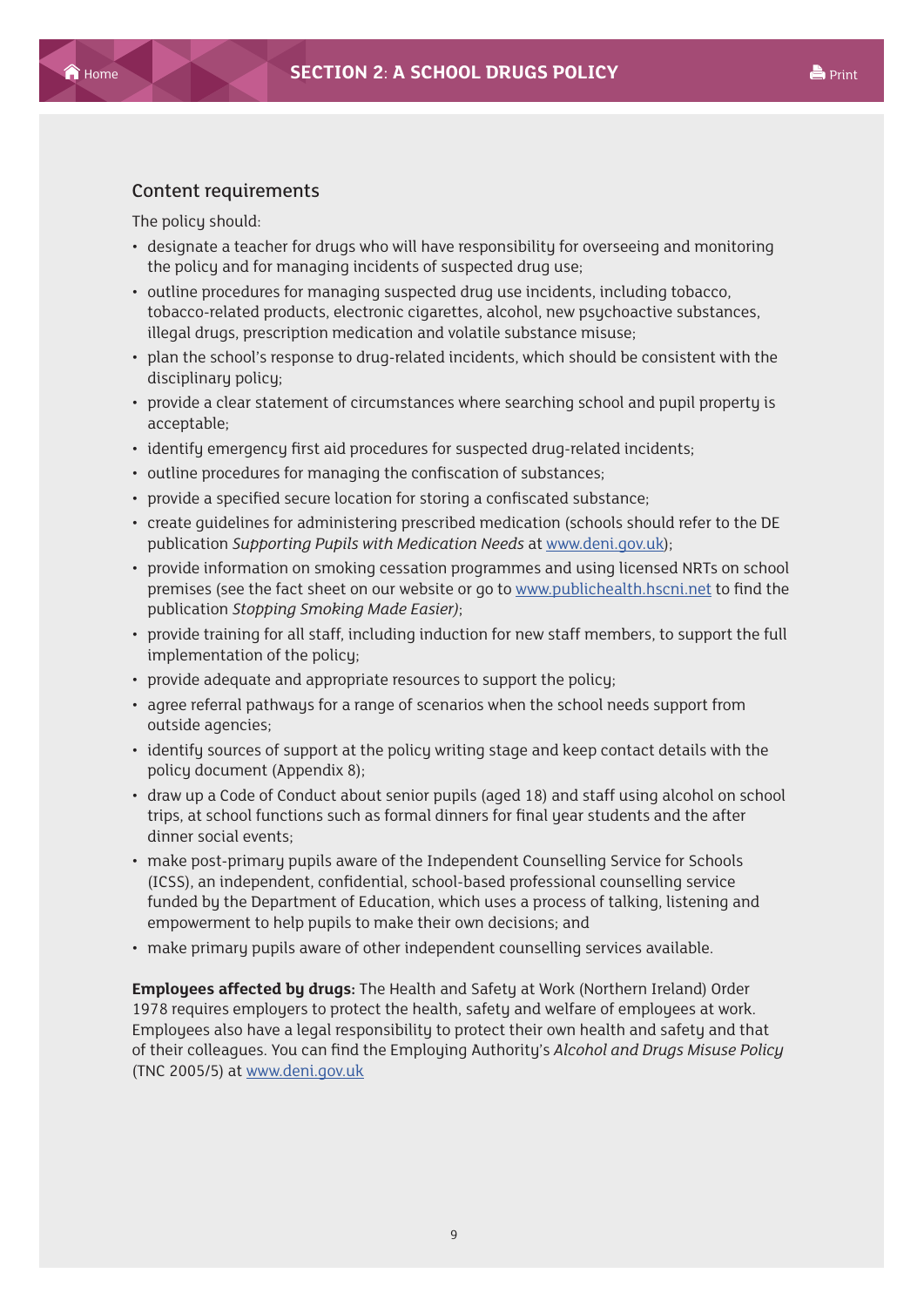For problems with staff using alcohol and/or other substances, schools should refer to *Drugs Misuse at Work*, available at www.hseni.gov.uk and *Don't Mix It: A Guide for Employers on Alcohol at Work* available at www.hse.gov.uk. Both the Teachers' Negotiating Committee (TNC) and the Joint Negotiating Committee (JNC) have revised their existing *Smoking Policy for Schools* (TNC 2000/3) to include electronic cigarettes. You can find the policy at www.deni.gov.uk

#### Monitoring, Evaluation and Review

Schools should put in place procedures and protocols, consistent with the self-evaluation processes outlined in *Together Towards Improvement*, to ensure that they monitor all aspects of the policy and its aims and objectives.

Schools need to:

- develop self-evaluation criteria for evaluating the success of the policy and its implementation;
- review the policy regularly, for example annually, and in particular after a suspected substance-related incident, to ensure that they use what they learn from actual incidents to inform future practice and they reflect changing circumstances and trends in substance use;
- involve appropriate members of the school community to assess and review the policy as part of the self-evaluation process; and
- have the policy ratified by the Board of Governors.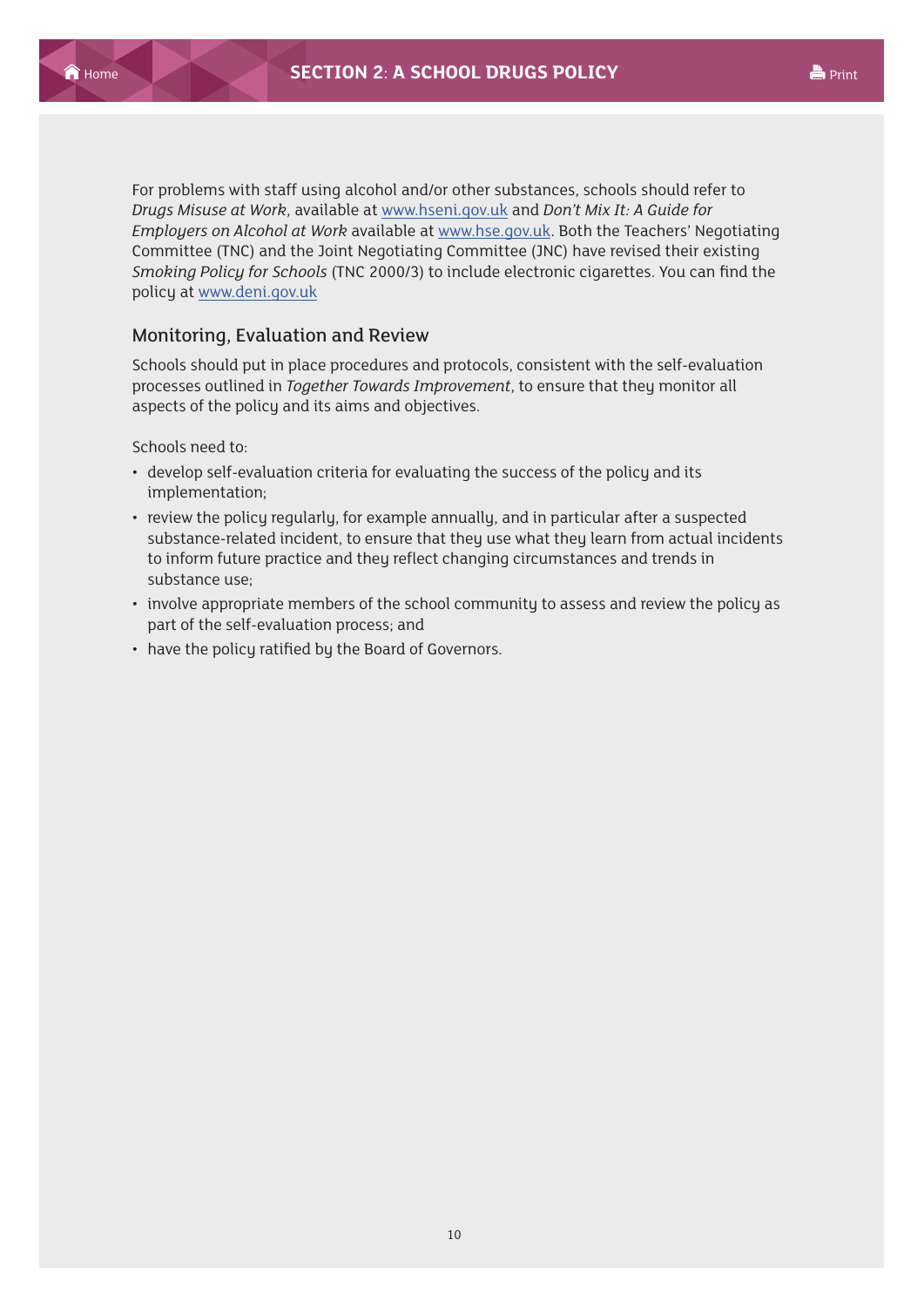# <span id="page-16-0"></span>Responding To Drug-Related Incidents

The problems resulting from the misuse of drugs, tobacco-related products including electronic cigarettes and alcohol affect every part of our society, including schools. Alcohol use and smoking among young people in Northern Ireland has declined. Fewer young people are receiving treatment for drug use. According to the *Young Peoples' Behaviour and Attitudes Survey* (YPBAS), few young people have been involved in incidents of being under the influence of, in possession of and/or supplying substances to others. Despite these positive indicators, teachers inevitably have to deal with situations in their classrooms and schools.

This section provides information and direction to schools on how to manage suspected drug-related incidents on school premises, when travelling to and from school and when engaged in authorised school-related activities.

## What constitutes a drug-related incident?

For the purposes of this guidance, a drug-related incident may include:

- a pupil displaying unusual or uncharacteristic behaviour;
- an allegation:
- suspicion of possession, possession with intent to supply and/or supply of any substance as defined on page 3; and
- finding substance-related paraphernalia.

Dealing with suspected substance-related incidents requires extreme sensitivity. This guidance will help and empower those charged with handling difficult and complex issues to be fair and consistent in their dealings with pupils. Linking the drugs policy with the school's policy on managing critical incidents and safeguarding and child protection will further support the school in handling drug-related situations appropriately.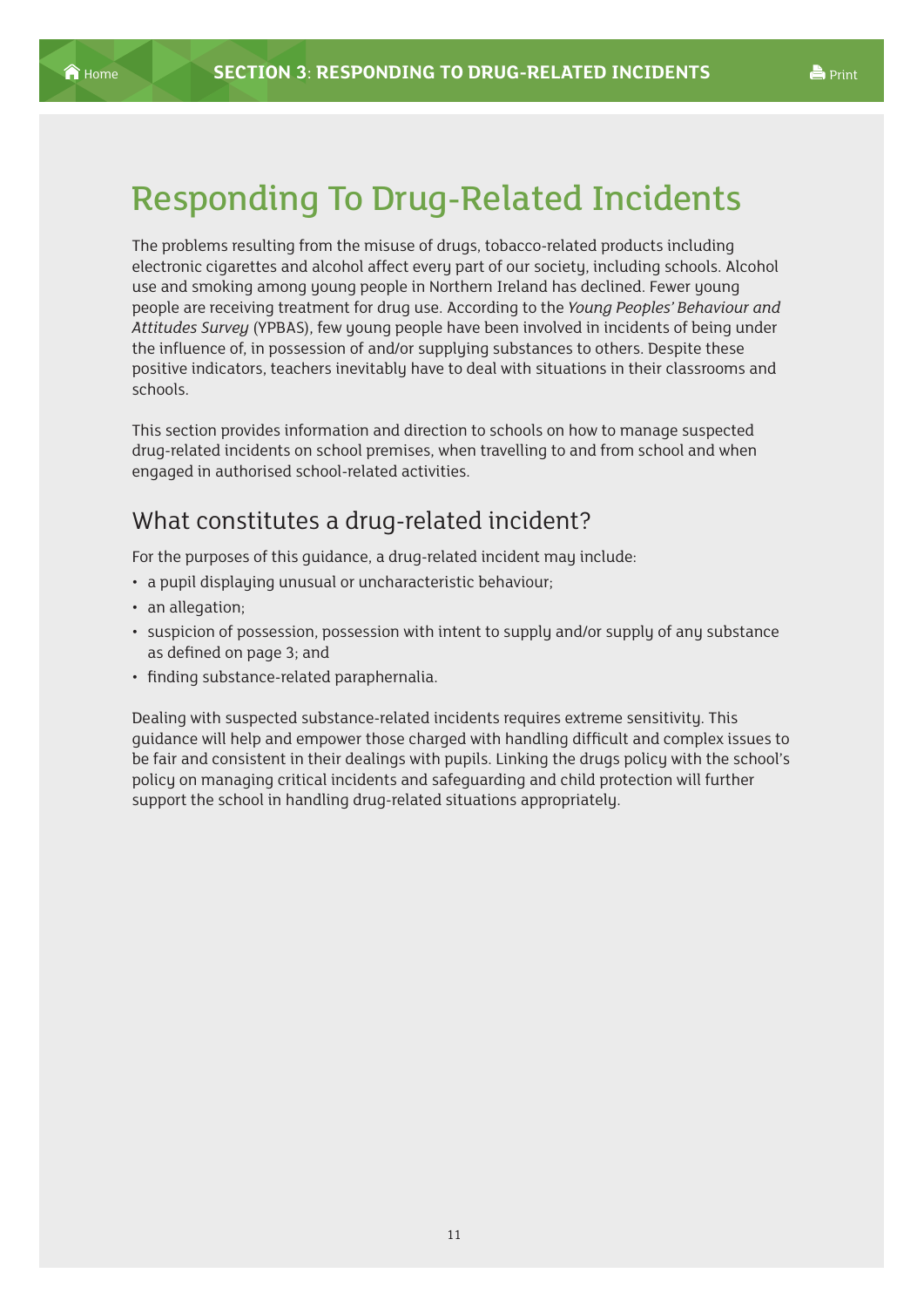### <span id="page-17-0"></span>Roles and responsibilities in a school

### The role of the individual staff member (teaching and non-teaching) including all ancillary staff

All staff should be familiar with the content of the school's drug policy. They should also be fully aware of their responsibilities, should a suspected drug-related incident occur. It is not the staff's responsibility to determine the circumstances surrounding the incident, but they should:

- assess the situation and decide on the appropriate actions to take;
- notify the principal and the designated teacher for drugs at the earliest opportunity;
- deal with any emergency procedures to ensure the safety of pupils and staff, if necessary (see Appendix 9);
- forward any information, substance or paraphernalia received to the designated teacher for drugs, who will respond accordingly (see Appendix 4.1);
- use the school's Drugs Incident Report Form to complete a brief factual report on the suspected incident and forward this to the designated teacher for drugs (see Appendix 5);
- consider the needs and safety of a pupil when discharging him or her into the care of a parent or carer who appears to be under the influence of alcohol or another substance (staff, who are in loco parentis, should maintain a calm atmosphere when dealing with the parent and, if concerned, should discuss with the parent alternative arrangements for caring for the pupil); and
- invoke safeguarding procedures, if a parent or carer's behaviour may place a pupil at risk (see Appendix 4.5).

#### The role of the designated teacher for drugs

Each school should appoint a designated teacher with responsibility for drugs and should have procedures in place for handling cases of suspected drug misuse on the premises. Every member of the school's staff, both teaching and non-teaching, should be completely familiar with their school's procedures and know who to contact and what to do when a young person is suspected either of being in possession of drugs or being under the influence of drugs, including alcohol.

The designated teacher is responsible for:

- co-ordinating the school's procedures for handling suspected drug-related incidents and training and inducting new and existing staff in these procedures;
- ensuring that the school's disciplinary policy has an appropriate statement about any disciplinary response resulting from suspected drug-related incidents;
- ensuring that the school's pastoral care policy has an appropriate statement about any pastoral response resulting from suspected drug-related incidents;
- liaising with other staff responsible for pastoral care;
- being the contact point for outside agencies that may have to work with the school or with a pupil or pupils concerned;
- responding to advice from first aiders, in the event of an incident, and informing the principal, who should contact the pupil's parents or carers immediately;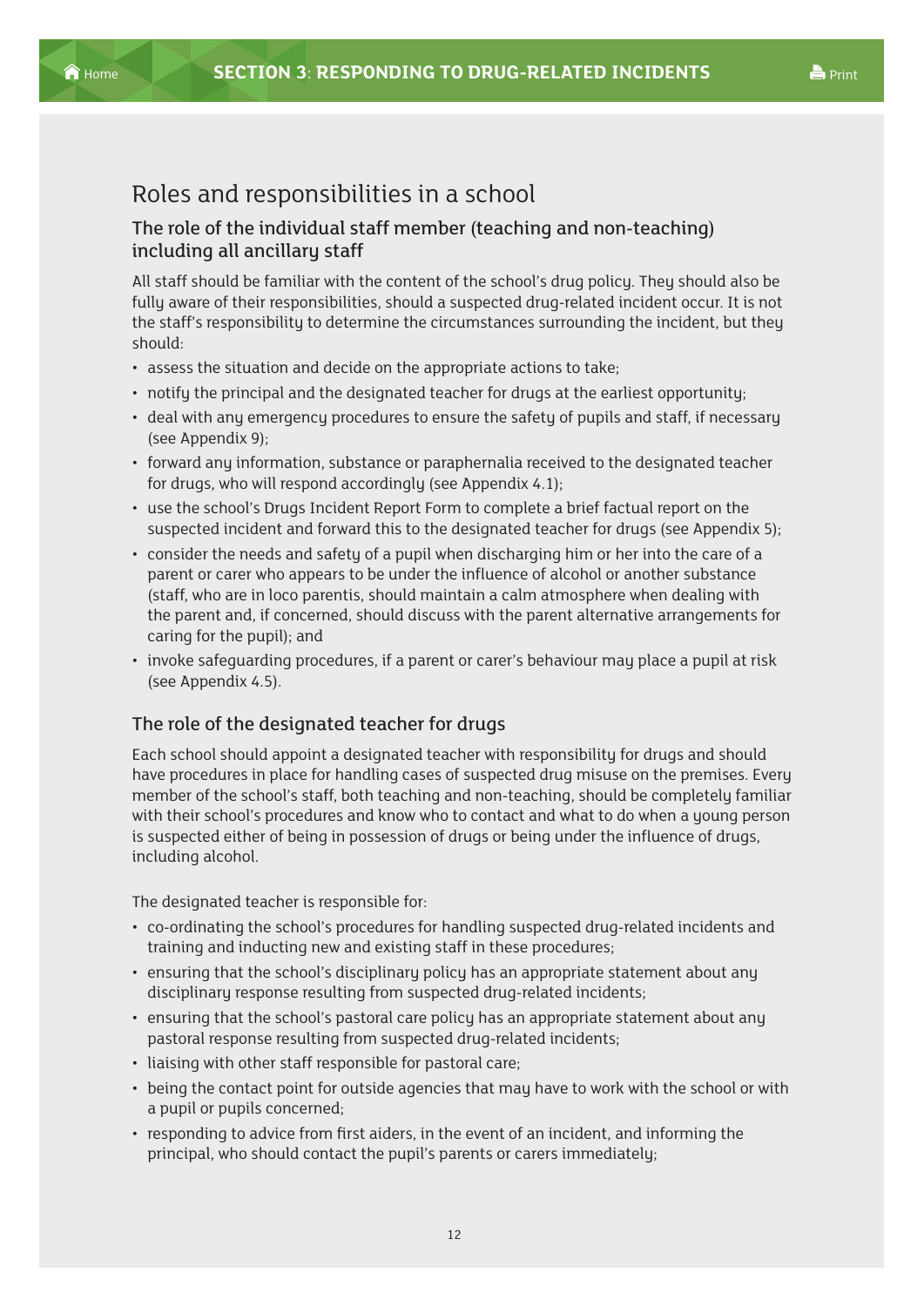

- taking possession of any substance(s) and associated paraphernalia found in a suspected incident;
- pupil(s) involved in a suspected incident;
- completing a factual report using the schools Drug-Related Incident Form, which they forward to the principal; and
- reviewing and if required updating the policy at least annually and after a drug-related incident, where learning from the experience could improve practice.

In view of the responsibilities involved, the designated teacher should be a member of the school's senior management. In the absence of the designated teacher, the school should appoint a recognised deputy.

#### The role of the principal

It is the principal's responsibility to determine the circumstances of all incidents, but it is the responsibility of the PSNI to investigate any criminal or suspected criminal offence. In any suspected drug-related incident, the principal should contact the parents or carers of those pupils involved. The principal must ensure that in any incident involving a controlled substance there is close liaison with the PSNI. **Failure to inform the PSNI of a suspected incident involving controlled drugs is a criminal offence.**

After contacting the PSNI, principals should confine their responsibilities to:

- the welfare of the pupil(s) involved in the incident and the other pupils in the school;
- health and safety during the handling, storage and safe disposal of any drug or drugrelated paraphernalia, using protective gloves at all times;
- informing the Board of Governors;
- agreeing any appropriate pastoral or disciplinary response;
- reporting the incident to the Education Authority or CCMS if appropriate, for example if an incident:
	- is serious enough to require PSNI involvement;
	- requires that a child protection procedure is invoked; or
	- leads to the suspension or exclusion of a pupil; and
- completing a written report and forwarding a copy to the Board of Governors and the designated officer in the Education Authority or CCMS.

#### The role of the Board of Governors

School governors are responsible for their individual school. They should collaborate with appropriate staff, pupils and parents or carers to foster and support developing and reviewing its drugs policy. They should also:

- facilitate the consultative process where the school community can respond and contribute to the policy's effectiveness and quality, which the governors should examine and approve before implementing in the school;
- ensure details of the policu are published in the school prospectus and that these are reviewed at least annually and after a drug-related incident; and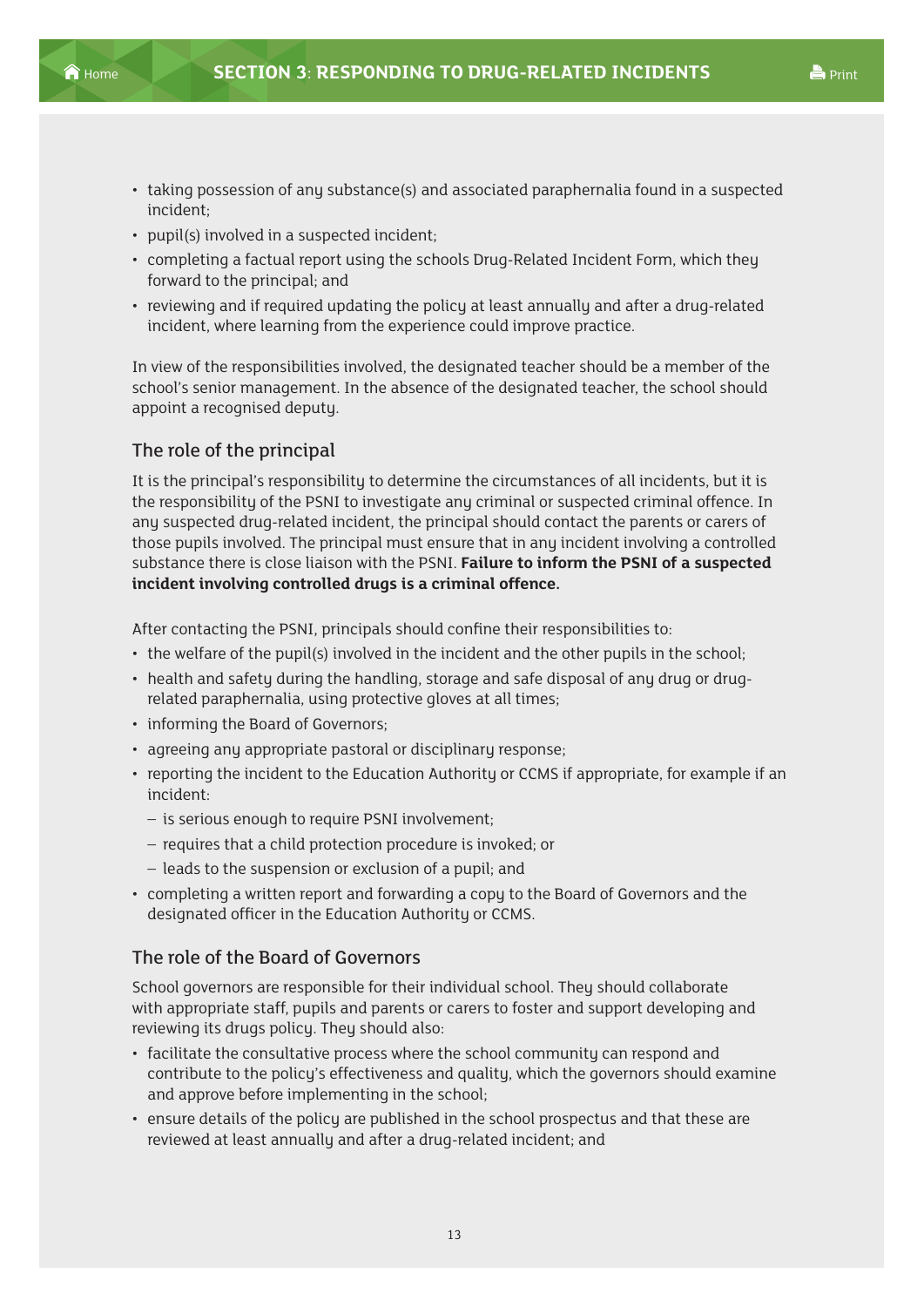<span id="page-19-0"></span>• be fully aware of and adequately trained to deal with suspected drug-related incidents, including alcohol and tobacco, tobacco-related products, electronic cigarettes, and their appropriate disciplinary response.

As a matter of good practice, every Board of Governors should have a designated governor for drugs who has received specific training in drug-related issues.

## Legal responsibilities and involving the PSNI

#### The schools' legal responsibilities

Schools must ensure that all staff are aware of their legal responsibilities. Schools must notify the PSNI in all instances where there is an allegation or suspicion that a crime has been committed. **Failure to notify the PSNI is a criminal offence.**

Staff must be aware of the legal implications of:

- receiving information about a controlled drug;
- discovering a young person in possession of a controlled drug; or
- discovering a young person is involved in supplying a controlled drug.

A summary of relevant legislation is available at www.ccea.org.uk

#### Contacting the PSNI

Schools should establish and maintain contact with the designated officer in their local PSNI area to ensure an appropriate response when dealing with suspected drug-related incidents that might arise in school. Each PSNI area has a designated officer who will advise on and agree procedures for schools to follow. The PSNI will always try to handle all incidents promptly and with discretion, understanding and tact. A non-uniformed officer will respond, wherever possible, depending on the circumstances and the nature of the suspected offence.

Schools must notify their local PSNI officer in every case where a pupil has or is suspected of having controlled drugs in their possession, either on their person or in their belongings, or if controlled drugs are found on the school premises. This may include new psychoactive substances or prescription medication. Schools are not legally obliged to notify the PSNI if they suspect the misuse of solvents or alcohol, although we recommend that they notify the designated officer. The officer will be available to work with the school, pupils, parents or carers and other appropriate agencies to provide support, advice and assistance to help prevent reoccurrence and ensure the pupil is no longer at risk.

#### Interviewing pupils

In certain circumstances, the PSNI may interview a pupil on school premises with the principal's agreement. This may be a less intrusive and upsetting option for a pupil than going to a police station. If the school takes this course of action, the PSNI will conduct the interview in accordance with The Police and Criminal Evidence (Northern Ireland) Order (PACE) 1989. This has strict guidelines about when and where to exercise this option. The school needs to make all possible efforts to inform the pupil's parents or carers before a PSNI interview takes place. The PSNI will not conduct an interview without the correct persons being present.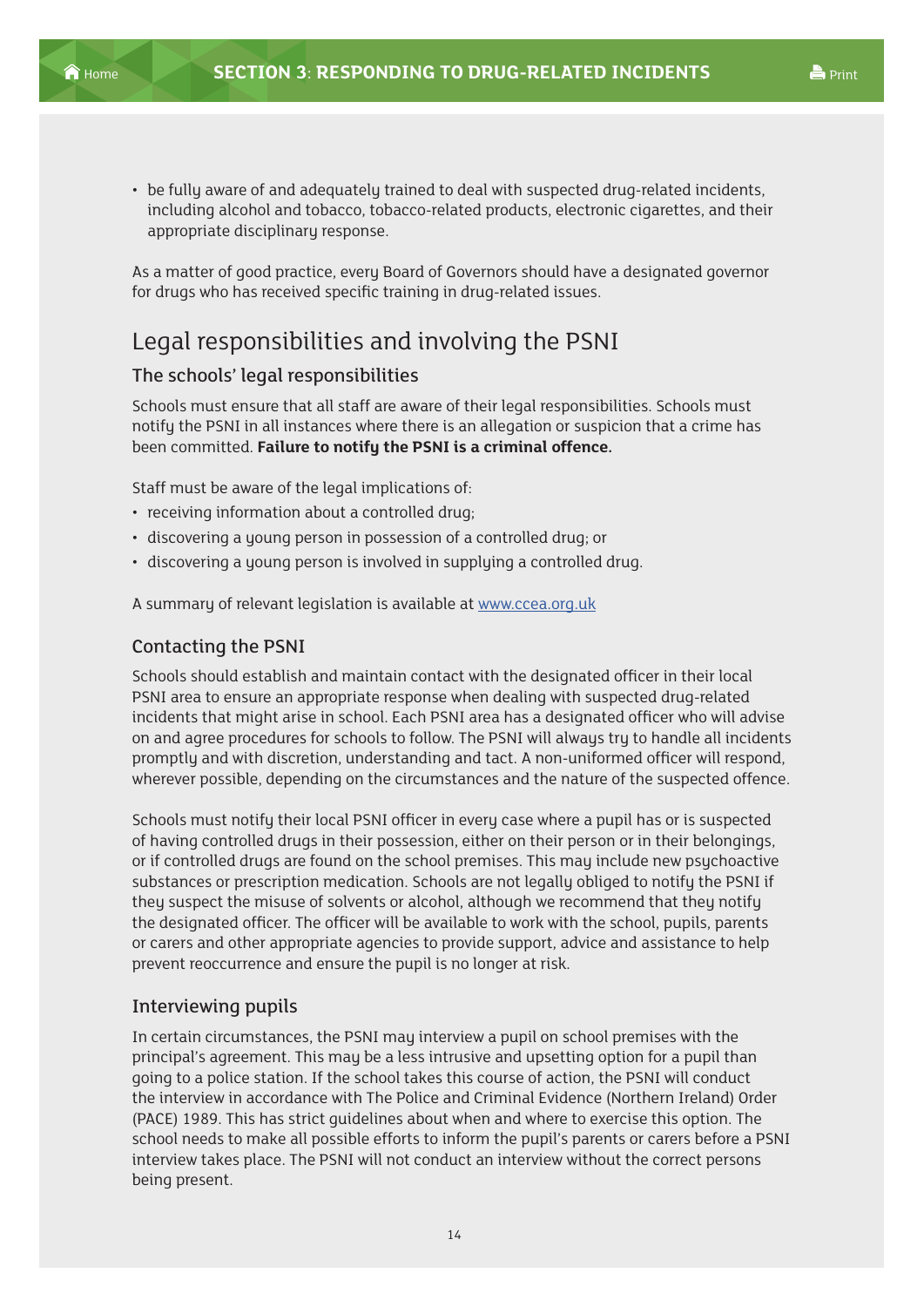<span id="page-20-0"></span>

# Responses in the event of a suspected drug-related incident

#### Illness, unusual or uncharacteristic behaviour

Young people's behaviour may be unpredictable and bizarre for many reasons during their time at school. Changes in behaviour may indicate a range of difficulties and problems and may be related to a medical condition, rather than substance misuse. It is, however, important to note that intoxication, physical collapse or unconsciousness can also result from an initial experiment with drugs.

Staff should bring any indications of illness, unusual or uncharacteristic behaviour because of suspected substance misuse to the attention of the designated teacher for drugs. They should not make any judgement until they have determined the circumstances surrounding the incident. Where staff believe a pupil may have taken a substance they suspect is a drug, they should seek medical assistance immediately after following the recommended emergency procedures. The school must inform parents and the PSNI.

You can find more information about recognising signs of substance use in Appendix 7. For further details, search for *Signs and Symptoms of Drug Use* at www.ccea.org.uk Appendix 9 details emergency procedures.

#### Taking possession of a suspected controlled substance and/or associated paraphernalia

The law permits school staff to take temporary possession of a substance suspected of being a controlled drug to protect a pupil from harm and prevent the pupil committing the offence of possession. The teacher should, using appropriate safety precautions, take the suspected substance and any associated equipment and/or paraphernalia to the designated teacher for drugs as soon as possible. They should arrange for its safe storage until the school can hand it over to the local PSNI officer to identify whether it is a controlled substance. School staff should not attempt to analyse or taste an unidentified substance. An adult witness should be present when staff confiscate the substance and the school should keep a record of the details, using the school's Drug Incident Report Form.

#### An allegation of a suspected controlled drug-related incident

#### Carrying out a search

If the designated teacher for drugs receives an allegation of possession, he or she may need to search a pupil's desk or locker, if he or she has cause to believe it contains unlawful items, including controlled drugs. However, teachers cannot search personal belongings in the desk or locker without consent. Staff should only search the pupil's personal belongings, including schoolbag, coat or other items with the pupil's consent. Staff should carry out this search in the presence of the pupil and another adult witness.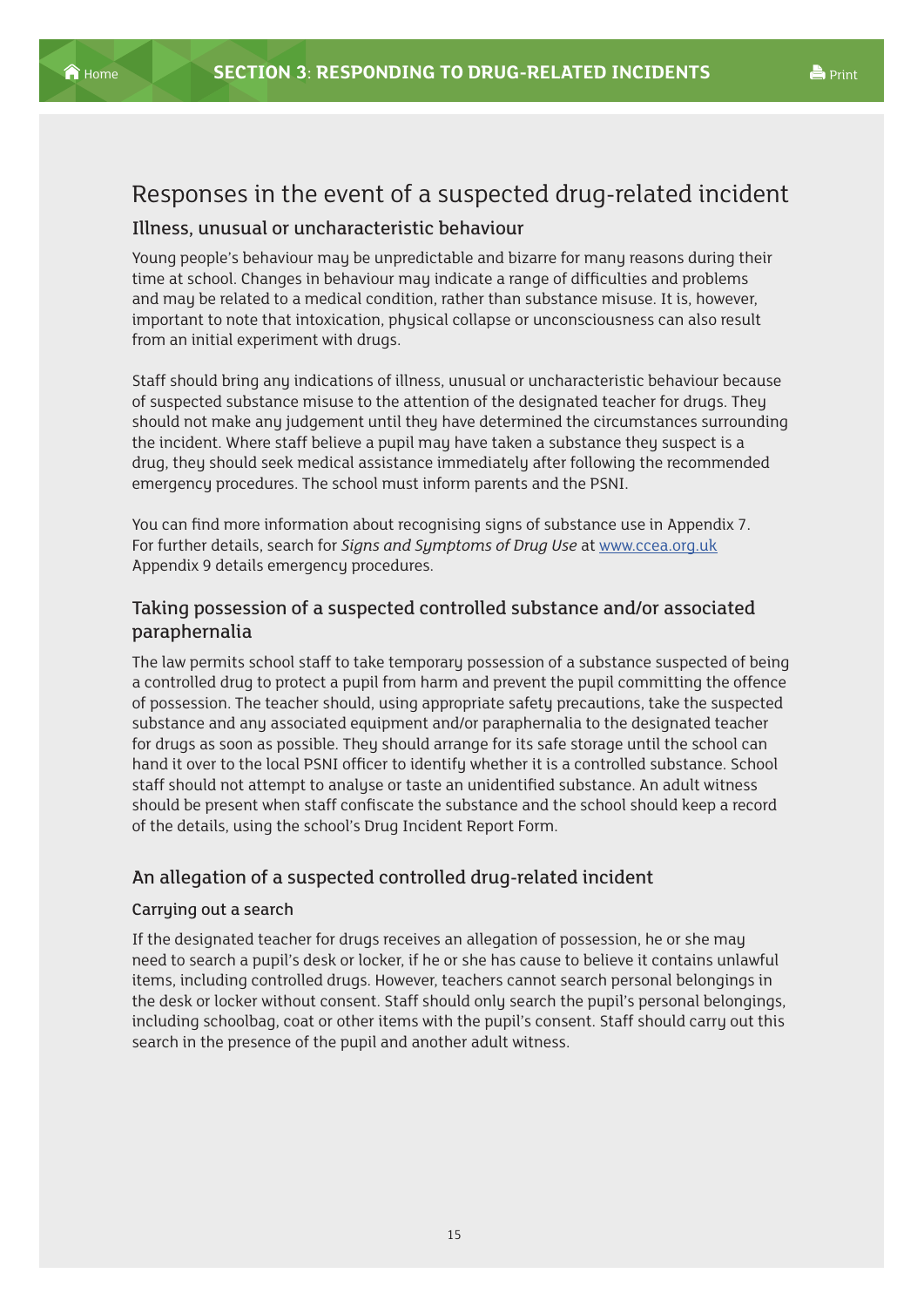If the school suspects pupils of concealing controlled drugs on their person or in their personal belongings, staff should make every effort to encourage them to produce these substances voluntarily. Staff should ask pupils to turn out their pockets or schoolbags. If the pupils refuse, staff should contact their parents or carers and the PSNI to deal with the situation. **A member of staff should never carry out a physical search of a pupil, unless there is compelling evidence that the pupil has committed an offence.** If staff recover a substance or an object that they suspect has a connection with drugs, they should take possession of it and make a full record using the school's Drug Incident Report Form.

If a pupil refuses to be searched the school must establish whether the probability that the pupil has committed an offence outweighs their right to privacy, before deciding whether to carry out a search without consent. The school drugs policy should clearly explain the procedures and circumstances for searches where there is reason for suspicion.

#### Possession, Possession with Intent to Supply and Supply of Controlled Drugs

Schools must be aware that pupil involvement in suspected controlled drug-related incidents may take several forms. These could include:

- possession;
- possession with intent to supply; and/or
- the supply of controlled drugs.

It is illegal for pupils to be in possession of a controlled drug. If a member of staff comes across a pupil in possession of what they believe or suspect to be a controlled drug, they should immediately attempt to take possession of the substance and detain the pupil. They should then send for assistance from the designated teacher for drugs, who will deal with the incident as outlined in the school policy.

It is not illegal for a pupil to possess or use other substances that are not controlled, for example alcohol, solvents, tobacco, tobacco-related products, electronic cigarettes, overthe-counter medication or prescribed medication. Prescribed medication, however, may be considered a controlled substance if it has been prescribed for someone else. The teacher should make a preliminary enquiry to clarify who the medication is for. This will establish whether the school should contact the PSNI about the incident. Although some unknown substances may be new psychoactive substances, schools should treat all unknown substances as suspected controlled drugs and respond accordingly.

The school should deal with a pupil in possession of substances that are not controlled, using the school's disciplinary or pastoral care procedures in line with the school's child protection and safeguarding policy. It should also notify the pupil's parents or carers. In these circumstances, the school has no legal obligation to notify the PSNI. Where a principal feels that there are issues about the origin of these substances, the school may notify the designated officer in the local PSNI area for advice and guidance.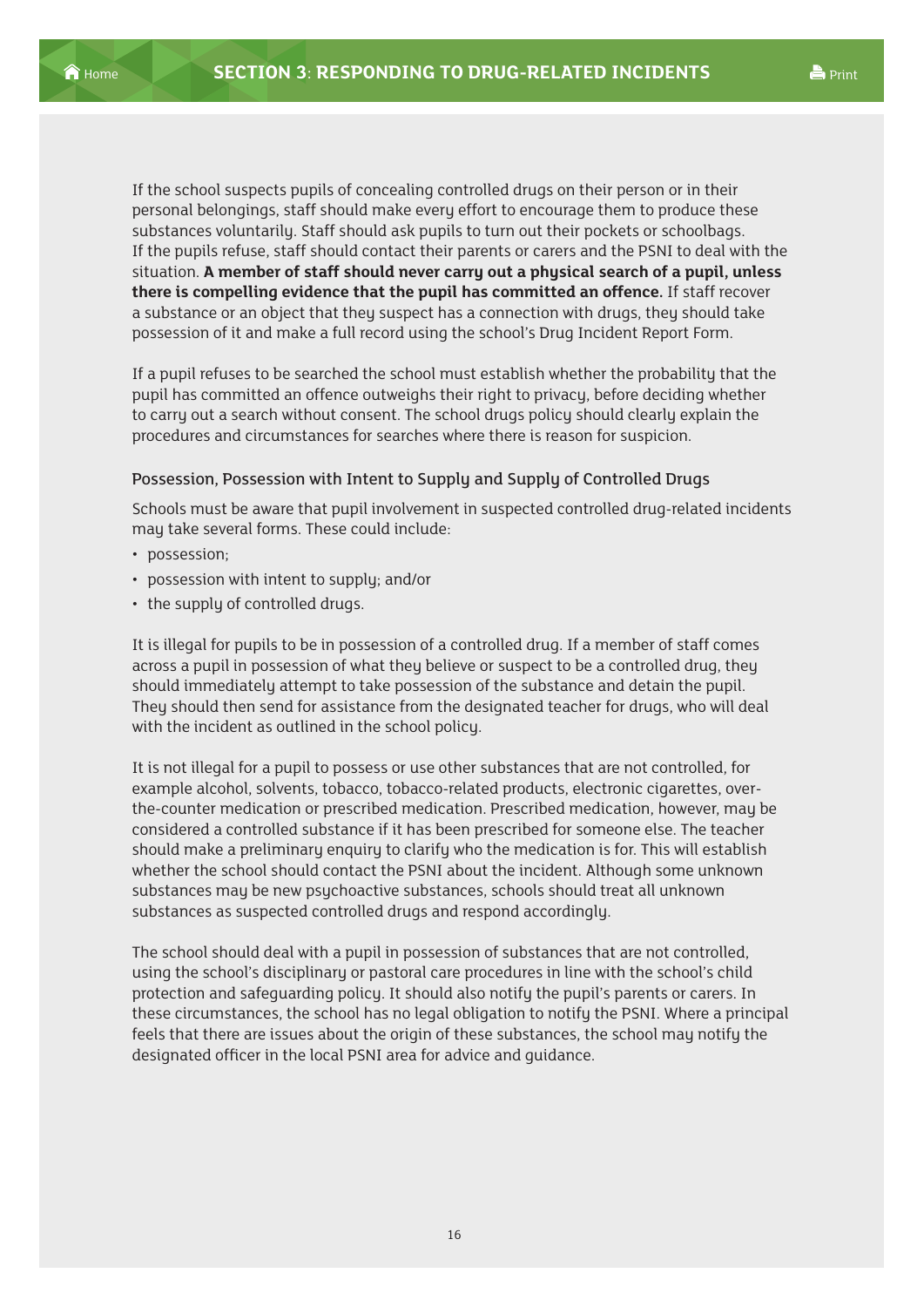#### Detaining a pupil

When managing a suspected drug-related incident the school should invite the pupils concerned to remain in school under the supervision of appropriate members of staff until their parents or carers and the PSNI arrive.

If the pupil refuses to remain, the school cannot detain a pupil against their will. However, if a member of staff has reasonable grounds to suspect that the pupil has in their possession or has taken a controlled substance, they can make a citizen's arrest under Article 26A of the Police and Criminal Evidence (Northern Ireland) Order (PACE) 1989.

- A person other than a constable may arrest without a warrant:
	- anyone who is in the act of committing an indictable offence; or
	- anyone whom he has reasonable grounds for suspecting to be committing an indictable offence.
- Where an indictable offence has been committed, a person other than a constable may arrest without a warrant:
	- anyone who is guilty of the offence; or
	- anyone whom he has reasonable grounds for suspecting to be guilty of it.
- But the power of summary arrest conferred by paragraph (1) or (2) is exercisable only if:
	- the person making the arrest has reasonable grounds for believing that for any of the reasons mentioned in paragraph (4) it is necessary to arrest the person in question; and
	- it appears to the person making the arrest that it is not reasonably practicable for a constable to make it instead.
- The reasons are to prevent the person in question:
	- causing physical injury to himself or any other person;
	- suffering physical injury;
	- causing loss of or damage to property; or
	- making off before a constable can assume responsibility for him.

A summary of relevant legislation is available at www.ccea.org.uk

The member of staff should make the pupil fully aware of the implications before making the arrest, confirming:

- that the pupil is not free to leave once they have been informed by the arresting person why they are being arrested, and
- that they will be detained until they are handed over to a PSNI officer who will then deal with the investigation.

Staff must be able to recognise the point where a young person becomes a danger to either themselves or others. They should also be aware of their duty of protection because they are in loco parentis.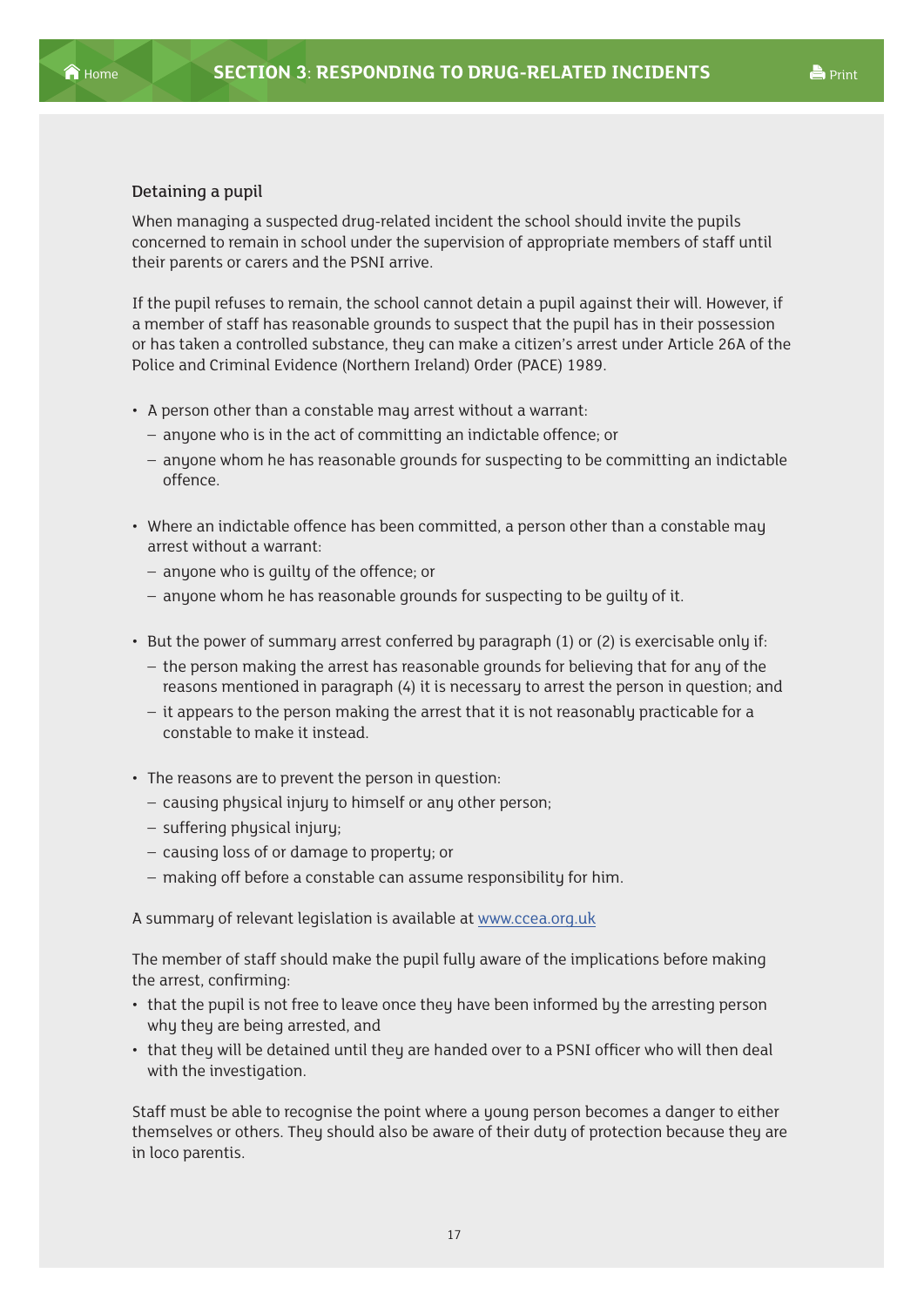

#### Finding drug-related paraphernalia

Paraphernalia in the school grounds is an indication of drug use or misuse. Any member of the school community who encounters any paraphernalia should use extreme care, as these items may be hazardous. Anyone who finds paraphernalia associated with drug use or misuse should report it to the designated teacher for drugs, who will assess the situation and respond accordingly. This response may include contacting the PSNI.

The following list is not exhaustive. It gives teachers an idea of what may indicate the presence of controlled substances:

- small bottles or pill boxes;
- hypodermic needles;
- twists of paper;
- cigarette papers, lighters and spent matches;
- electronic cigarette liquid refill bottles (there is a potential risk that refillable cartridges used in some electronic cigarettes could be filled with substances other than nicotine, serving as a new and potentially dangerous way to deliver drugs);
- roaches (ends of rolled-up cigarettes);
- punctured cans, plastic bottles or containers;
- aerosols or butane gas refills; and
- drugs themselves.

#### Recording an incident

If the principal considers an incident to be serious (refer to page 13 for guidance), the school should call the Education Authority or CCMS designated officer to alert them to the incident and then make a full written factual record of the incident.

Schools should carefully record any statements that pupils suspected of being involved in or witness to an incident provide. For an incident that requires only an internal school investigation, for example finding cigarettes on school property, schools must treat any sensitive information about pupils in a confidential and secure manner. Schools may need to engage the help of an another adult to support both the designated teacher for drugs and the pupils involved in the incident, particularly when the pupils may need to be interviewed separately. We have provided an exemplar of a Drugs Incident Report Form in Appendix 5.

For an incident that requires a PSNI investigation, the principal is responsible for determining the circumstances of all incidents. The PSNI is responsible for investigating any criminal or suspected criminal offence. Under these circumstances, schools should not take any written statements from individuals involved in the incident. The investigating officer is responsible for dealing with the incident to co-ordinate recording all statements that could be required for a potential court case.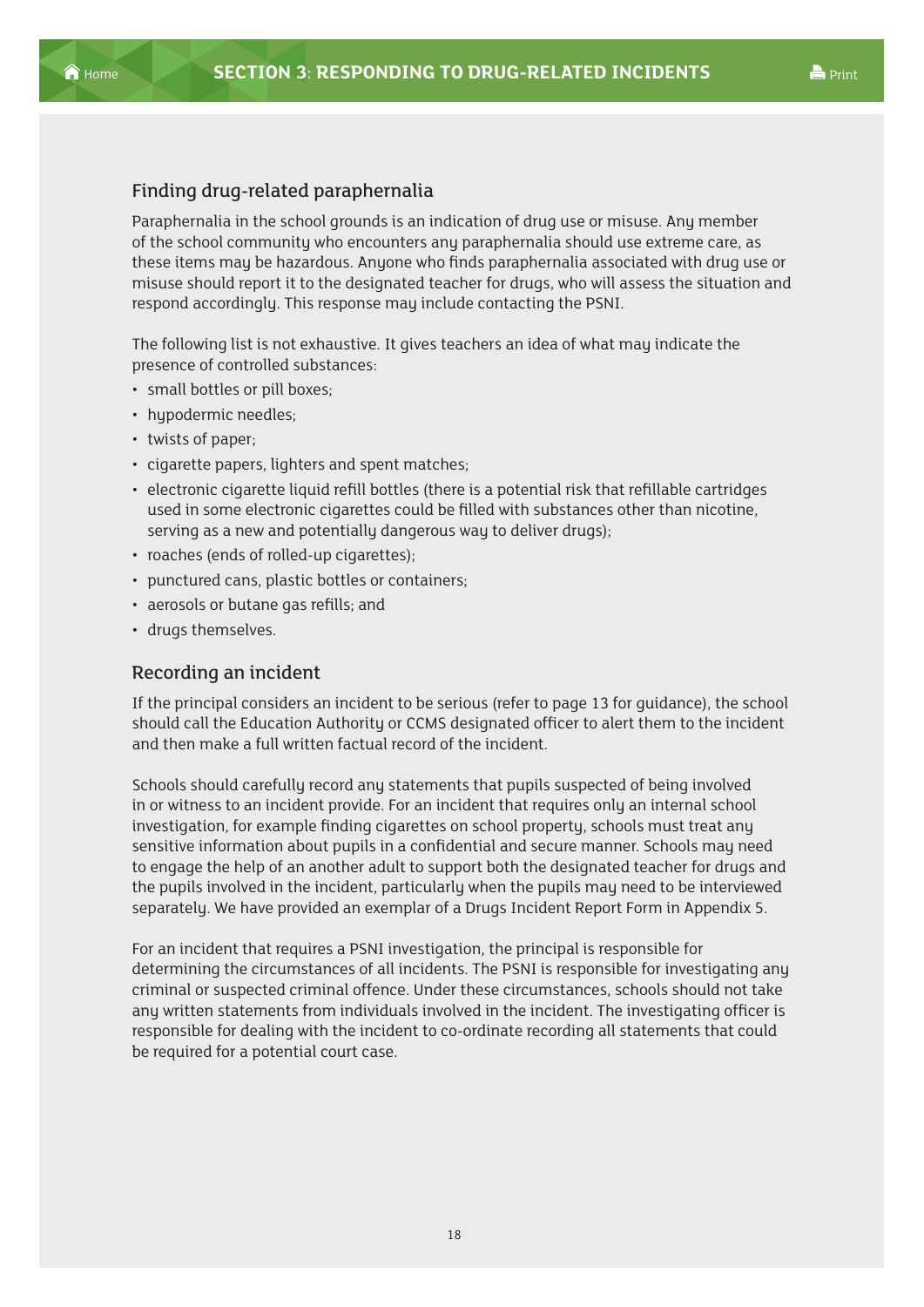# <span id="page-24-0"></span>School response to drug-related incidents

#### Deciding on appropriate sanctions

It is not appropriate in this document to prescribe specific sanctions that schools should apply to suspected drug-related incidents. Principals are responsible for deciding how to respond to particular incidents, taking account of factors such as:

- the age of the pupil concerned;
- whether the incident involved one pupil or a group of pupils;
- whether there has been evidence of particular peer group pressure; and
- the level of involvement.

Schools should not take a zero tolerance approach that leads to immediate exclusion as a suitable response to a drug-related incident. They should consider what sanctions or actions would be in the best interests of the pupil in the longer term, while ensuring the safety and well-being of other pupils.

Schools should explore the relevant factors to determine the seriousness of the incident and the needs of those involved and then respond appropriately. The school should consider, for example:

- Does the pupil admit or deny the allegations?
- Is this a first offence?
- Is the substance legal or illegal?
- What quantity of the substance was involved?
- What was the pupil's motivation?
- Is the pupil knowledgeable and careful or reckless about their own or others' safety?
- Does the pupil have a parent or carer or family member who is misusing drugs?
- Does the pupil know and understand the school policy and school rules?
- Where does the incident appear on a scale from 'possession of a small quantity' to 'persistent supply'?
- If the school suspects the pupil of supplying, how much was supplied and was the pupil coerced into the supply role or the one 'whose turn it was' to buy for others, or is there evidence of organised or habitual supply?

Schools should develop a repertoire of responses, incorporating both sanctions and counselling and potentially guiding young people towards appropriate treatment and support. These responses should reflect different kinds of drug-related offences (see Appendix 1), such as:

- being under the influence of alcohol or a controlled drug;
- possession of alcohol for individual use or selling or sharing with other pupils;
- possession and/or possession with the intent to supply a controlled drug; and
- supplying a controlled drug, either giving or selling to someone else.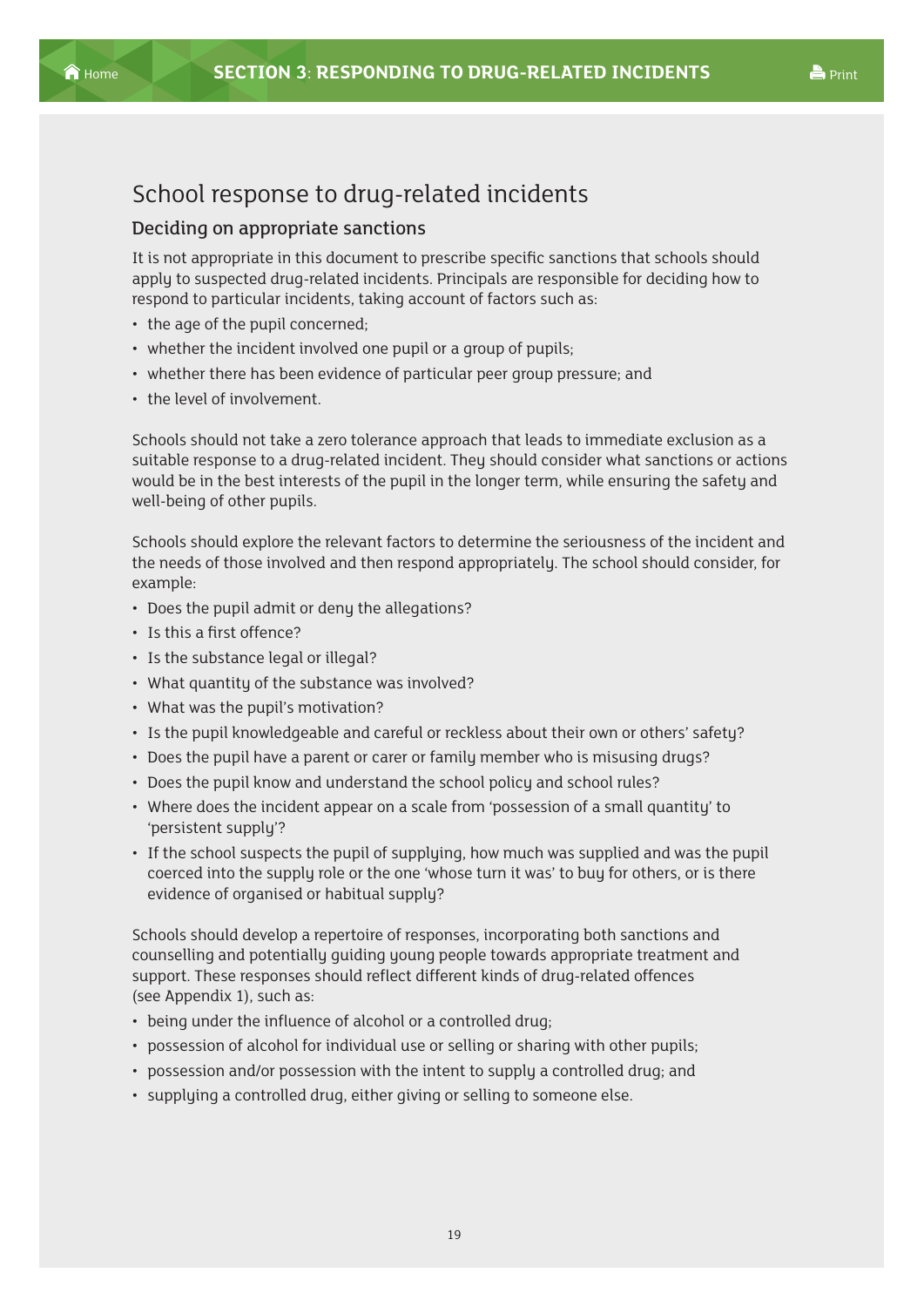Although there is no legal distinction between supply with or without money, schools may make a distinction in their disciplinary responses. The school must always consider the needs of individual pupils and have appropriate interventions and support mechanisms in the school's Child Protection and Safeguarding Policy.

Schools should develop a range of options for responding to the identified needs of those involved in a drug-related incident. Whatever response the school puts in place, it should always aim to give pupils the opportunity to learn from their mistakes and to develop as individuals. The school should be able to justify any sanction it imposes, according to:

- the seriousness of the incident;
- the identified needs of the pupil, which are most important under such circumstances;
- the needs of other pupils, the school and the community;
- the published school rules and expectations; and
- disciplinary action for breaches of other school rules (such as theft, violence or bullying).

Schools should take into account whether a pupil involved in an incident has previously displayed good discipline and engagement with the school, and how the proposed sanction might affect the pupil's educational outcomes. Are there other issues ongoing in a young person's life that perhaps leaves them more vulnerable to influence from others or to making poor choices? In some cases, it would be more appropriate for a school to permit a pupil to remain for a period to complete their current studies, than to proceed with their immediate exclusion.

#### Behavioural contracts

In the case of serious breaches of discipline or while the school is investigating a suspected drug-related incident, it may draw up a behavioural contract and agree it with the pupil and the parent or carers. The contract should clearly set out the terms allowing the pupil to remain at school and include monitoring their progress. The school may have to withdraw the pupil from normal contact with peers during the school day for a fixed period at first, until their behaviour has improved. This approach may require additional support from outside agencies to help facilitate change (see Appendix 10).

#### Suspension or exclusion

The school should not automatically exclude a pupil because they have broken the law. It should be aware, particularly in cases of supplying, of its duty to protect pupils from exposure to potentially dangerous substances. It should bear this in mind when deciding how to respond to individual incidents.

The school should consider and carry out any suspension or exclusion within the terms of schemes prepared by (depending on the management type) the Education Authority, CCMS or its Board of Governors. Where a school permanently excludes a pupil on a drugrelated offence, the Education Authority or CCMS will work to secure an alternative school place for the pupil. Where this cannot be secured quickly, the Education Authority will ensure that, in line with its legal obligations, it makes appropriate Education Otherwise Than at School (EOTAS) provision until a further school placement becomes available or the pupil is beyond compulsory school age. In either mainstream or EOTAS provision there will be a clear need to provide appropriate pastoral support for the pupil, including drugs awareness and counselling.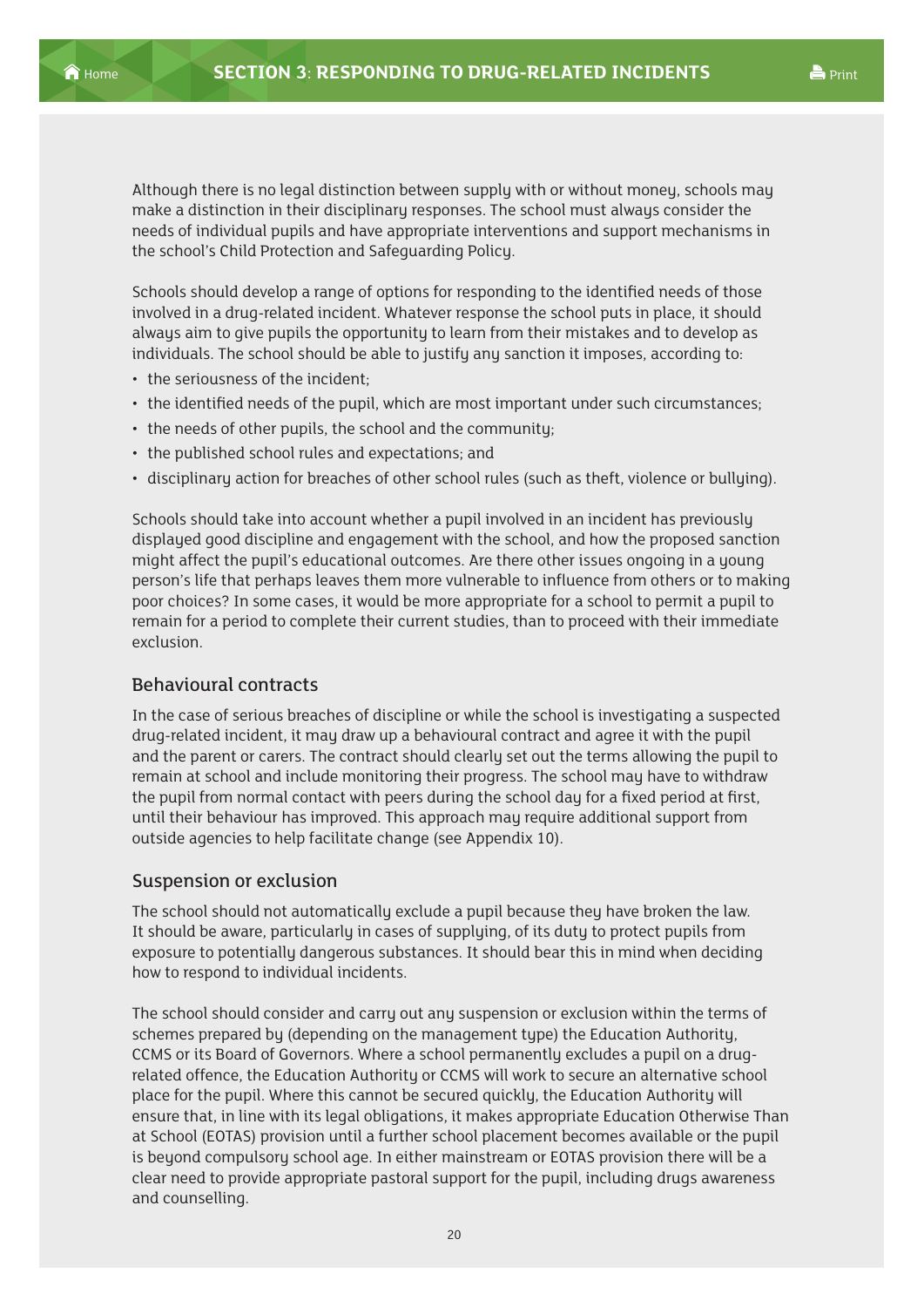

#### Involving parents or carers

Schools must ensure that they keep parents or carers fully informed of school procedures in the event of suspected drug-related incidents.

The designated teacher for drugs should carefully consider their approach when contacting parents or carers. They should do this as a matter of course for all incidents involving possession or misuse of drugs. They should make every effort to contact the parents or carers before involving the police. They should also consider parents or carers who may be emotionally distressed in response to a suspected drug-related incident.

Schools may wish to direct parents or carers to the booklet *Dealing with Young People's Alcohol and other Drug Misuse – a guide for parents and carers* as a source of support. They can download this booklet from the CCEA website: www.ccea.org.uk

#### Pastoral care

During and after any incident, the school must consider the individual needs of any pupil or pupils involved. This should involve the pupil or pupils, the principal, parents or carers, the designated teacher for drugs and appropriate pastoral care staff. It could also involve the PSNI officer and an education welfare officer, where appropriate. Communication between staff and early involvement of parents or carers may set the scene for early, supportive, pastoral intervention.

In some instances, either before or following a drugs incident, schools should identify counselling or other appropriate support as potentially valuable to a pupil.

Schools should be aware of the range of specialised agencies, support and counselling services available that may support a pupil at risk. Schools can find specialist support for smoking at www.publichealth.hscni.net and www.want2stop.info

As part of planning a pastoral care response, schools should consider developing referral pathways (Appendix 8) that identify specific support agencies and contacts in their local area for a range of incidents.

#### Role of counselling

Counselling rarely focuses on drug misuse alone. It can consider more holistic needs that may underlie or indicate drug-related problems, for example the 'toxic three':

- hidden harm, where a young person is affected by their parents' or carers' substance misuse;
- domestic violence; or
- parental mental health.

Counselling is only appropriate when a pupil wishes to take advantage of what it offers. The Independent Counselling Service for Schools (ICSS), funded by DE, offers a free school-based service to post-primary aged pupils in mainstream and special schools. Pupils can refer themselves or a parent or member of school staff can refer them.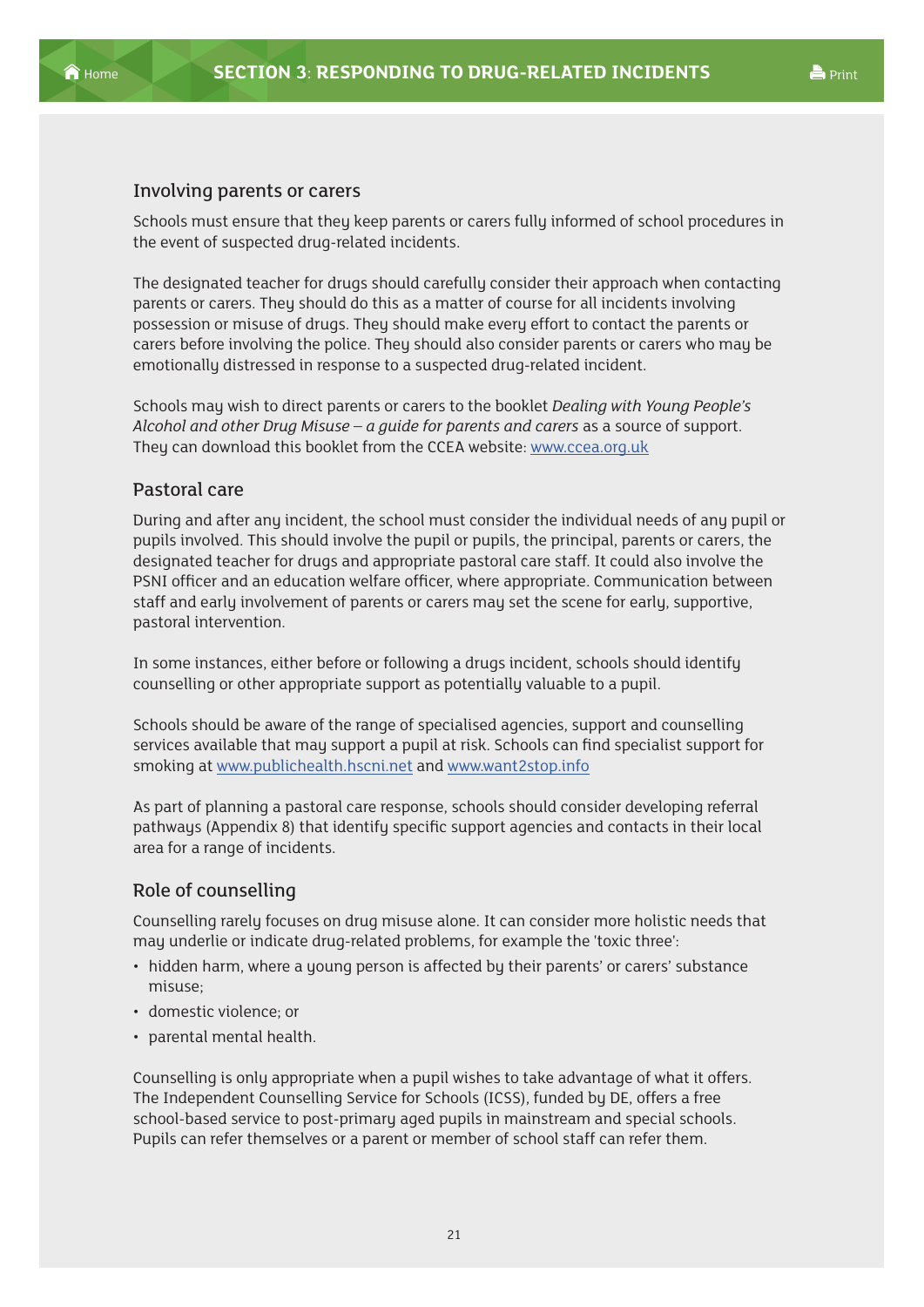<span id="page-27-0"></span>

It is usually neither constructive nor effective to attempt to impose counselling on a pupil. The school counsellor, where present, and/or the school's pastoral lead may assess appropriate support needs for individual pupils and identify who is in the best position to meet these.

Schools should always seek the pupil's consent before referring them for counselling. They should explain the purpose and benefits of counselling or other appropriate support. Schools should ensure confidentiality in line with the school's Child Protection and Safeguarding Policy.

Where the school has identified a pupil as having experimented with a controlled substance or as being at risk of doing so, it should offer the pupil appropriate counselling or support within the school's general arrangements for the pastoral care of its pupils. The school should also inform the pupil's parents.

#### Confidentiality

Teachers cannot and should not promise total confidentiality. They should make the boundaries of confidentiality clear to pupils. Members of staff should carefully consider their response, if a pupil approaches them for individual advice on drug use or misuse. In the case of controlled substances, the staff member should explain to the pupil that they cannot offer a guarantee of confidentiality. If the pupil discloses information concerning controlled substances, the staff member must pass this on to the designated teacher for drugs. The member of staff can direct the pupil to sources of confidential information and advice and to treatment and rehabilitation services (see Appendix 10). You can find further information about these services at www.publichealth.hscni.net

# Communication following a suspected or confirmed drug-related incident

#### Staff, pupils and parents or carers

Schools should carefully consider how they communicate any information about a suspected or confirmed substance-related incident to staff, pupils and parents or carers. They should only disclose information to members of staff concerned with the pastoral needs of the individual pupil. They should inform only the parents or carers of the pupil or pupils directly involved of the incident and subsequent outcomes.

Teachers should not discuss individual cases with other pupils. The school may, however, need to make a general statement informing the school community after an incident where rumours may create a negative atmosphere.

#### Dealing with the media

If the school receives an enquiry from the media, only the principal or a designated nominee should respond to the call. When responding to the media, it is essential that the school respect the privacy of pupils and their families. The principal should prepare a checklist of the appropriate key facts and decide whether to liaise with the PSNI before issuing a statement. Any statements made should be positive, short, factual and without elaboration. Concluding statements should be reassuring and restate that the school has managed the incident effectively.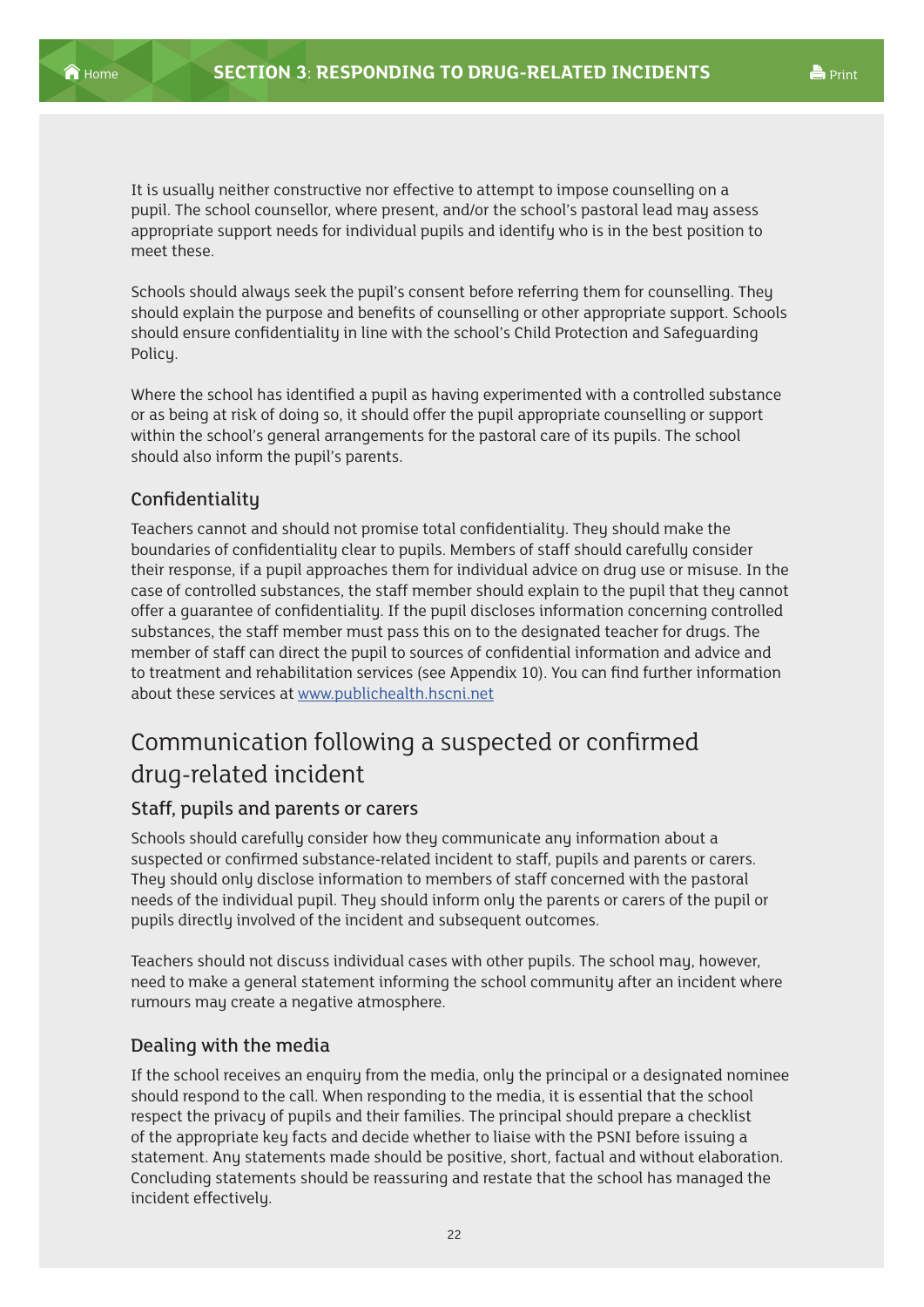

If any further comments are necessary, the principal should reiterate the original statement.

#### Reporting to relevant authorities

The school should inform the PSNI, if a principal has concerns about a substance found in a pupil's possession. The Drugs and Alcohol Monitoring Information System (DAMIS) operates as an early warning system in Northern Ireland. It gathers information about emerging trends in drug misuse and alerts government organisations so that they can act quickly and provide relevant information or advice to those who misuse drugs. DAMIS monitors:

- sudden increases in a particular drug being misused;
- drugs being misused in new ways;
- new drugs becoming available (for example new psychoactive substances); and
- contaminated drugs or bad batches available on the streets.

If schools have any concerns about substances found on their premises, and in particular any adverse reactions that these may have caused, they can contact DAMIS at damis@hscni.net.

The Department of Health, Social Services and Public Safety (DHSSPS) oversees DAMIS with support from the Public Health Agency, the Department of Justice and the Police Service of Northern Ireland (PSNI).

DAMIS treats all information as confidential and does not identify the provider of information.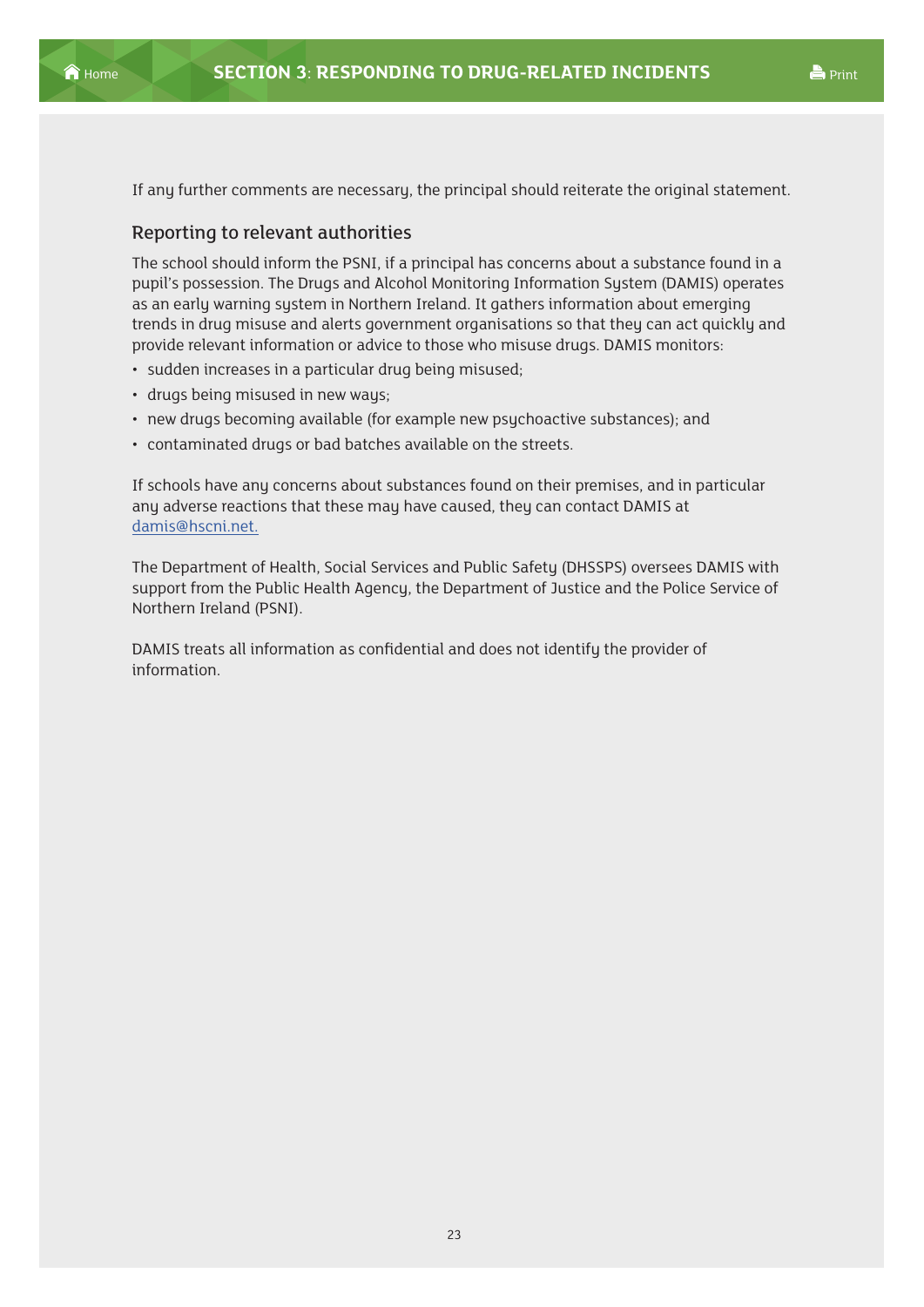# <span id="page-29-0"></span>References

Central Survey Unit, Northern Ireland Statistics and Research Agency (NISRA), *Young Persons' Behaviour and Attitudes Survey* (2013), available at www.csu.nisra.gov.uk

Department of Education (DE),

- Circular Number 2003/15: *Education (School Information and Prospectuses) Regulations (Northern Ireland) 2003*
- Circular Number 2012/19
- Circular Number 2013/01
- Circular Number 2014/25
- Employing Authority's *Smoking Policy for Schools*, (TNC 2000/3) (Updated 2014)
- Employing Authority's *Alcohol and Drugs Misuse Policy and Procedures for Teachers in Grant-aided Schools*, (TNC 2005/5) (Updated 2014)
- Your Emotional Health and Wellbeing (iMatter Programme)

Available at www.deni.gov.uk

Department of Education (DE), *Guidance for Education Otherwise than at School (EOTAS),*  available at www.deni.gov.uk (September 2014)

Department of Education (DE), *Supporting Pupils with Medication Needs*, available at www.deni.gov.uk (February 2008)

Department of Health, Social Services and Public Safety (DHSSPS), *The New Strategic Direction for Alcohol and Drugs, Phase 2, 2011-2016,* available at www.dhsspsni.gov.uk (December 2011)

Drugscope (on behalf of the Recovery Partnership), *Business as usual? A status report on new psychoactive substances (NPS) and 'club drugs' in the UK*, available at www.drugscope.org.uk (May 2014)

Education and Training Inspectorate (ETI), *Together Towards Improvement*, available at www.etini.gov.uk (September 2010)

Ed Sipler, *Dealing with Young People's Alcohol and other Drug Misuse – A guide for parents and carers,* available at www.ccea.org.uk Eastern Health Board (Revised 2015)

Ed Sipler, *The Power of Teachers in a Young Person's World,* available at www.ccea.org.uk Eastern Health Board (April 2006)

Health and Safety Executive (HSE), *Don't Mix It – A Guide for Employers on Alcohol at Work,* available at www.hse.gov.uk (1996)

Health and Safety Executive (HSE), *Drugs Misuse at Work – A Guide for Employers,* available at www.hseni.gov.uk (1998)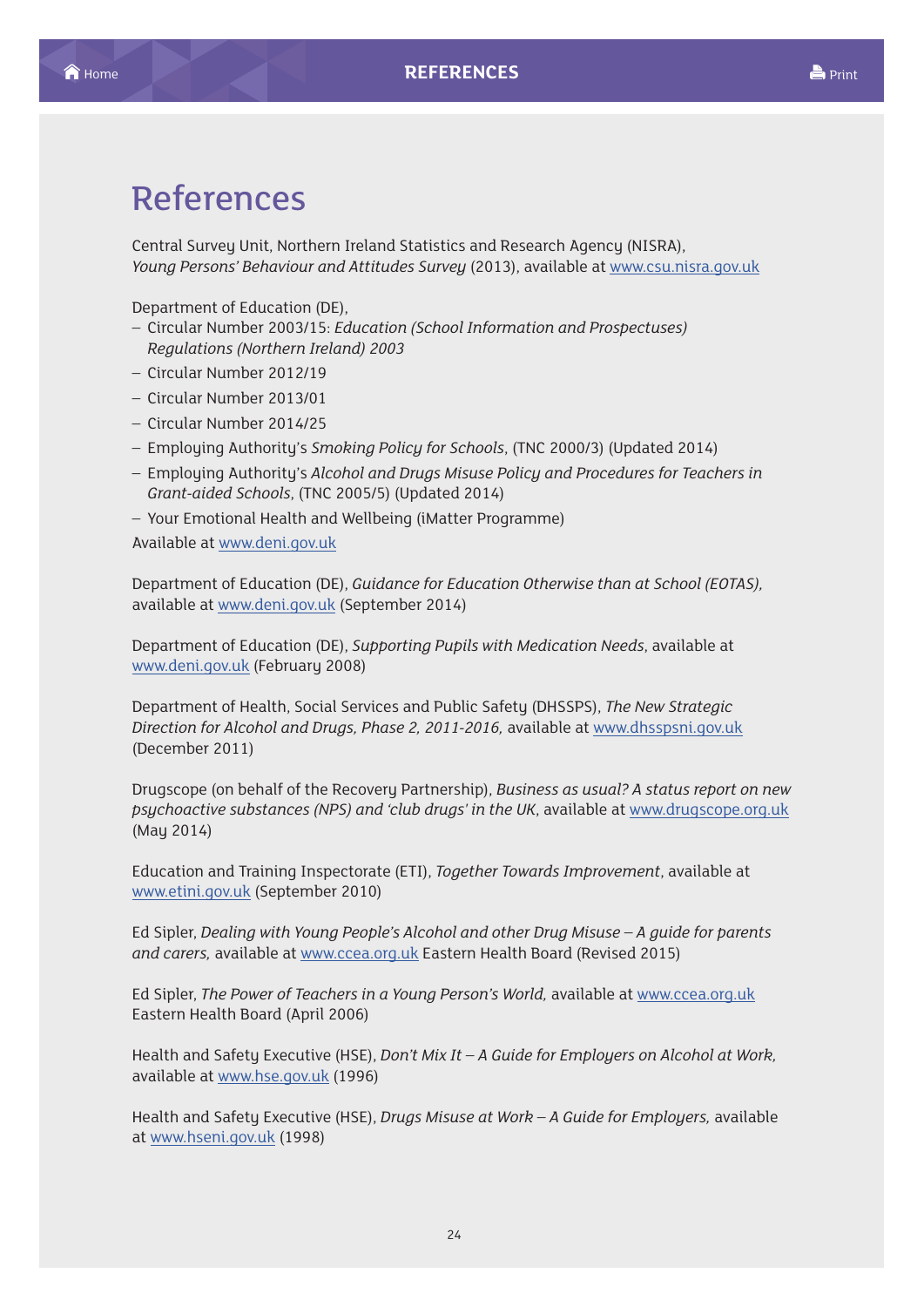Invest Northern Ireland and NI Direct Government Services, *Workplace Policies on Smoking, Drugs and Alcohol*, available at www.nibusinessinfo.co.uk

National Archives

- Criminal Law Act (Northern Ireland) 1967
- Education (Curriculum Minimum Content) Order (Northern Ireland) 2007
- Health and Safety at Work (Northern Ireland) 1978
- Misuse of Drugs Act 1971
- Police and Criminal Evidence (Northern Ireland) Order 1989

Available at www.legislation.gov.uk

National Drug Treatment Centre, Health Service Executive (HSE), *FAQs: Definition of Drug Misuse,* available at www.addictionireland.ie

National Health Service (NHS), *Common health questions: What is a controlled medicine (drug)?* available at www.nhs.uk

National Institute for Health Care Excellence (NICE), *School-based Interventions on Alcohol*, available at www.nice.org.uk (November 2007)

Public Health Agency, *Stopping Smoking Made Easier*, available at www.publichealth.hscni.net (January 2015)

Resnick, M; Bearman, P; Blum, R; Bauman, K; Harris, K; Jones, J; Tabor, J; Beuhring, T; Sieving, R; Shew, M; Ireland, M; Bearinger, L; and Udry, R, *Protecting Adolescents From Harm: Findings From the National Longitudinal Study on Adolescent Health*, Journal of the American Medical Association, (JIMA), available at www.mdft.org (September 1997)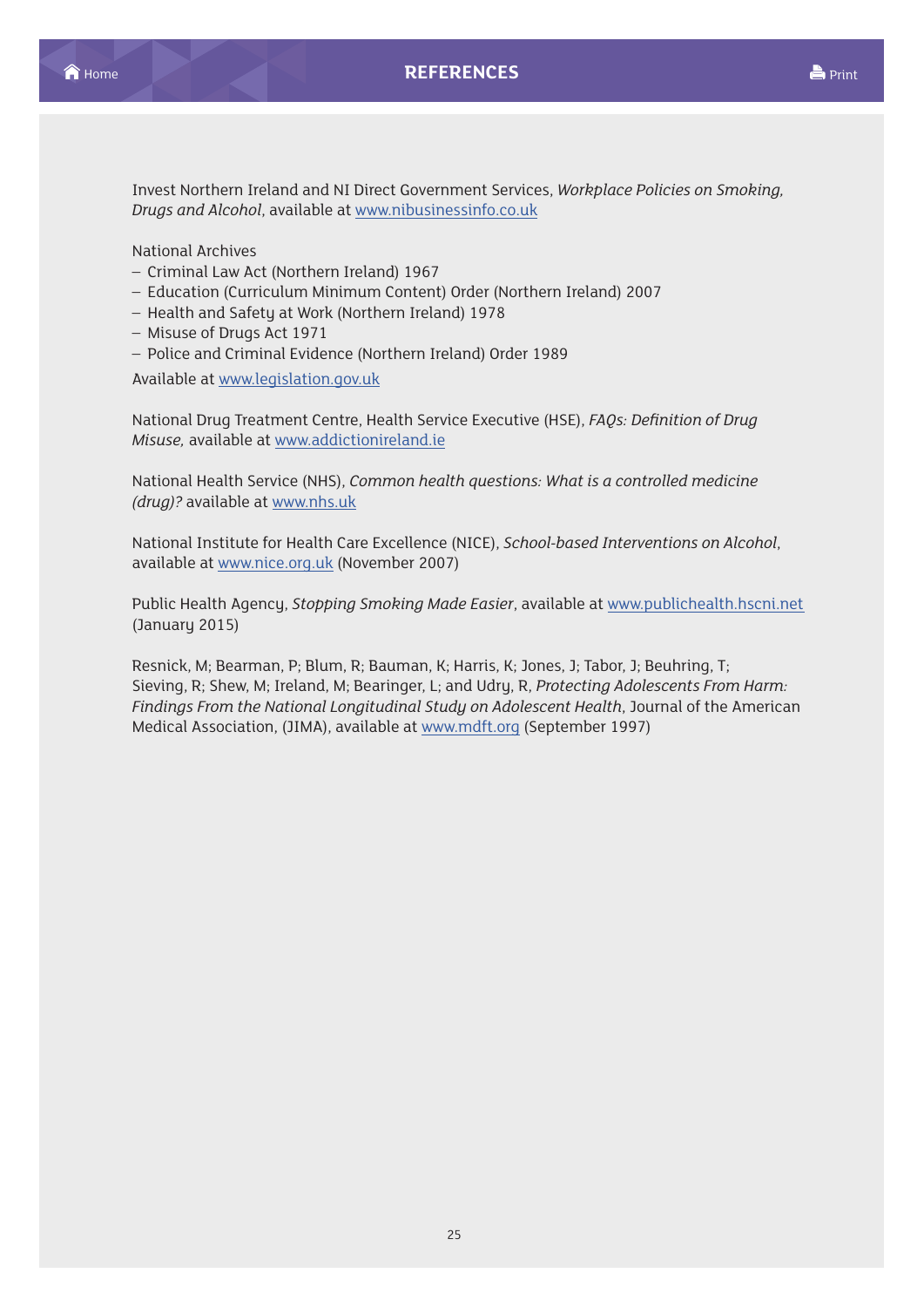# <span id="page-31-0"></span>Appendix 1 Main Types Of Controlled Substances by Class

# The Misuse of Drugs Act (1971)

| <b>Class</b>                     | <b>Substance</b>                                                                                                                                                                   | <b>Possession</b>                                                             | Supply and<br>production                                  |
|----------------------------------|------------------------------------------------------------------------------------------------------------------------------------------------------------------------------------|-------------------------------------------------------------------------------|-----------------------------------------------------------|
| A                                | Crack cocaine, cocaine,<br>ecstasy (MDMA),<br>heroin, LSD, magic<br>mushrooms, methadone,<br>methamphetamine (crystal<br>meth)                                                     | Up to 7 years in<br>prison, an unlimited<br>fine or both                      | Up to life in prison,<br>an unlimited fine or<br>hoth     |
| B                                | Amphetamines, barbiturates,<br>cannabis, codeine,<br>methylphenidate (Ritalin),<br>synthetic cannabinoids,<br>synthetic cathinones (for<br>example mephedrone or<br>methoxetamine) | Up to 5 years in<br>prison, an unlimited<br>fine or both                      | Up to 14 years in<br>prison, an unlimited<br>fine or both |
| $\mathsf{C}$                     | Anabolic steroids,<br>benzodiazepines (diazepam),<br>gamma hydroxybutyrate<br>(GHB), gamma-butyrolactone<br>(GBL), ketamine, piperazines<br>(BZP)                                  | Up to 2 years in<br>prison, an unlimited<br>fine or both                      | Up to 14 years in<br>prison, an unlimited<br>fine or both |
| Temporary<br>class<br>substance* | NBOMe and Benzofuran<br>compounds                                                                                                                                                  | None, but police<br>can take away a<br>suspected temporary<br>class substance | Up to 14 years in<br>prison, an unlimited<br>fine or both |

www.gov.uk/penalties-drug-possession-dealing

Please note the above table refers to some commonly available drugs. It is not a complete list of controlled drugs.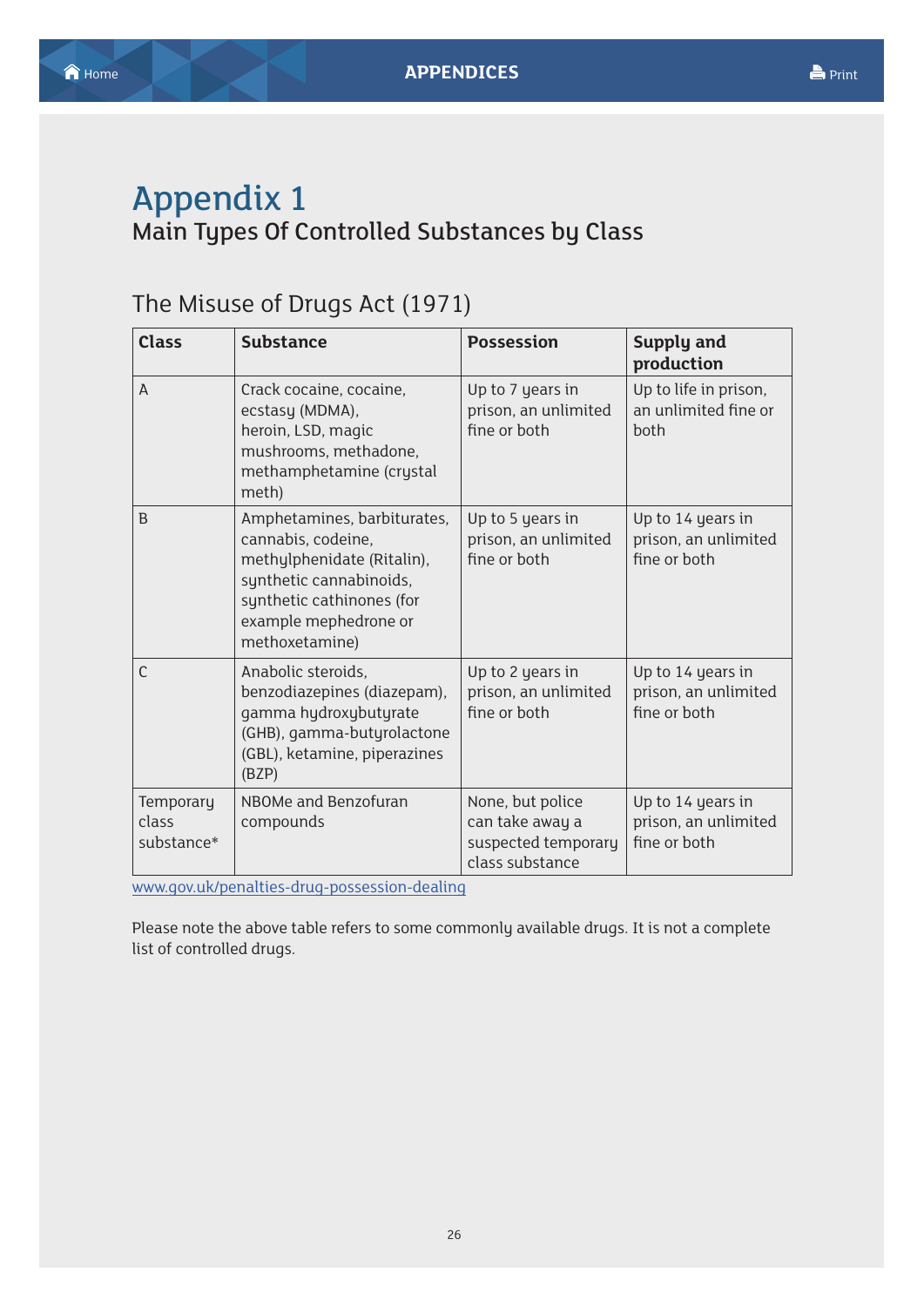#### Offences under the Misuse of Drugs Act (1971)

These include:

- possession to knowingly be in possession of a relatively small quantity of a controlled substance for personal use; the police decide what constitutes a small quantity;
- possession with intent to supply another person a controlled substance possessing a larger quantity of a substance or packaging it in a way that indicates it is going to be supplied to others;
- supplying another person a controlled substance giving or selling a substance to someone else, including friends; and
- supplying or offering to supply substance paraphernalia this includes equipment for smoking cannabis or crack cocaine, but needles and syringes are exempt.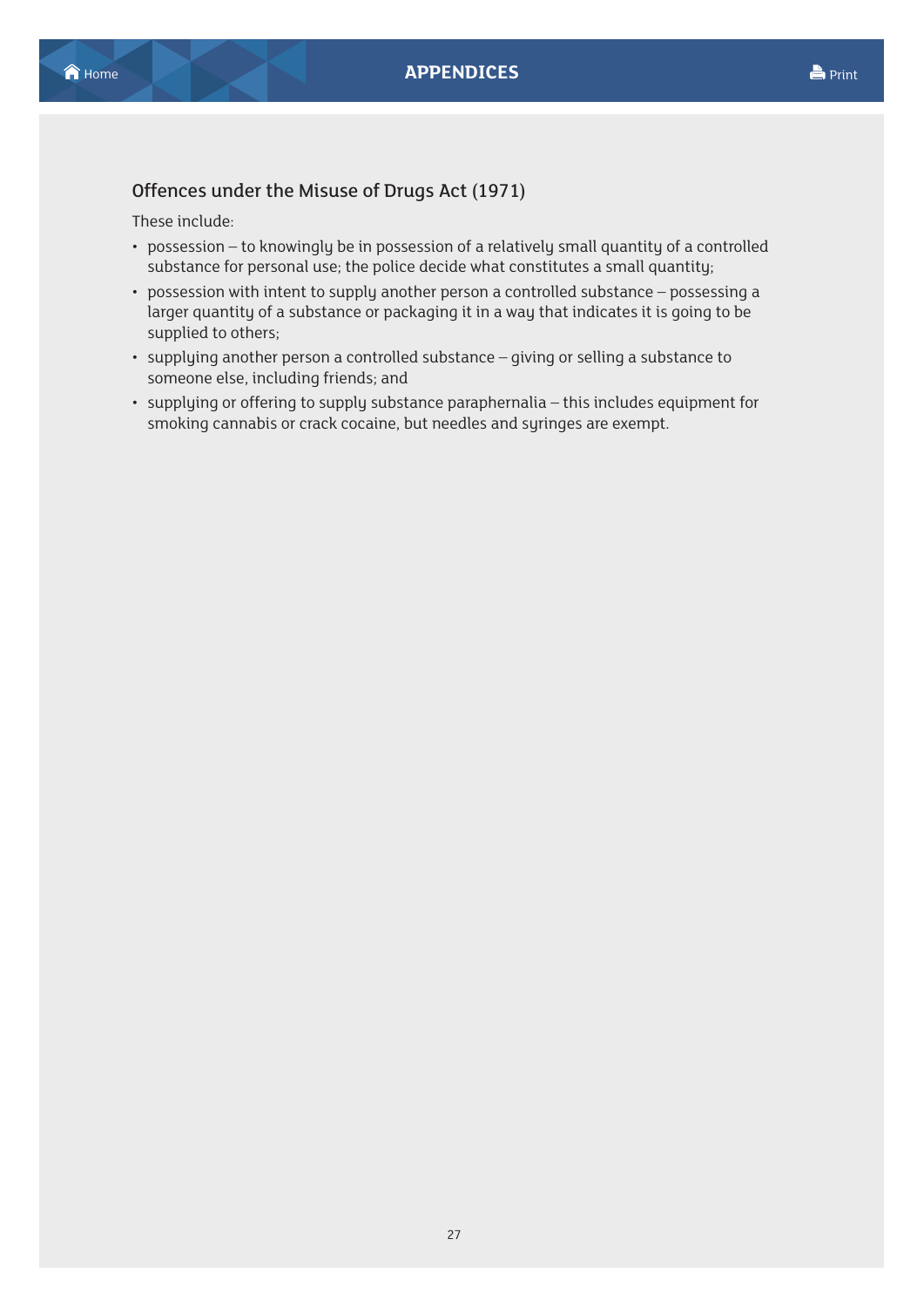# <span id="page-33-0"></span>Appendix 2 Exemplar Drugs Policy Template

Schools should consider the following points when developing a drugs policy.

#### Rationale for the drugs policy

This should include:

- the statutory requirement to have a policy and provide drugs education as part of the school's curricular provision;
- the school environment and that of its pupils; and
- providing drugs education and why it is important.

#### School ethos

This should set out the school's values and beliefs as a context for its approach to substance use and the drugs education programme.

#### Definitions of 'drugs or substance', 'use' and 'misuse' in the context of this policy

This should include clear definitions of terminology the school uses in its drug policy.

#### Aims and objectives

The school should clearly state its aims and objectives. It should include:

- a clear statement of the school's view on drug use or misuse and the role of drugs education;
- an outline of the need for a consistent approach to drugs education and managing incidents in line with its pastoral care and child protection and safeguarding policies;
- an outline of the need for procedures and protocols to be in place that the school will evaluate and review in line with all other school policies; and
- the processes of monitoring, evaluation and review to adopt within a defined timeframe.

#### The roles, responsibilities and legal duties of:

- the Board of Governors;
- the principal;
- the designated teacher for drugs;
- all staff (teaching and non-teaching); and
- pupils and parents or carers.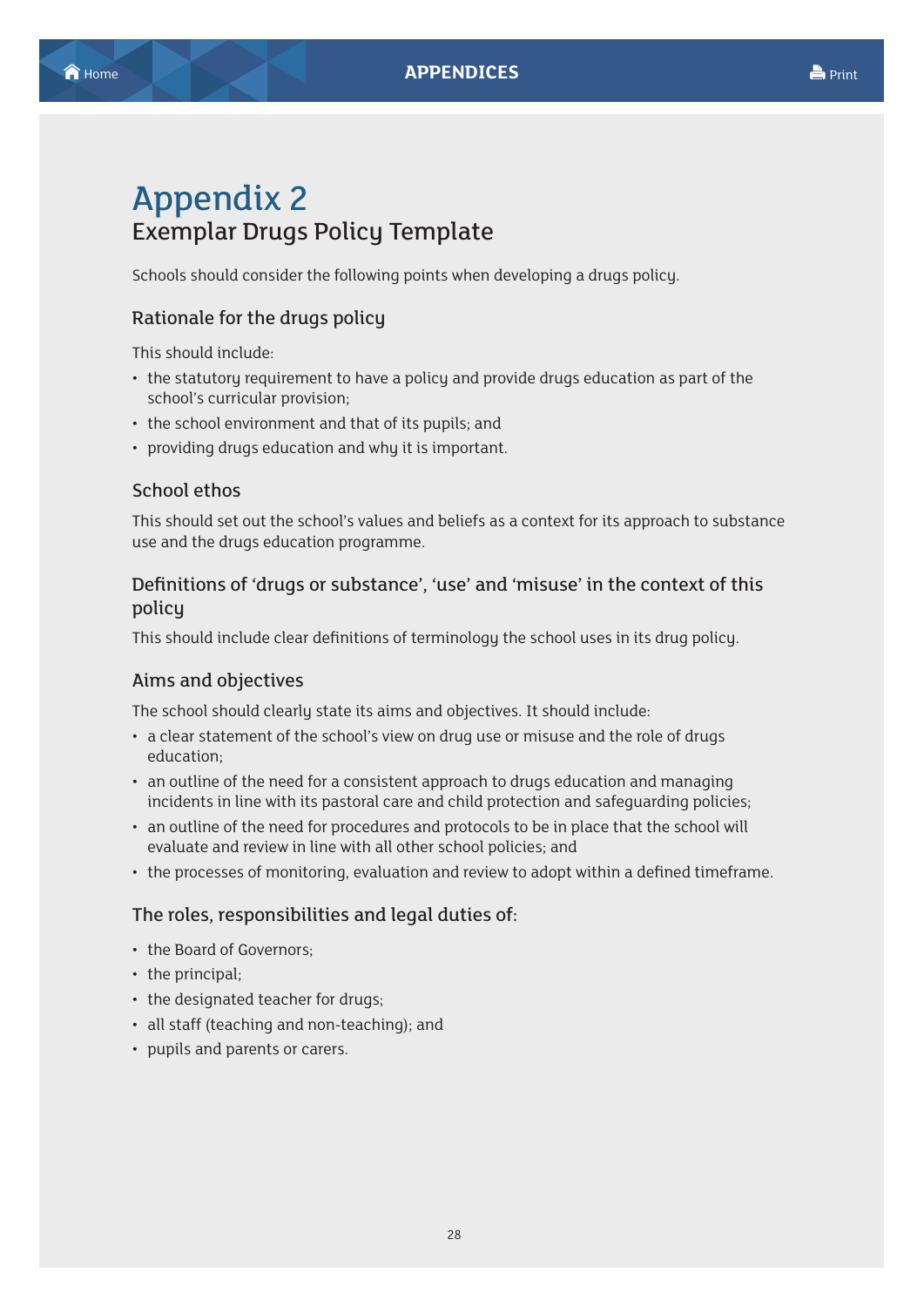### Drugs education in the curriculum

Schools should provide:

- information about how they will deliver drugs education as part of PDMU at primary or PD at post-primary;
- links to the pastoral care programme throughout the school;
- links with other areas of learning; and
- advice on using external agencies to delivery drugs education (Appendix 6).

### Procedures for managing suspected drug-related incidents

Schools need to:

- define what constitutes an incident from the school's perspective;
- provide a range of responses based on the nature of the incident in question, which could involve:
	- pupils,
	- parents or carers, or
	- a member of teaching or non-teaching staff.
- outline the circumstances and procedures for searching and detaining pupils;
- give guidance on confiscating suspected substances;
- advise on handling, storing and disposing of suspected substances; and
- provide links to policy details.

### **Confidentialitu**

Schools should:

- explain to pupils that they can never guarantee confidentiality; and
- pass on any information about suspected criminal activity associated with drugs to the designated teacher, PSNI and the Education Authority or CCMS.

#### Disciplinary or pastoral care responses

Schools need to:

- align any response to a drug-related incident with the school's Discipline Policy and Pastoral Care Policy; and
- consider the pupil's health and well-being when making an appropriate response to a drug-related incident.

#### Provision of counselling services in the school

Schools should identify:

- the counselling services available for pupils;
- how to access, monitor and evaluate counselling services;
- the support services available for parents or carers (Appendix 10); and
- the referral pathways for a range of scenarios (Appendix 8).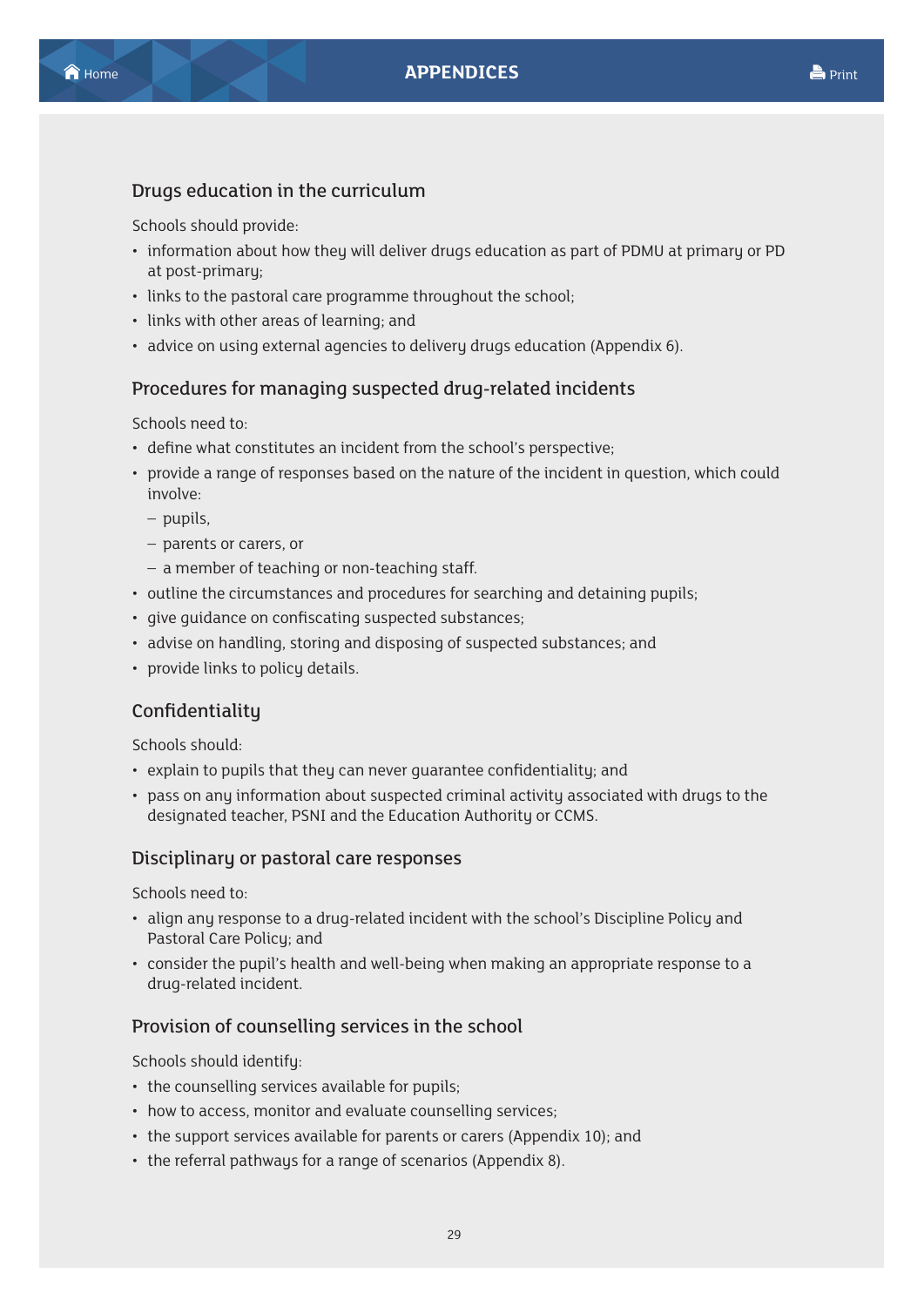#### Guidelines for administering prescribed medication

When schools are responsible for administering prescribed medication, they must refer to the DE publication *Supporting Pupils with Medication Needs*, available from www.deni.gov.uk

This should include how schools will manage pupils engaged in smoking cessation programmes and who may be using licensed NRT in school. Electronic cigarettes do not constitute NRT, unless they are licensed products that a health professional has specifically prescribed for smoking cessation.

#### Emergency first aid procedures

School staff should be aware of procedures in the event of a medical emergency. These procedures should be included in appendices (Appendix 9).

#### Staff use of alcohol and smoking on school premises, on school trips and other social events

Schools should refer to:

- the work place policy on smoking, drugs and alcohol at www.nibusinessinfo.co.uk;
- *Don't Mix It: A Guide for Employers on Alcohol at Work* from www.hse.gov.uk;
- *Drugs Misuse at Work: A Guide for Employers* from www.hse.gov.uk;
- the school smoking policy to include use of electronic cigarettes in school; and
- the code of conduct for use of alcohol during school events.

#### Procedures for communicating to staff, parents or carers or other relevant agencies

Schools should explain how they would communicate:

- the policy to staff, parents or carers and other relevant agencies; and
- information about the school's response to specific incidents to staff, pupils, parents or carers and the media.

#### Procedures for monitoring and evaluating the policy

Schools should:

- develop criteria for evaluating the success of the policy and associated procedures;
- implement timescales for monitoring and evaluating the policy;
- emphasise the importance of post-incident evaluation and review;
- consider who will be involved in the monitoring and evaluation of the policy and associated procedures; and
- provide resources to gather feedback from pupils, teachers and parents or carers.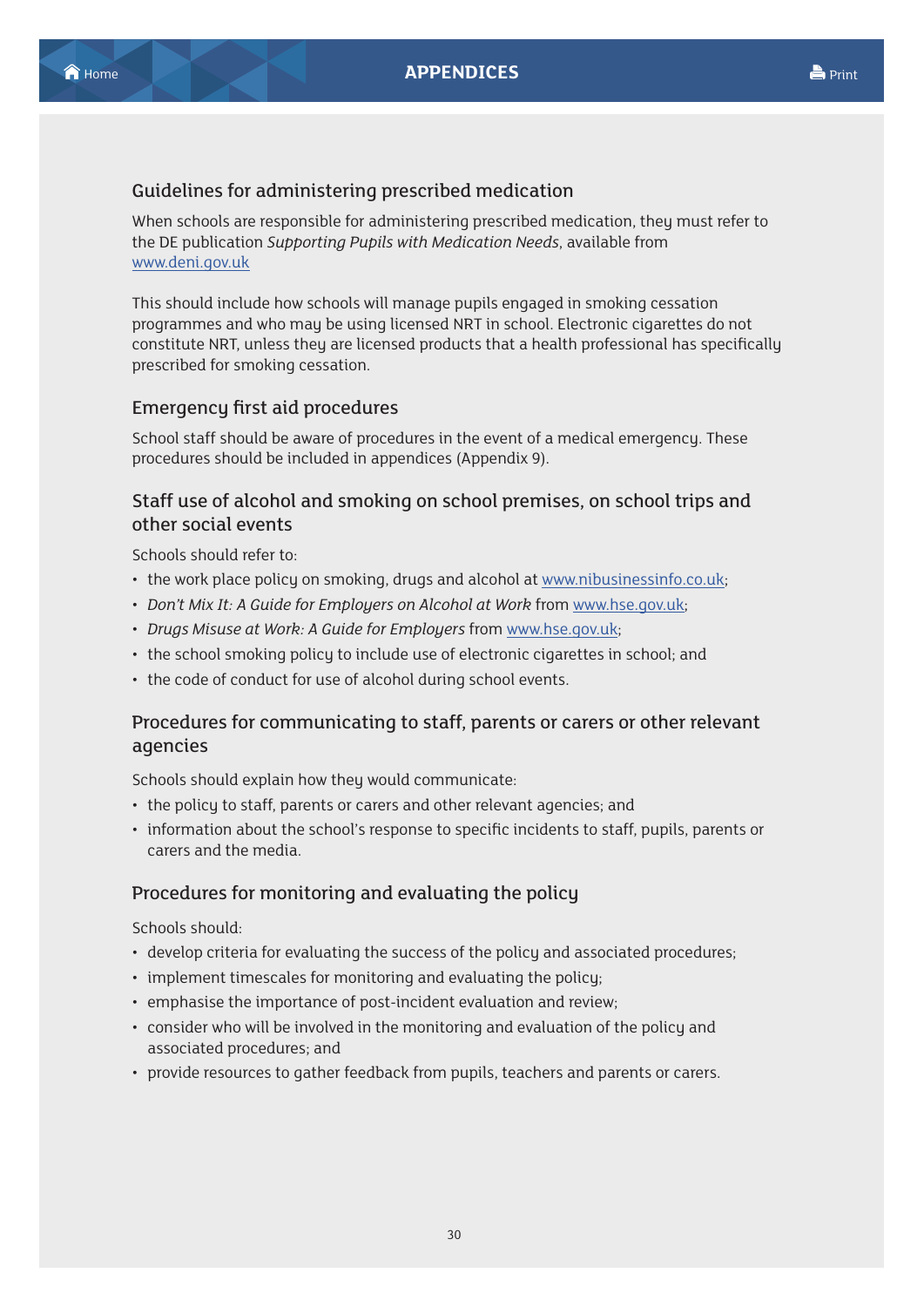#### Procedures for evaluating the drugs education programme

Schools should evaluate their drugs education programme within school evaluation of the PDMU or PD curriculum.

#### **Training**

Schools should provide staff training on:

- implementing the school's drug policy;
- delivering drugs education as part of the PDMU or PD programme; and
- responding to a suspected drug-related incident.

They should also provide:

- training to the Board of Governors; and
- information for parents or carers (Appendix 10).

#### Creating a summary policy for inclusion in the school prospectus

Consider including:

- the rationale for the policu:
- the school ethos;
- the aims and objectives of the policy,
- key roles and responsibilities;
- a brief outline of curricular provision;
- an overview of the school's response to a drug-related incident;
- reference to sources of support available in the community; and
- information on where to find a copy of the full policy.

#### Appendices

Include appendices relevant to the interpretation of the policy.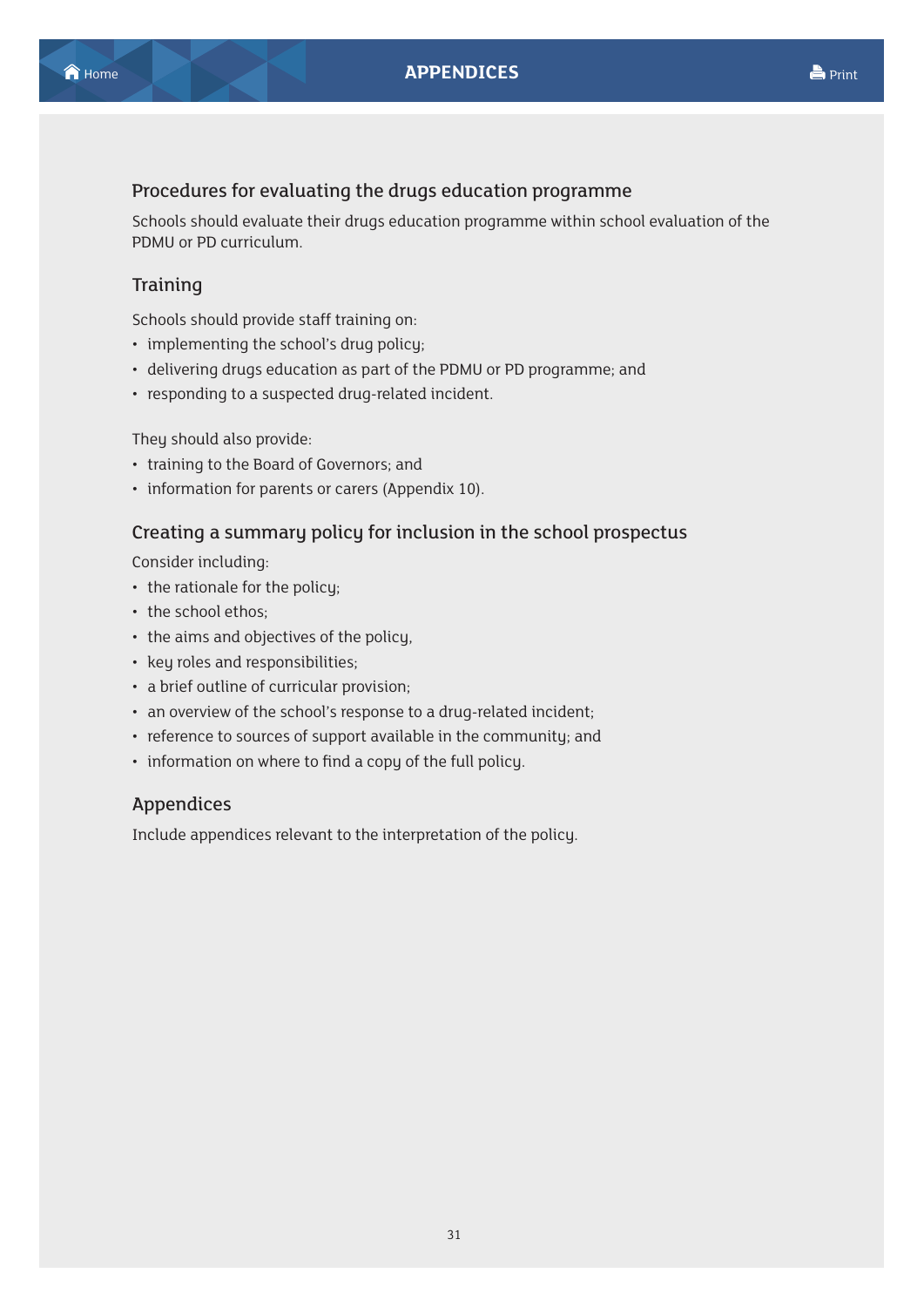# <span id="page-37-0"></span>Appendix 3 Checklist of Roles and Responsibilities When Managing an Incident

Individual staff members should:

- assess the situation and decide the action;
- make the situation safe for all pupils and other members of staff, secure first aid and send for additional staff support, if necessary;
- carefully gather up any drugs and/or associated paraphernalia or evidence and pass all information or evidence to the designated teacher for drugs; and
- write a brief factual report of the incident and forward it to the designated teacher for drugs.

The designated teacher for drugs should:

- respond to first aider's advice or recommendations;
- inform parents or carers immediately, in the case of an emergency;
- take possession of any substance(s) and associated paraphernalia found;
- inform the principal;
- take initial responsibility for pupil(s) involved in the suspected incident; and
- complete a Drugs Incident Report Form (see Appendix 5) and forward it to the principal.

#### The principal should:

- determine the circumstances surrounding the incident;
- ensure that the following people are informed:
	- parents or carers;
	- designated officer in the local PSNI area;
	- Board of Governors; and
	- designated officer in Education Authority or CCMS.
- consult and agree pastoral and disciplinary responses, including counselling services or support;
- forward a copy of the Incident Report Form to the chairperson of the Board of Governors and the designated officer in the Education Authority or CCMS, if appropriate; and
- review procedures and amend, if necessary.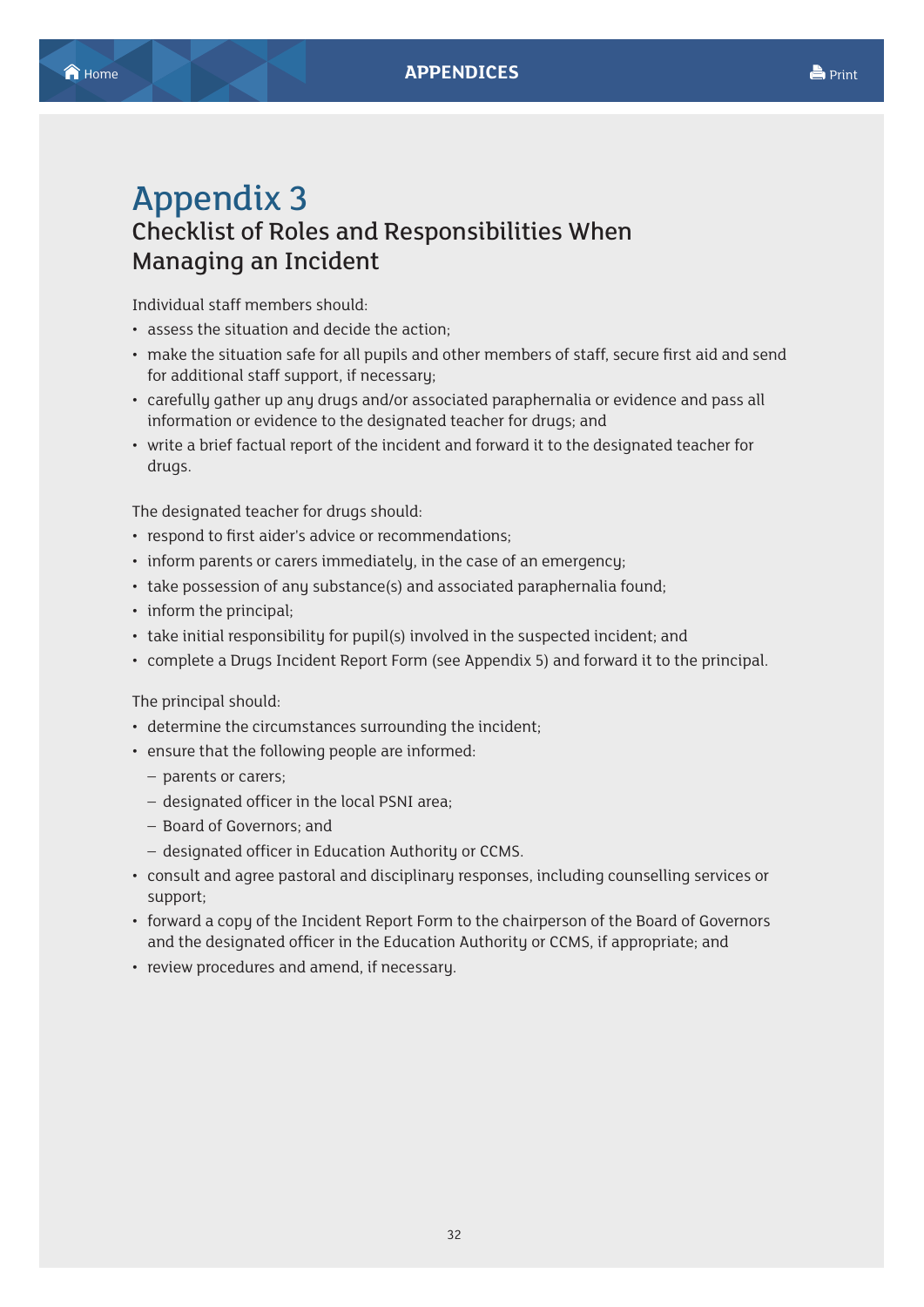<span id="page-38-0"></span>**A** [Home](#page-1-0) **[APPENDICES](#page-5-0) APPENDICES** 

# Appendix 4 Handling Drug-Related Incidents

4.1 Finding a suspected substance or drug-related paraphernalia on or close to the school premises

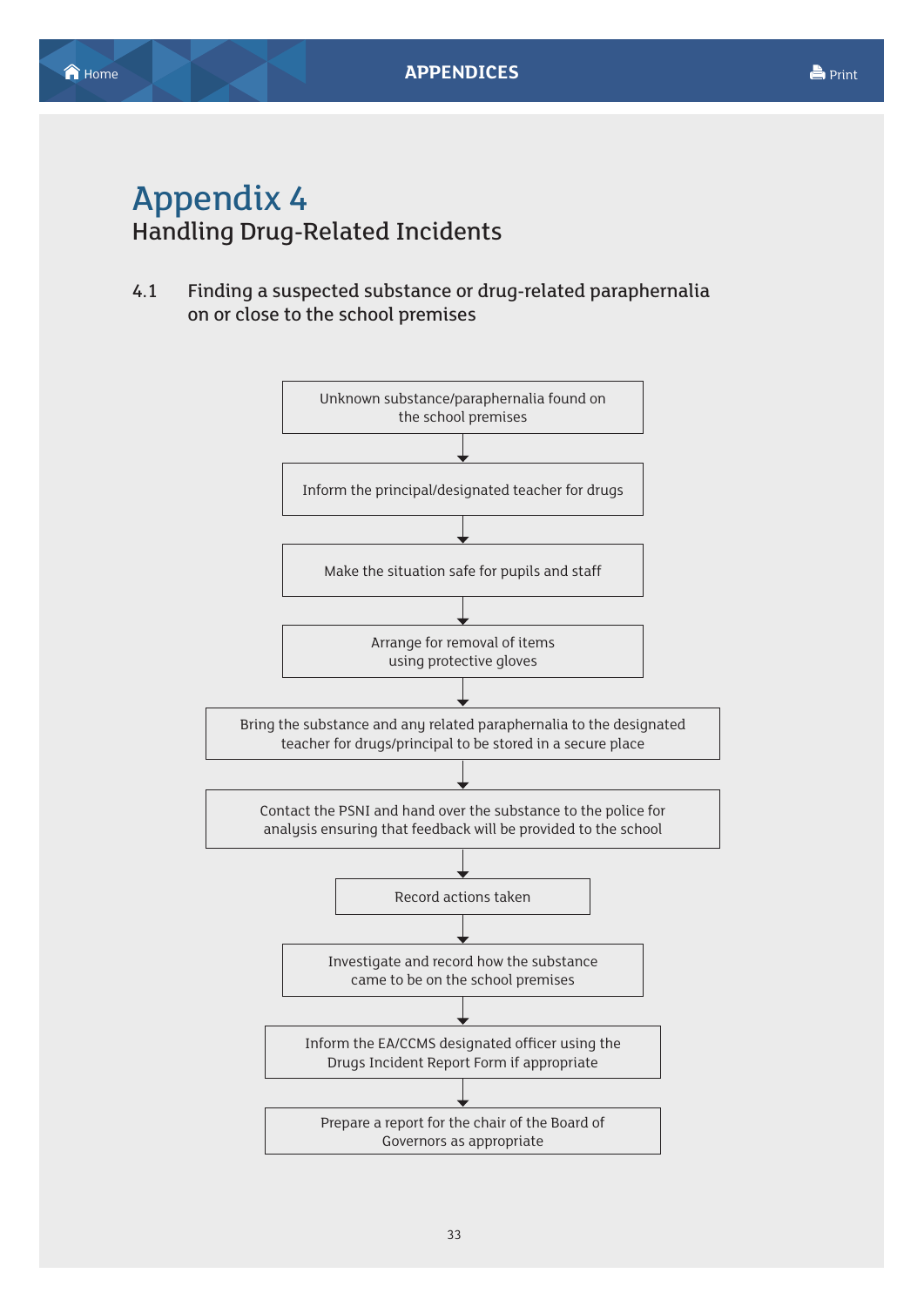



#### 4.2 Pupil suspected of having taken drugs/alcohol on school premises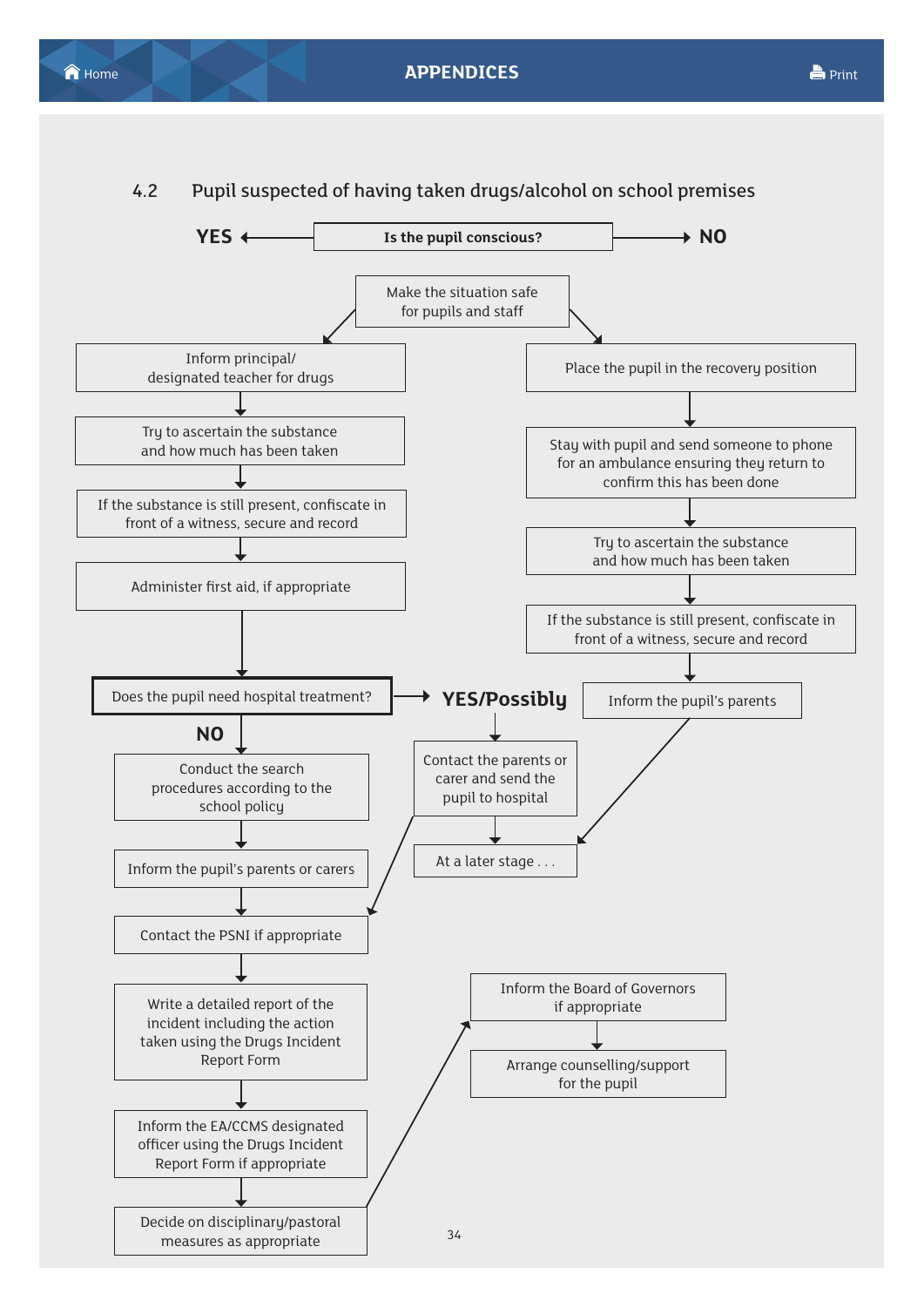### 4.3 Pupil suspected of possessing/distributing an illegal substance

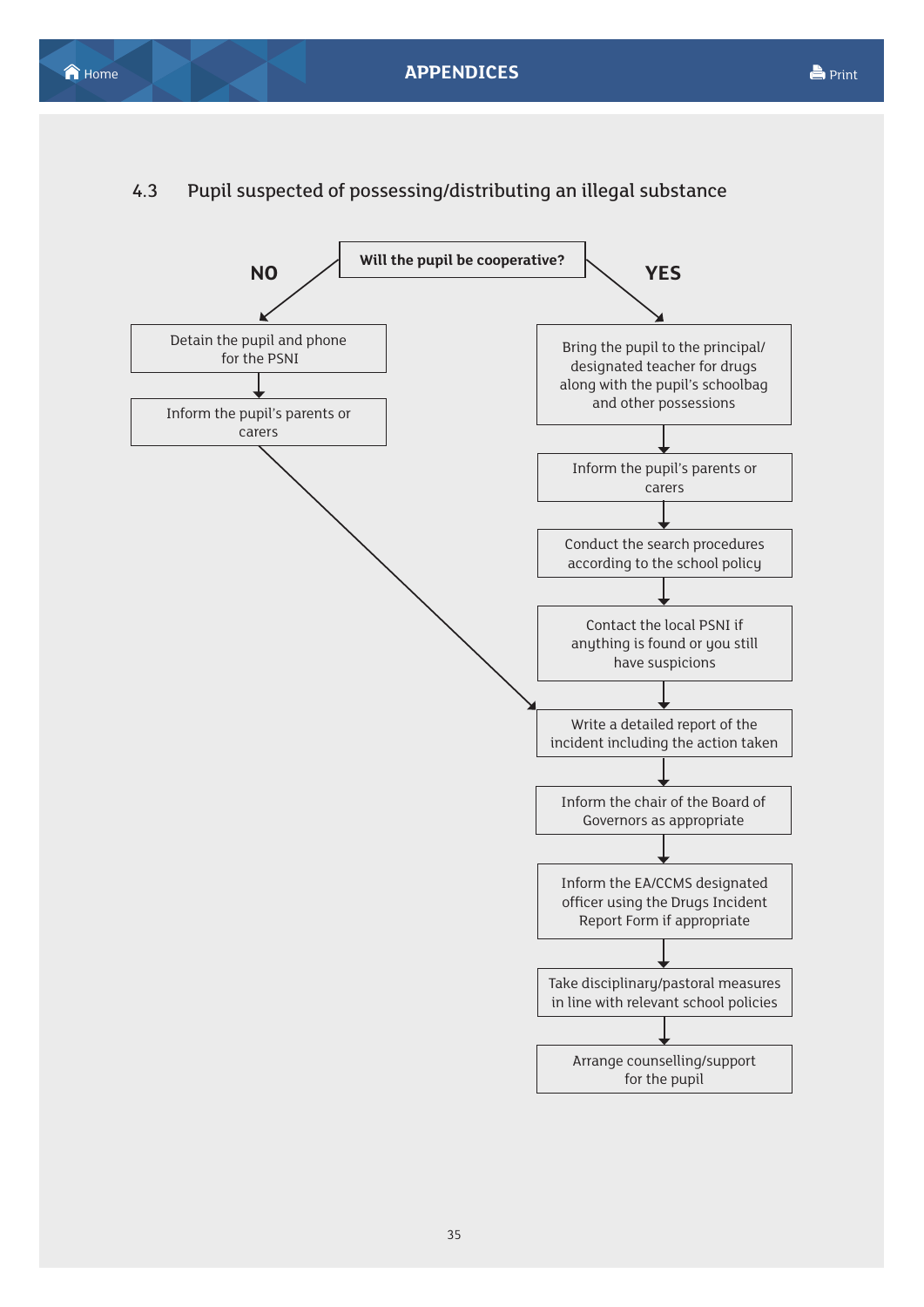4.4 Pupil in possession of alcohol or unauthorised prescribed medication on the school premises

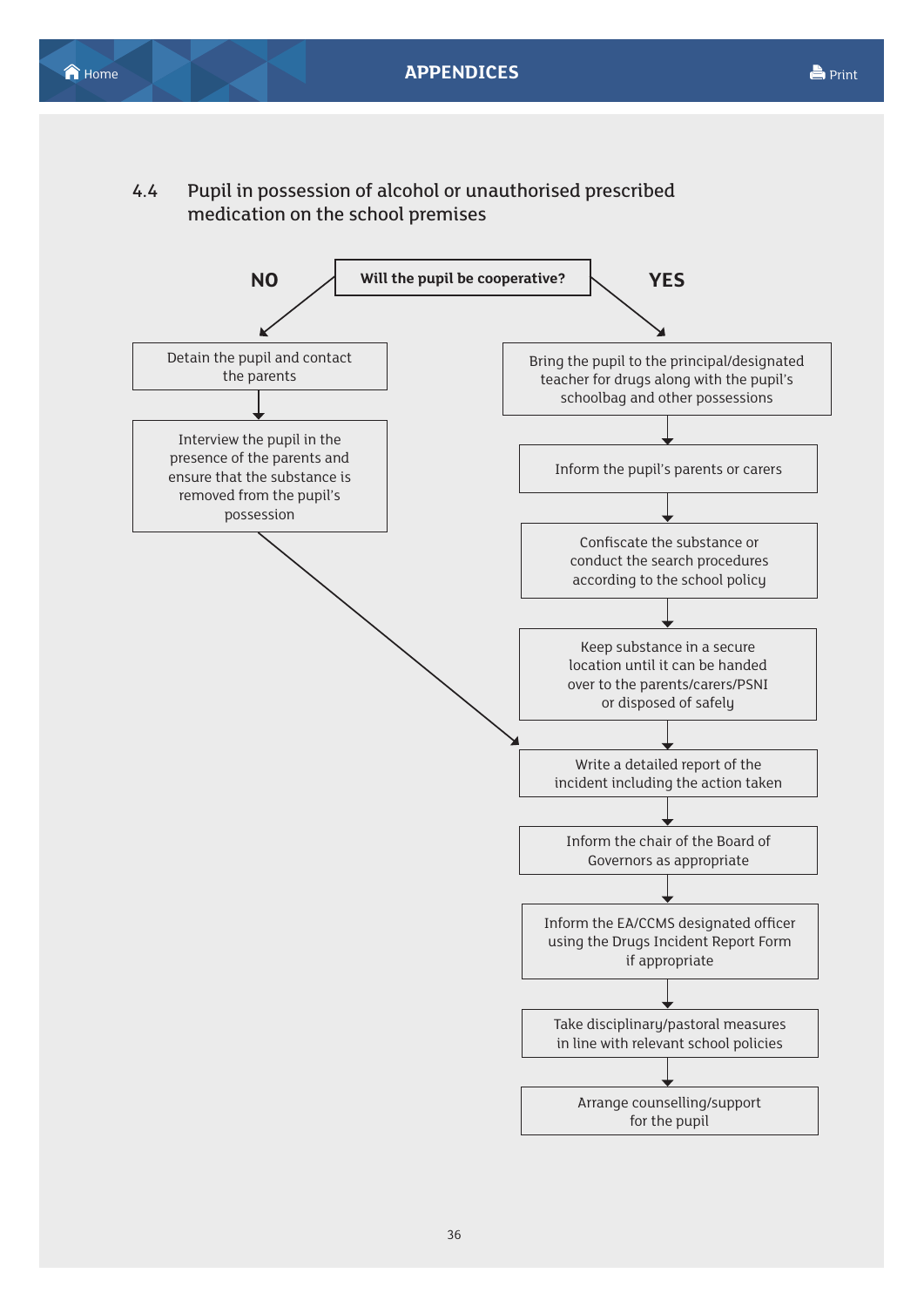4.5 A parent or carer arrives at school to collect a child and appears to be under the influence of alcohol or another substance

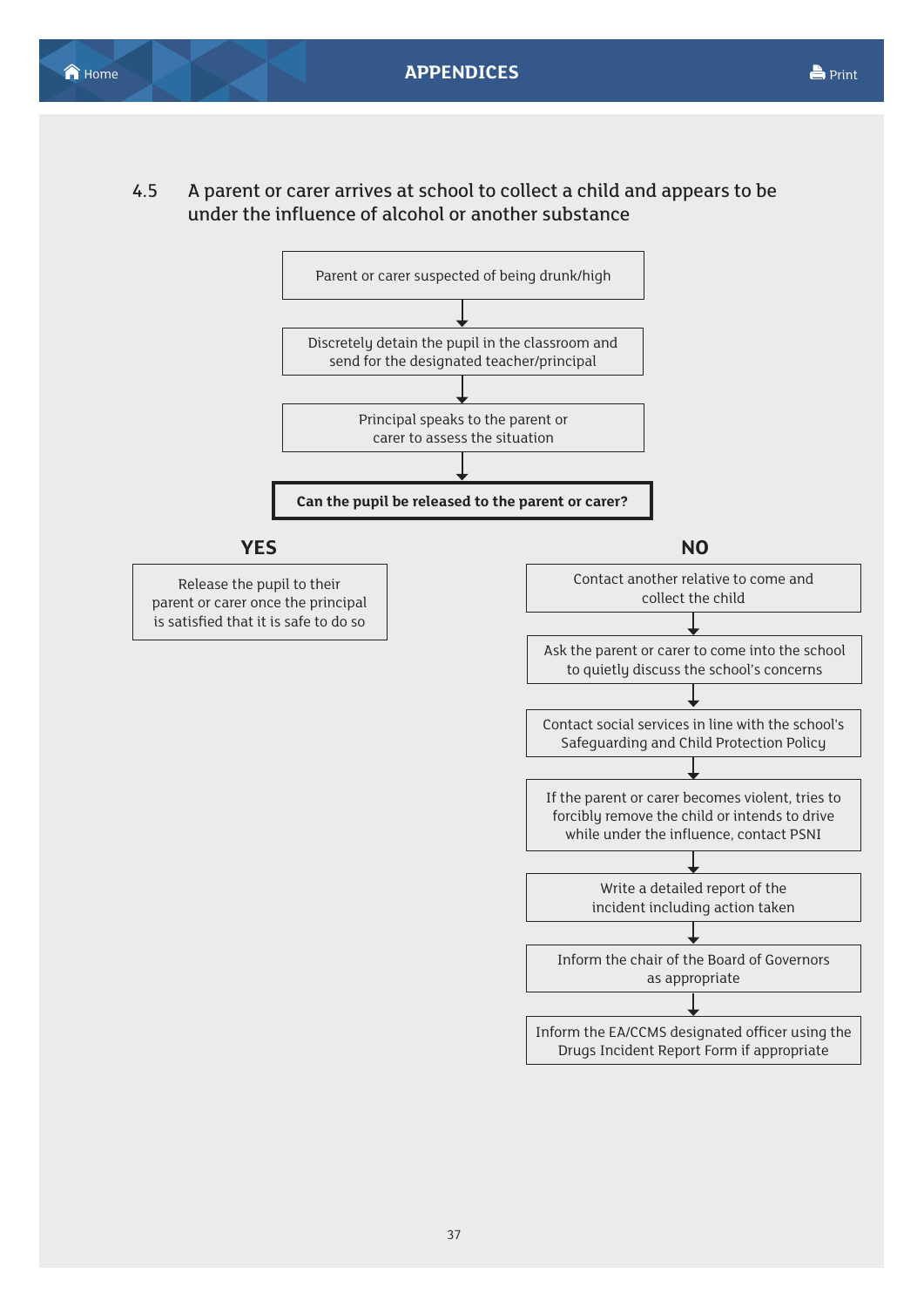# <span id="page-43-0"></span>Appendix 5 Drugs Incident Report Form

| 1.<br>2. |                                                                                                                |
|----------|----------------------------------------------------------------------------------------------------------------|
|          |                                                                                                                |
| 3.       |                                                                                                                |
| 4.       | Parent or carer informed YES/NO                                                                                |
| 5.       |                                                                                                                |
|          |                                                                                                                |
| 6.       | PSNI informed YES/NO                                                                                           |
| 7.       | Education Authority or CCMS Designated Officer informed, as appropriate YES/NO                                 |
| 8.       | Position Position Position Position Position Position Position Position Position Position Position Position Po |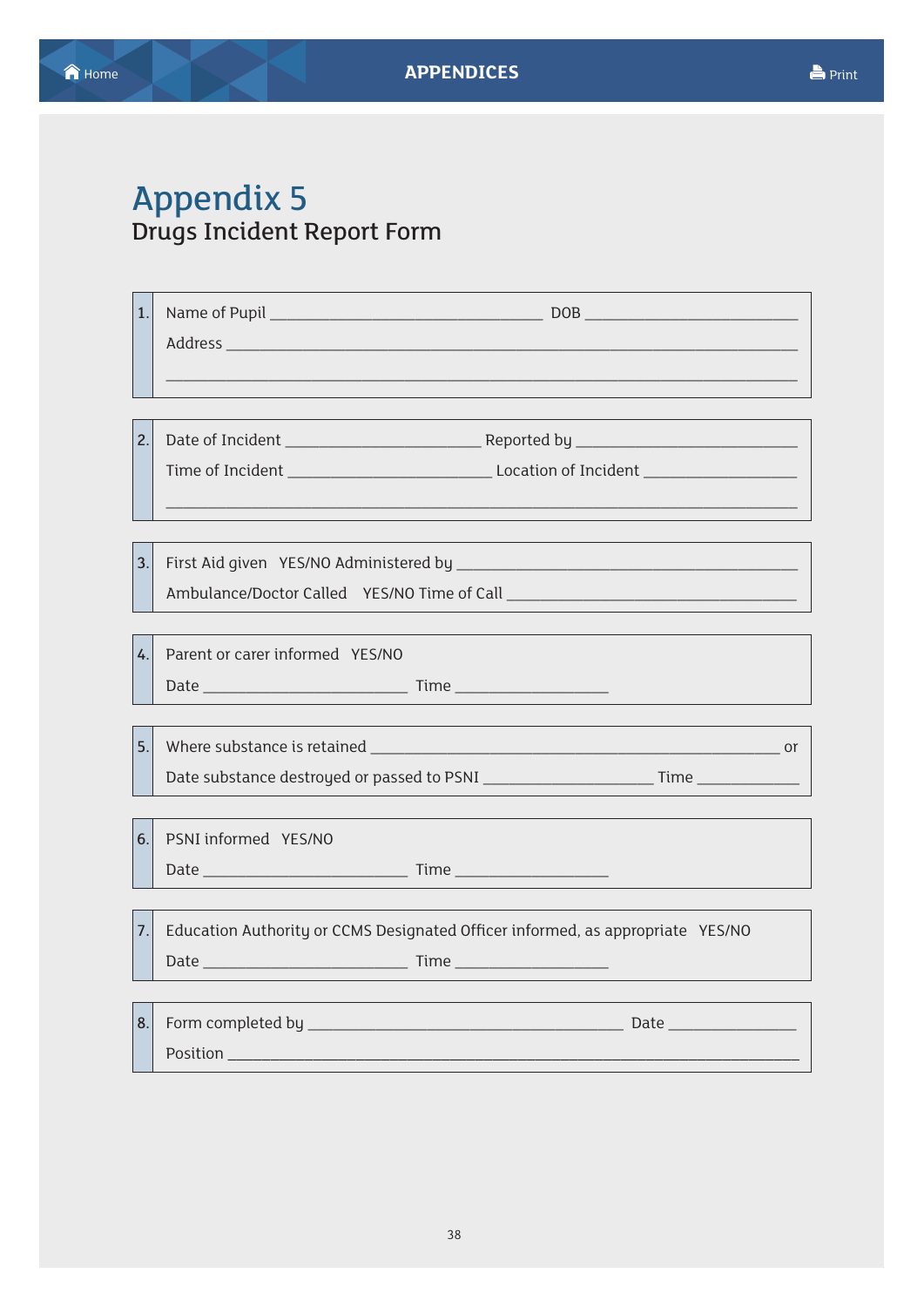Description of the Incident

Actions taken

Incident form completed by

Date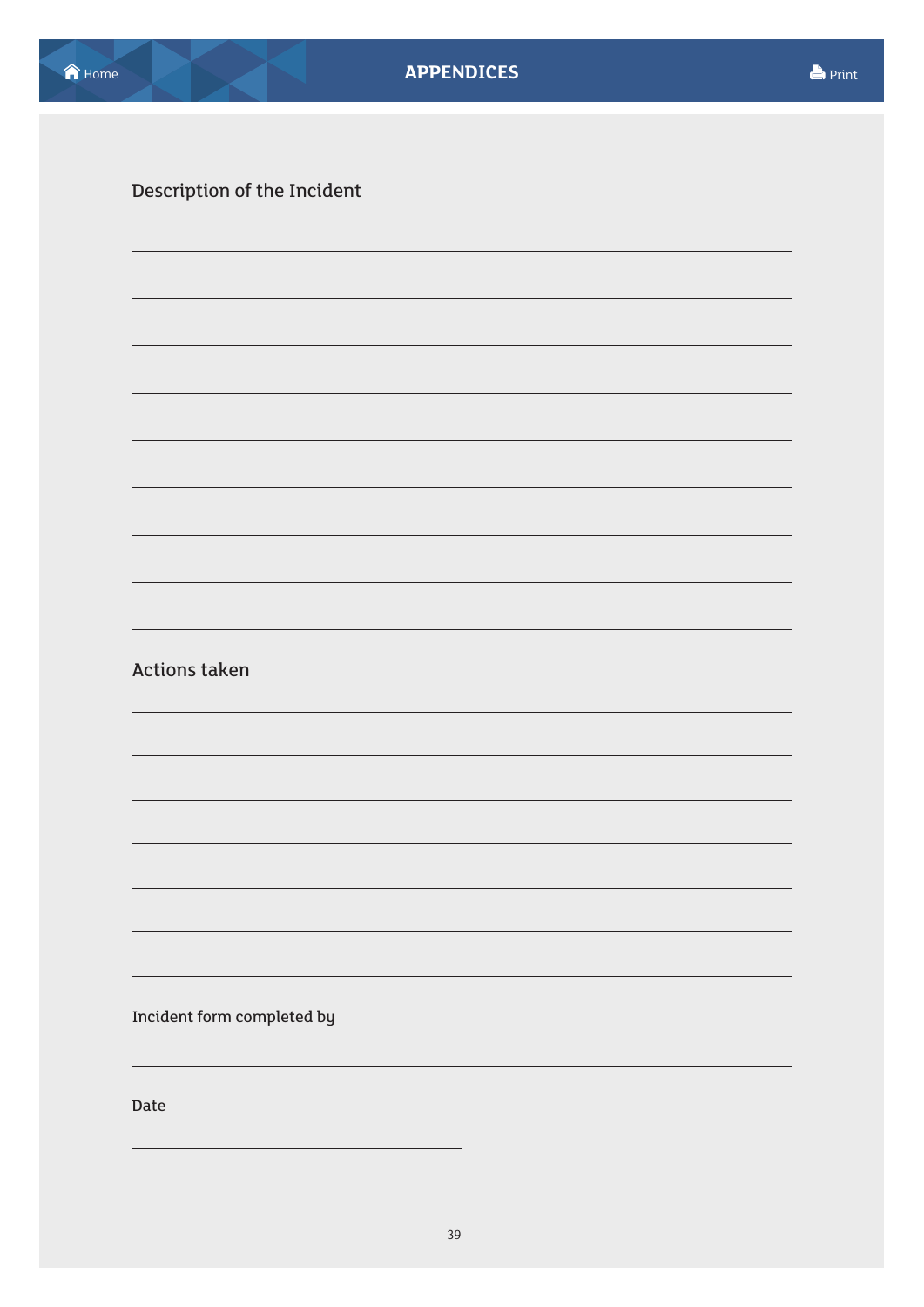# <span id="page-45-0"></span>Appendix 6 Strengthening the Partnership Between School and the Wider Community

#### Using outside agencies and individuals

Schools may wish to use the expertise and skills of education and health professionals from outside agencies or individuals in the wider community. Visitors from the wider community can bring their specialist knowledge, expertise and experience into the classroom setting and offer a new approach, which pupils often welcome. This also increases the pupils' knowledge of the services available in the local community and how to access these. Sessions delivered by outside agencies can also help teachers to up-date their knowledge or pedagogy in line with that of the outside agency. Teachers should, however, only use outside agencies as part of a planned programme with adequate preparation and follow up. Local Drug and Alcohol Co-ordination Teams (DACTs) can provide advice and guidance, as well as links to local community and voluntary groups. (You can find contact details for DACTS in Appendix 10).

#### Supporting school policy

It is vital that any agency or individual entering a school to support any aspect of the PDMU or PD curriculum, including drugs education, is given a copy of the school's Drugs Policy. They must agree to respect the ethos of the school and be aware of confidentiality issues. Schools should ensure that they adhere to the guidance on vetting requirements provided in DE Circular 2012/19 and DE Circular 2013/01 and any separate or additional policy that the school provides.

#### Supporting curricular provision

Teachers must be present at all times when a representative from an agency or other individual is taking a session with a class. Teachers should prepare pupils thoroughly for the visit. They should check that pupils are not uncomfortable or unhappy with the topics being dealt with and the methodologies used. After the session, teachers should give pupils the opportunity to discuss their experience and evaluate the session.

Despite the many positives associated with using outside agencies, it is important that schools do not rely overly on their use. Schools should not use outside agencies as a vehicle for teaching aspects of drugs education that teachers do not want to teach. Teachers must also ensure the activities the agency or individual undertakes complement and support their school's ongoing drugs education programme as part of the overall provision for PDMU or PD.

#### Supporting parents or carers

It is important that schools inform parents or carers before an agency or individual comes into the school to support its drugs education programme. Contacting parents or carers and explaining the type of activities that are taking place will ensure that they have the opportunity to raise any concerns they might have before the visit. This consultation has the added benefit of letting parents or carers know what is going on and strengthening ties between home and school.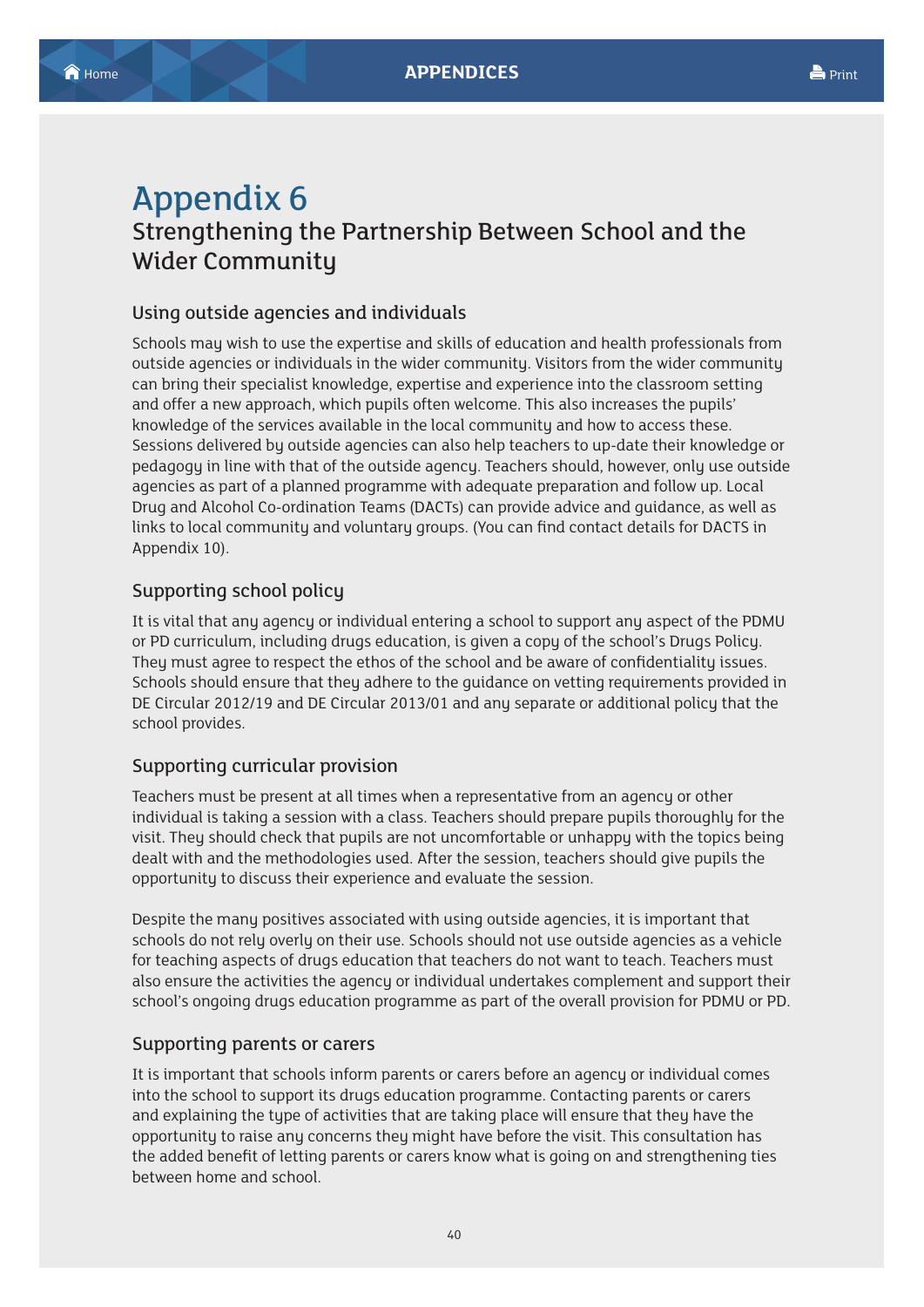### Sample questions to ask an outside agency before engagement

- What are the aims and objectives of your programme?
- How do they link to the Northern Ireland Curriculum and support the ethos of our school?
- What are the skills and experience of those delivering the programme and are these appropriate?
- How will your programme support the delivery of PDMU or PD in our school?
- What activities can the classroom teacher do to introduce your programme?
- How will the teacher be involved in delivering your programme?
- What information do you provide for parents about the content of your programme?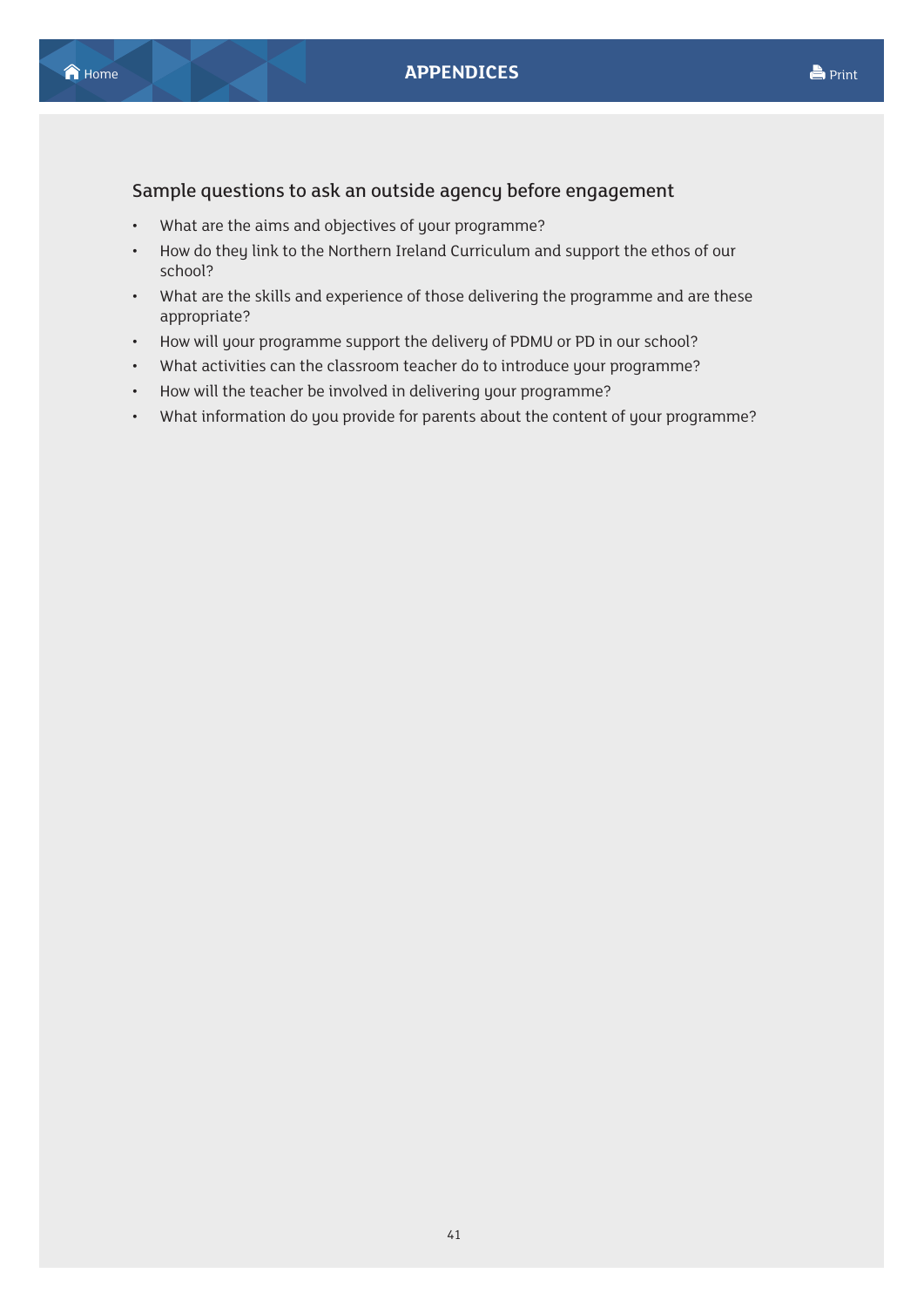# <span id="page-47-0"></span>Appendix 7 Recognising Signs of Substance Use

#### What to look out for

If someone is having a bad time on drugs, they may be:

- anxious;
- tense;
- panicky;
- overheated and dehydrated;
- drowsy; or
- having difficulty with breathing.

#### What to do

The first things you should do are:

- stay calm;
- calm them and be reassuring, don't scare them or chase after them;
- tru to find out what theu've taken: and
- stay with them.

If they are anxious, tense or panicky, you should:

- sit them in a quiet and calm room;
- keep them away from crowds, bright lights and loud noises;
- tell them to take slow deep breaths; and
- stay with them.

#### If they are **really drowsy**, you should:

- sit them in a quiet place and keep them awake;
- if they become unconscious or don't respond, call an ambulance immediately and place them in the recovery position;
- don't scare them, shout at them or shock them;
- don't give them coffee to wake them up; and
- don't put them in a cold shower to 'wake them up'.

#### If they are **unconscious** or having difficulty breathing, you should:

- immediately phone for an ambulance;
- place them into the recovery position;
- stay with them until the ambulance arrives; and
- if you know what drug they've taken, tell the ambulance crew; this can help make sure that they get the right treatment straight away.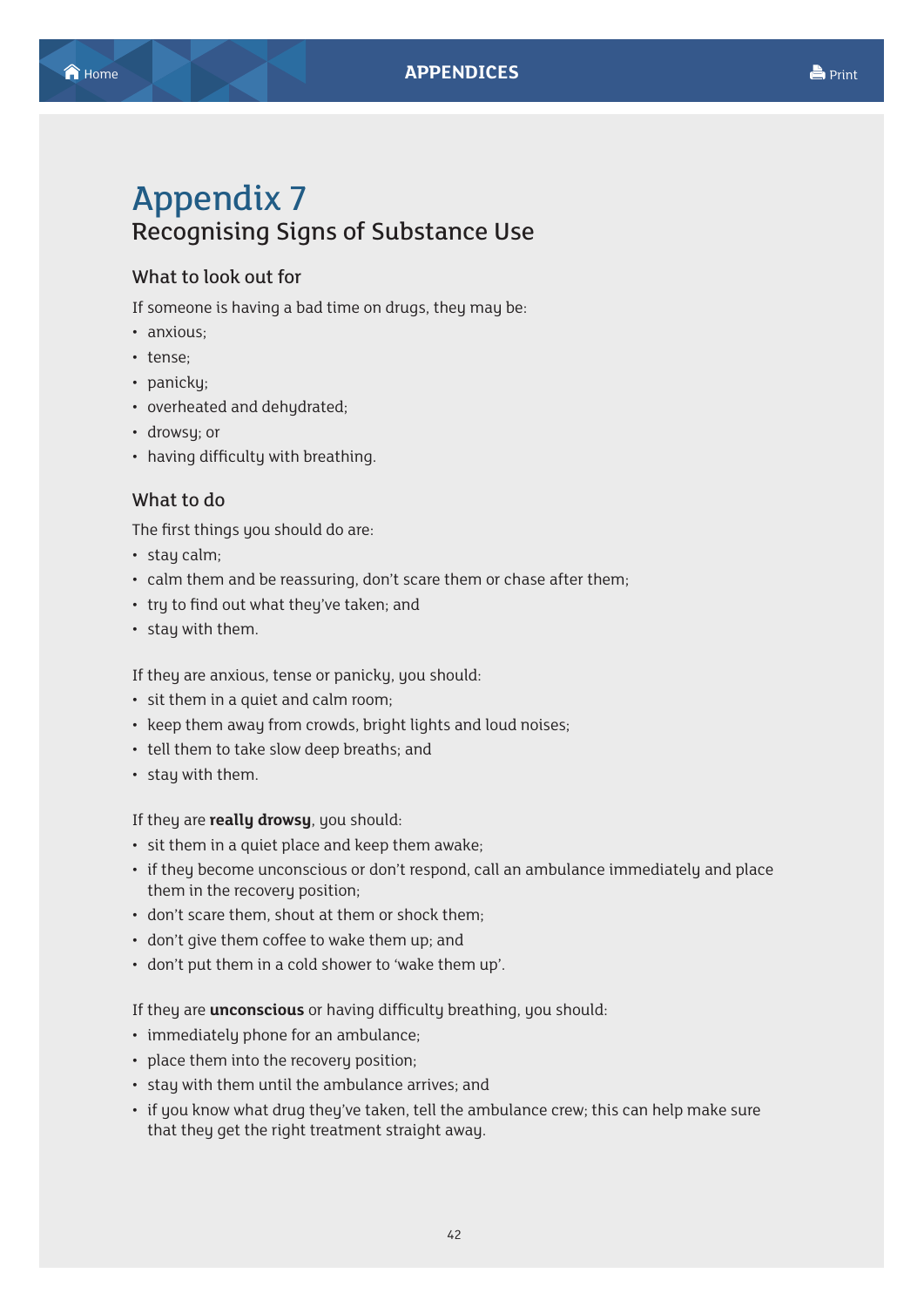# <span id="page-48-0"></span>**Appendix 8** Referral Pathway for Specified School Incidents

Type of incident:

#### **Internal Staff referral:**

Refer incident to:

 $b.$ 

#### External agency referral:

Contact details of relevant agencies or personnel.

| Relevant Details |
|------------------|
|                  |
|                  |
|                  |
| Name of Agency   |
| Name of contact  |
|                  |
|                  |
|                  |
|                  |
|                  |
|                  |

Name of Agency \_\_

Name of contact\_

Address\_

Contact number\_

Email address \_\_

Name of Agency

Name of contact

Address\_

Relevant Details

Contact number

Email address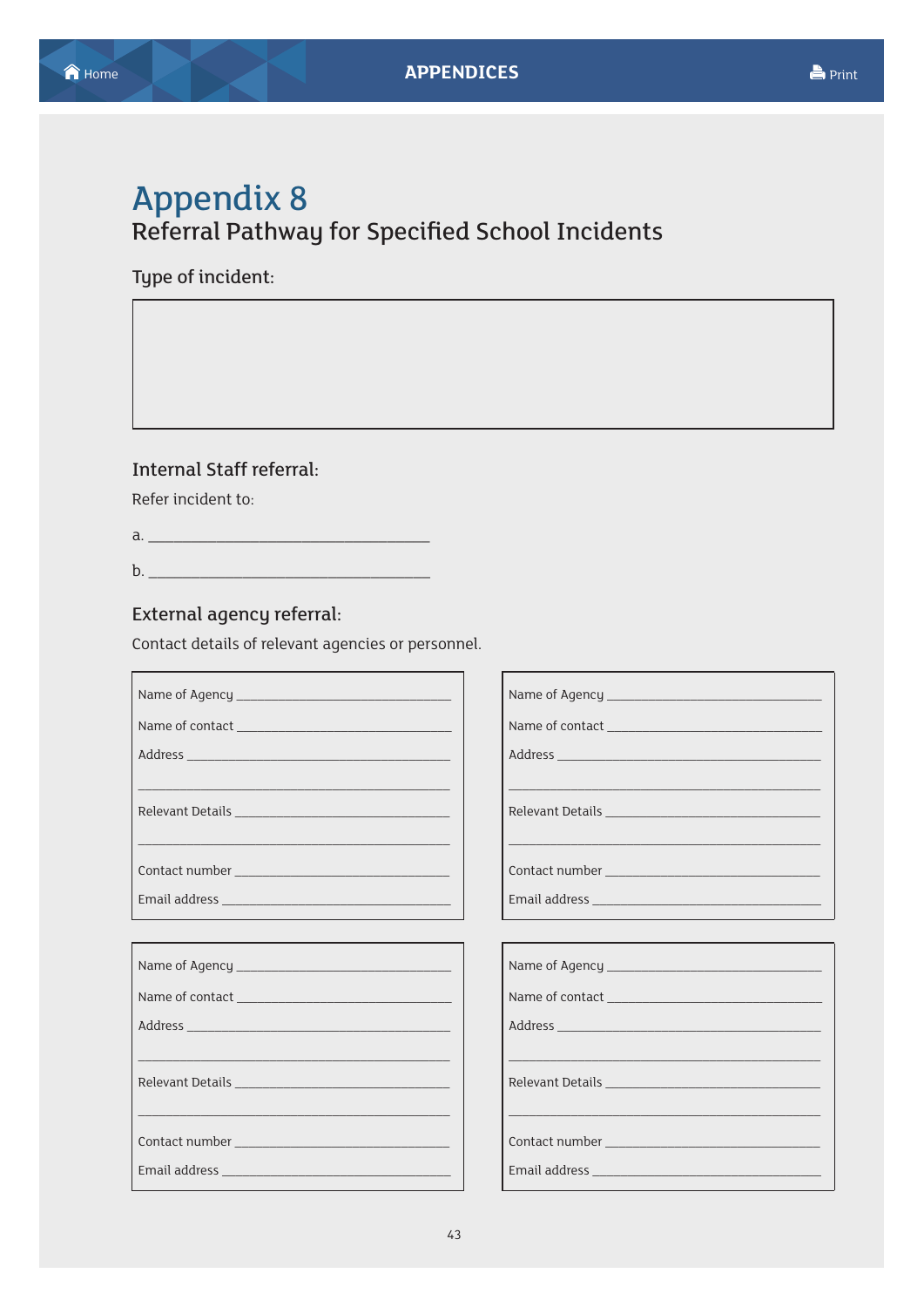# <span id="page-49-0"></span>Appendix 9 Emergency Procedures

This is the current best advice on what to do if someone is in difficulty because of misusing drugs.

- It is important to find out what they have taken as this could affect emergency aid, for example it will help the ambulance crew. Loosen clothing and call for an ambulance immediatelu.
- If the person has taken a depressant substance, for example solvents, alcohol, sleeping pills or painkillers, it is likely that they will be drowsy or unconscious. If the person is drowsy, it is important to try to keep them awake by talking to them or applying a cool damp cloth or towel to the back of their neck. You should not give them anything to eat or drink as this could lead to vomiting or choking.
- If they are or become unconscious, put them into the recovery position, clear their airway if blocked and keep checking on any changes to pulse and breathing rates.
- If they stop breathing, begin mouth-to-mouth resuscitation, starting with chest compressions. (If you have not been trained in CPR or are worried about giving mouthto-mouth resuscitation to a stranger, you can do chest compression-only (or hands-only) CPR). Stay with the person until the ambulance crew arrive and then tell them all the facts, including what the person has taken. This is very important as it could save his or her life.
- If the person has taken a stimulant, such as amphetamines (speed) or ecstasy, they may show various signs of distress. If the person is panicking, try to reassure them. It is important that they calm down and relax. Get them to breathe in and out, deeply and slowly. Help them by counting aloud slowly. If they start to hyperventilate – that is they can't control their breathing – ask them to breathe in and out of a paper (not a plastic) bag, if there is one available.
- If the person has taken a hallucinogen, such as LSD, magic mushrooms or cannabis in combination with ecstasy, they may become very anxious, distressed and fearful. They may act in an unusual way. It is very important to reassure the person – tell them that you will look after them, that they are in no danger, that it is the effects of the substance and that these will soon wear off. You may want to take them to a quiet place, keep other people away and continue to reassure them. Just stay with them and talk calmly to them until the ambulance arrives.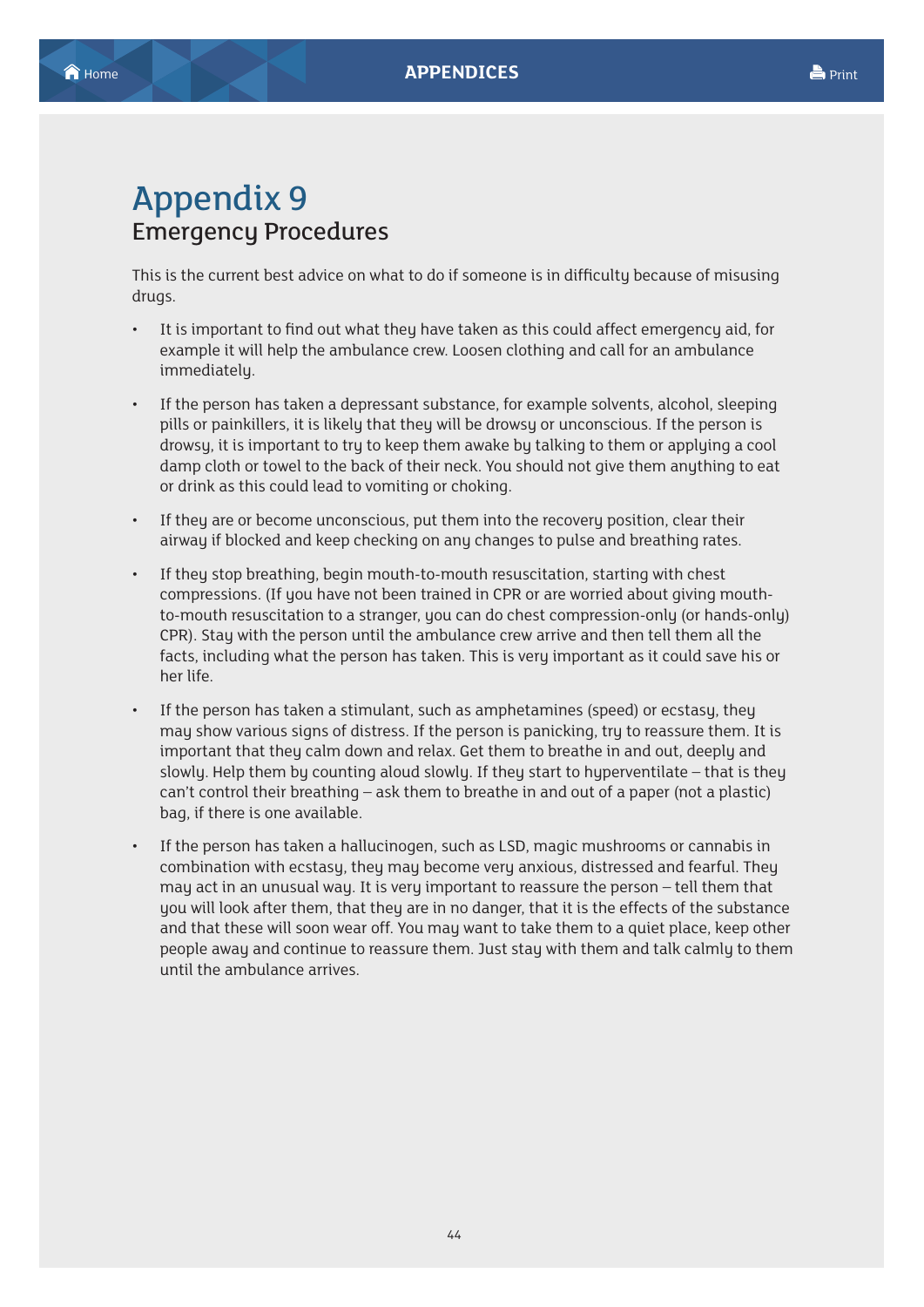# <span id="page-50-0"></span>Appendix 10 Useful Contacts in Northern Ireland

| Education Authority (formerly Education and Library Boards) |                    |                  |
|-------------------------------------------------------------|--------------------|------------------|
| <b>Belfast Region</b>                                       | Tel: 028 9056 4000 | www.belb.org.uk  |
| North-Eastern Region                                        | Tel: 028 9448 2200 | www.neelb.org.uk |
| South-Eastern Region                                        | Tel: 028 9056 6200 | www.seelb.org.uk |
| Southern Region                                             | Tel: 028 3751 2200 | www.selb.org     |
| Western Region                                              | Tel: 028 8241 1411 | www.welbni.org   |

| Diocesan Advisers                           |                    |                    |
|---------------------------------------------|--------------------|--------------------|
| Diocesan Advisers provide support for       | Tel: 028 9042 6972 | www.onlineccms.com |
| maintained schools, you can contact them    |                    |                    |
| at the Diocesan Offices below:              |                    |                    |
| The Council for Catholic Maintained Schools |                    |                    |
| CCMS)                                       |                    |                    |

| Department of Education                       |  |                 |  |
|-----------------------------------------------|--|-----------------|--|
| The Department of Education has produced      |  | www.deni.gov.uk |  |
| information and sources of help on a range of |  |                 |  |
| topics, including smoking and drugs, as part  |  |                 |  |
| of the iMatter programme.                     |  |                 |  |

| Independent Counselling Service for Schools      |                    |  |
|--------------------------------------------------|--------------------|--|
| The Department of Education funds the            | Tel: 028 9127 9729 |  |
| Independent Counselling Service for Schools      | for further        |  |
| (ICSS). It is available to all post-primary aged | information from   |  |
| pupils, including those in special schools,      | the ICSS Regional  |  |
| during school hours and on school premises.      | Co-ordinator       |  |
| Contact is through the school.                   |                    |  |

| <b>Health and Safety</b>        |                                                       |                  |
|---------------------------------|-------------------------------------------------------|------------------|
| The Health and Safety Executive | Tel: 028 9024 3249<br>for Northern Ireland<br>(HSENI) | www.hseni.gov.uk |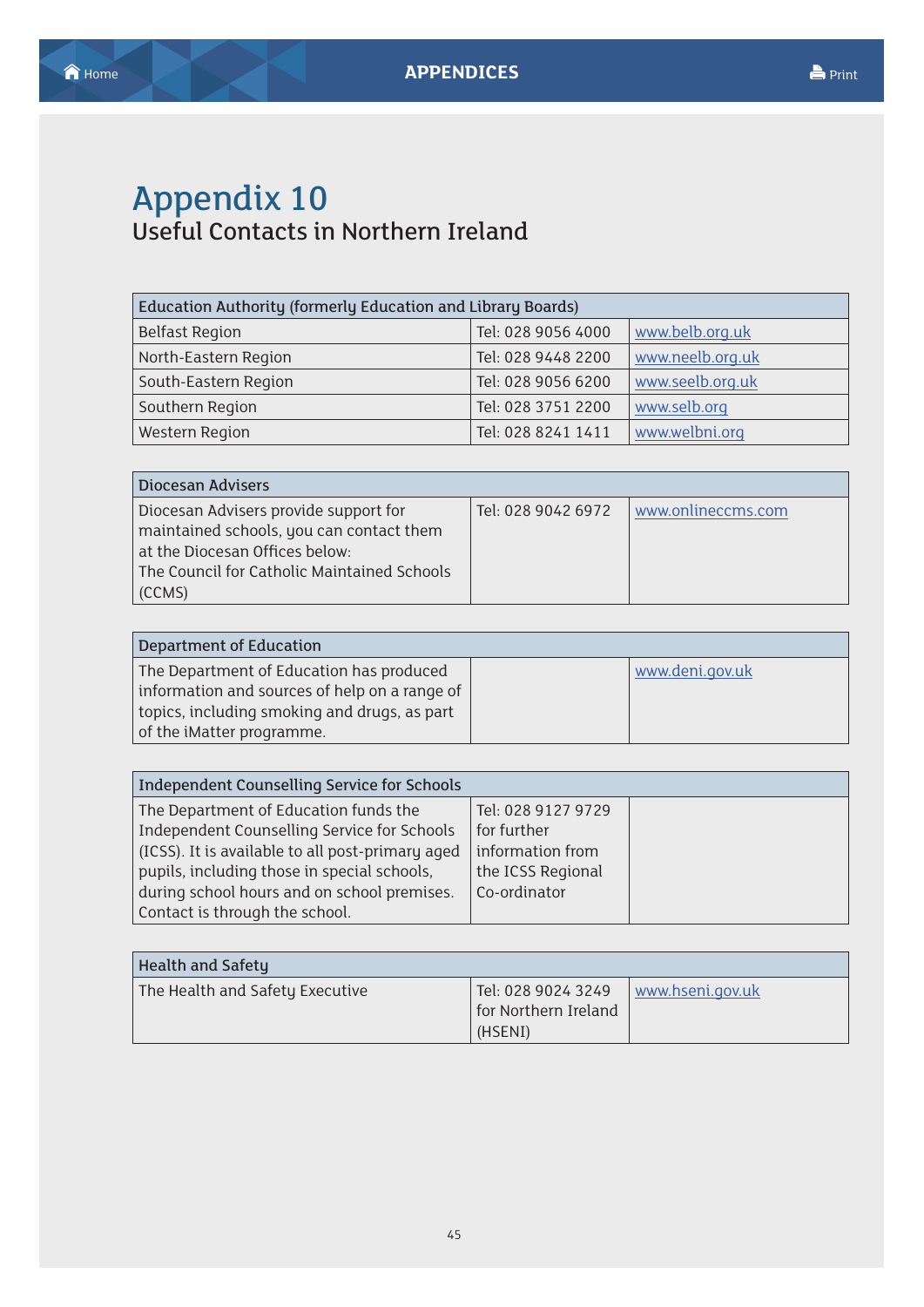| Public Health Agency for Northern Ireland        |  |                            |
|--------------------------------------------------|--|----------------------------|
| The Public Health Agency (PHA) is a              |  | www.publichealth.hscni.net |
| regional organisation that aims to protect       |  |                            |
| and promote the health and well-being of         |  |                            |
| the population. It was established in April      |  |                            |
| 2009 as part of the reforms to Health and        |  |                            |
| Social Care (HSC) in Northern Ireland. The       |  |                            |
| PHA addresses the causes and associated          |  |                            |
| inequalities of preventable ill health and lack  |  |                            |
| of well-being. It is a multidisciplinary, multi- |  |                            |
| professional body with a strong regional and     |  |                            |
| local presence. The PHA is responsible for       |  |                            |
| commissioning services to address alcohol,       |  |                            |
| tobacco and drug issues across Northern          |  |                            |
| Ireland.                                         |  |                            |

| Local Drug and Alcohol Co-ordination Teams      |                            |
|-------------------------------------------------|----------------------------|
| Contact details for local services in the Local | www.publichealth.hscni.net |
| Service Directories prepared by the DACTs       |                            |

| Police Service for Northern Ireland (PSNI) |                    |  |
|--------------------------------------------|--------------------|--|
| Drugs Squad                                | Tel: 028 9065 0222 |  |
| Community Involvement                      | Tel: 028 9070 0964 |  |
| <b>Crimestoppers</b>                       | Tel: 080 0555 111  |  |

| Treatment, Counselling and Support Agencies                |                            |  |
|------------------------------------------------------------|----------------------------|--|
| Health and Social Care Organisations                       | www.publichealth.hscni.net |  |
| Family Support NI                                          | www.familysupportni.gov.uk |  |
| Children and Adolescent Mental Health<br>Services, Belfast | www.belfasttrust.hscni.net |  |

| <b>Local Organisations</b>                                                                            |  |                                           |
|-------------------------------------------------------------------------------------------------------|--|-------------------------------------------|
| A list of local organisations that provide<br>information and advice and/or<br>resources about drugs. |  | www.mindingyourhead.info                  |
|                                                                                                       |  | www.fasaonline.org                        |
|                                                                                                       |  | www.talktofrank.com                       |
|                                                                                                       |  | www.thesite.org/<br>drinkanddrugs         |
|                                                                                                       |  | www.nhs.uk/Livewell/Pages/<br>Topics.aspx |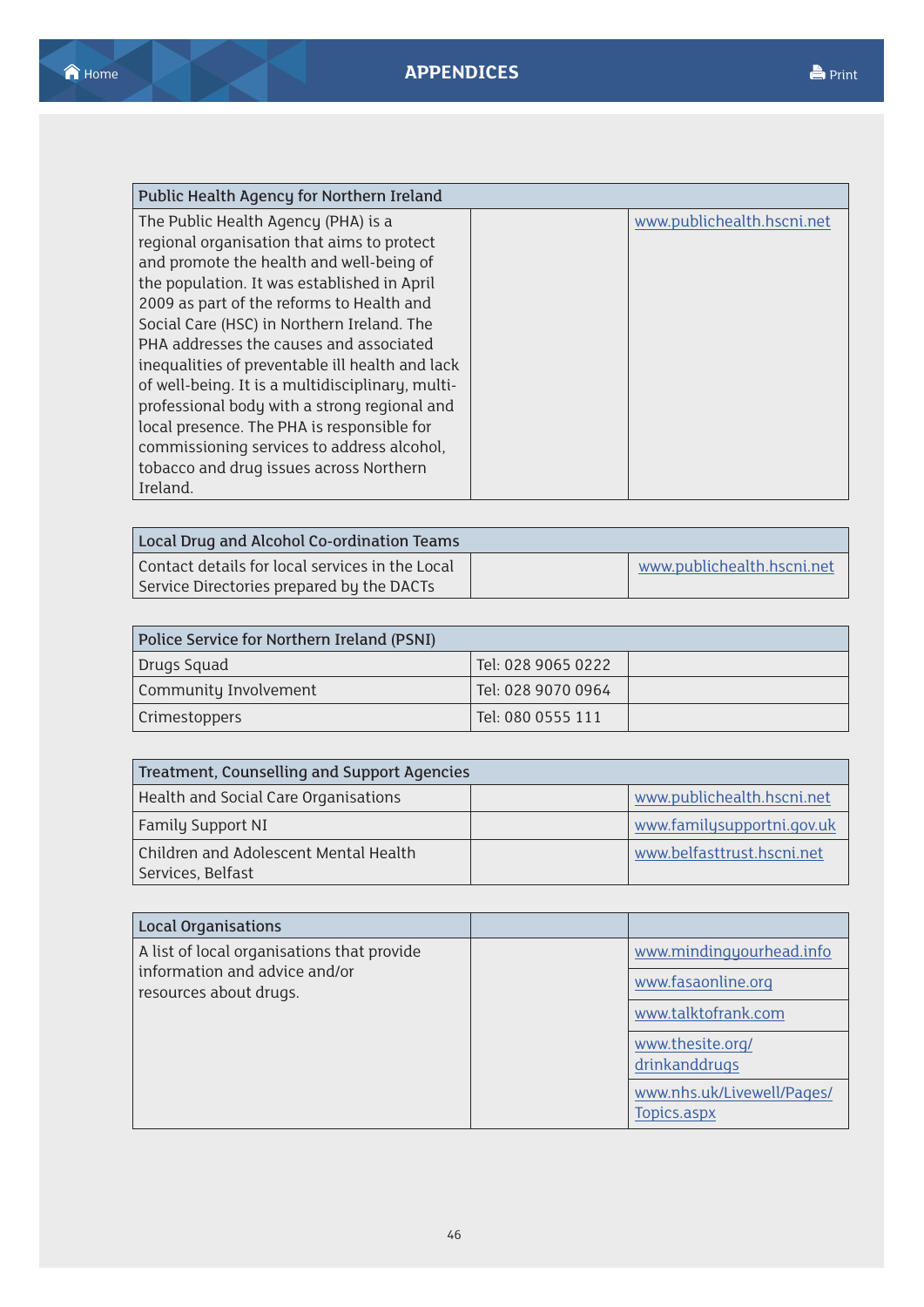# <span id="page-52-0"></span>National Organisations

| A list of national organisations that provide<br>information and advice and/or resources<br>about drugs: |                           |                           |
|----------------------------------------------------------------------------------------------------------|---------------------------|---------------------------|
| Adfam, London                                                                                            |                           | www.adfam.org.uk          |
| Action on Smoking and Health (ASH), London                                                               |                           | www.ash.org.uk            |
| Alcohol Concern, London                                                                                  |                           | www.alcoholconcern.org.uk |
| CAMH, UK                                                                                                 |                           | www.camh.org.uk           |
| FRANK, UK                                                                                                |                           | www.talktofrank.com       |
| Drugscope, London                                                                                        |                           | www.drugscope.org.uk      |
| HIT, Liverpool                                                                                           |                           | www.hit.org.uk            |
| Lifeline, Manchester                                                                                     |                           | www.lifeline.org.uk       |
| Release, London                                                                                          |                           | www.release.org.uk        |
| Lions Lifeskills                                                                                         |                           | www.lionslifeskills.co.uk |
| Want 2 Stop, Public Health Agency                                                                        |                           | www.want2stop.info        |
| National Drugs Helpline                                                                                  | 0800 776600 text<br>82111 |                           |
| AA National Helpline                                                                                     | 0845 769 7555             |                           |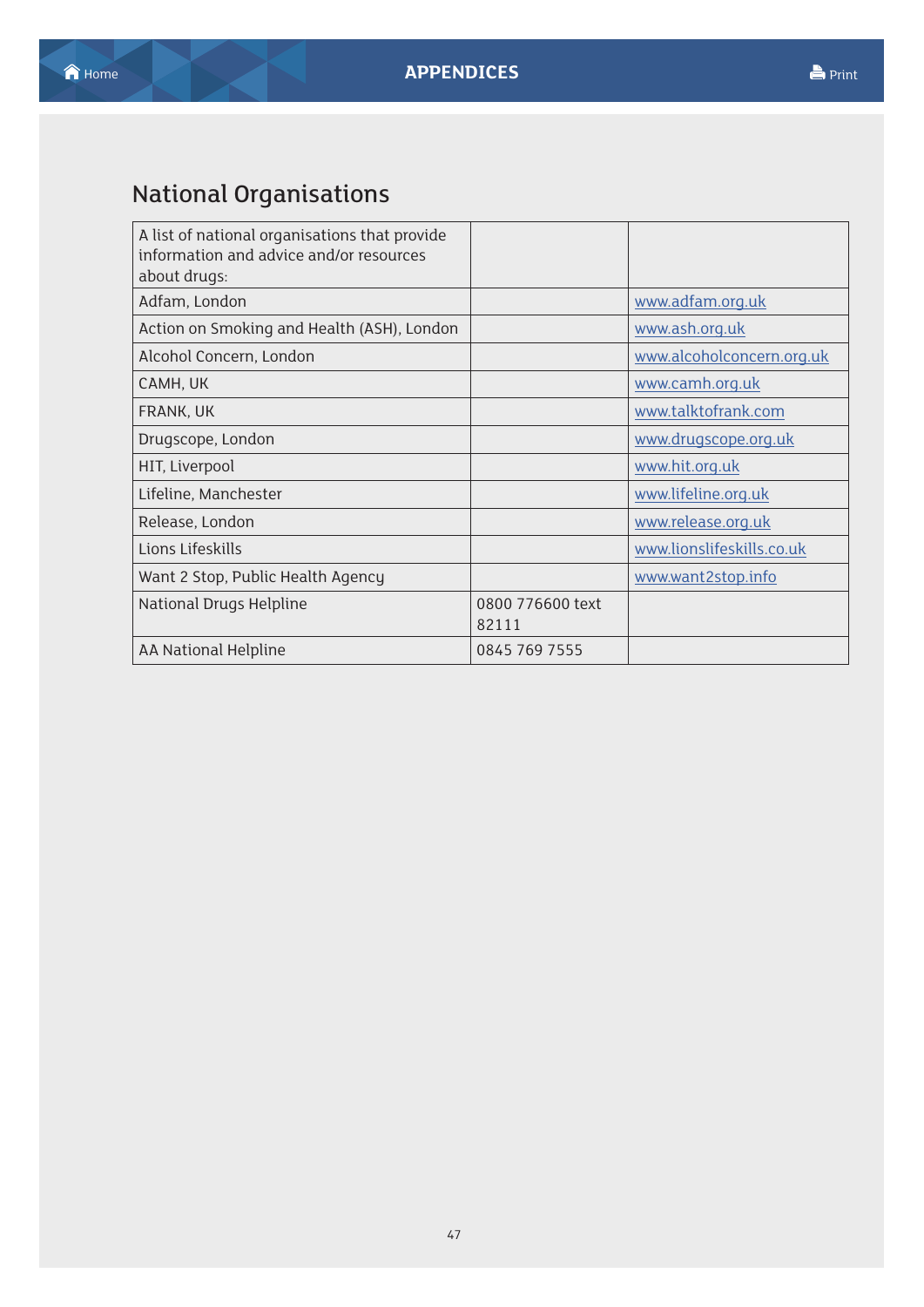